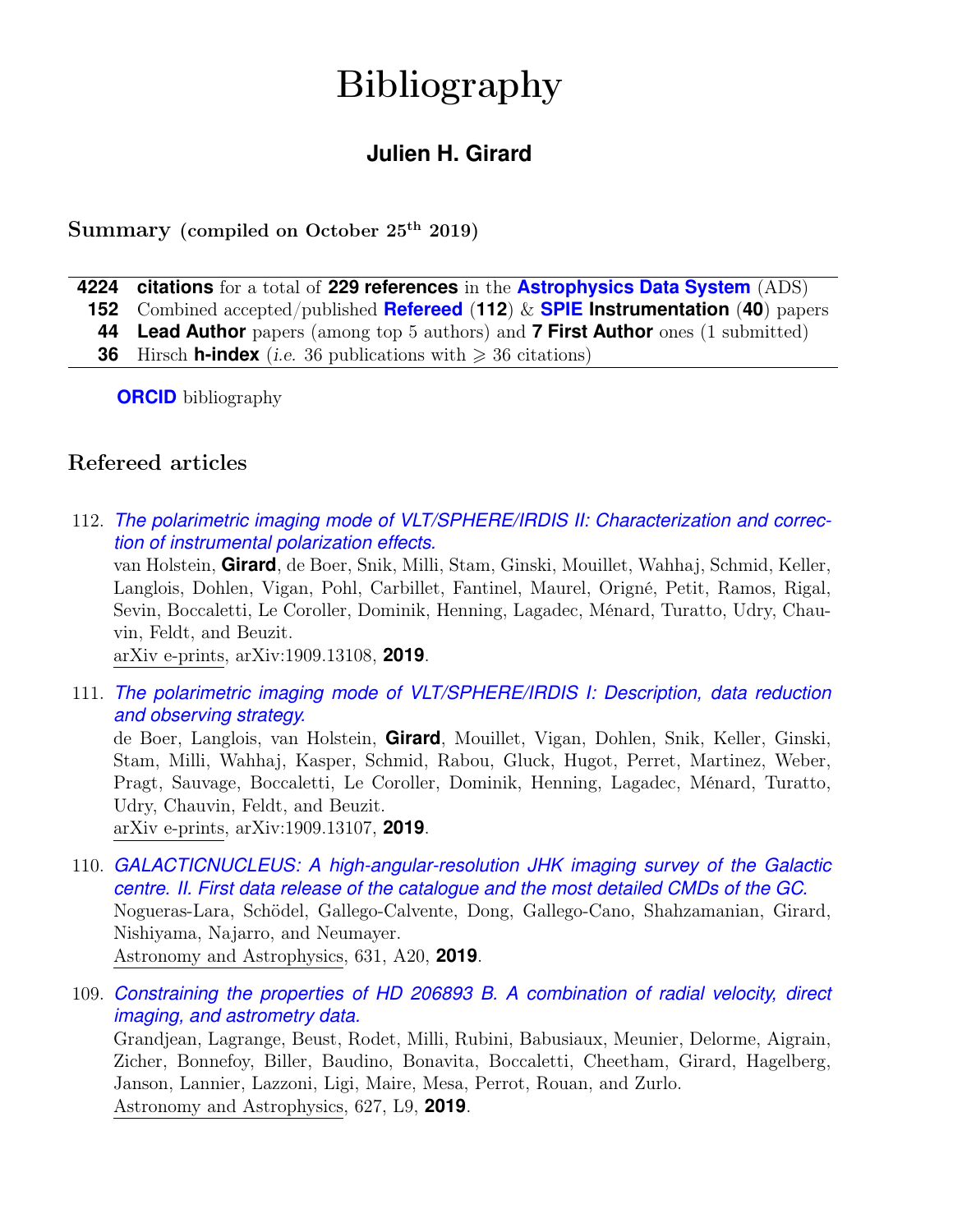- 108. *[Separating extended disc features from the protoplanet in PDS 70 using VLT/SINFONI.](https://ui.adsabs.harvard.edu/abs/2019MNRAS.486.5819C)* Christiaens, Casassus, Absil, Cantalloube, Gomez Gonzalez, **Girard**, Ramírez, Pairet, Salinas, Price, Pinte, Quanz, Jordán, Mawet, and Wahhaj. Monthly Notices of the Royal Astronomical Society, 486, 5819, **2019**.
- 107. *[The inner dust shell of Betelgeuse detected by polarimetric aperture-masking interfer](https://ui.adsabs.harvard.edu/abs/2019arXiv190708594H)[ometry.](https://ui.adsabs.harvard.edu/abs/2019arXiv190708594H)* Haubois, Norris, Tuthill, Pinte, Kervella, **Girard**, Kostogryz, Berdyugina, Perrin, Lacour, Chiavassa, and Ridgway. Astronomy and Astrophysics, 628, A101, **2019**.
- 106. *[ISPY NaCo Imaging Survey for Planets around Young stars. Discovery of an M dwarf](https://ui.adsabs.harvard.edu/abs/2019A&A...627A..77M) [in the gap between HD 193571 and its debris ring.](https://ui.adsabs.harvard.edu/abs/2019A&A...627A..77M)* Musso Barcucci, Launhardt, Kennedy, Avenhaus, Brems, van Boekel, Cantalloube, Cheetham, Cugno, **Girard**, Godoy, Henning, Metchev, Müller, Olofsson, Pepe, Quanz, Quirrenbach, Reffert, Rickman, Samland, and Segransan. Astronomy and Astrophysics, 627, A77, **2019**.
- 105. *[Kernel phase imaging with VLT/NACO: high-contrast detection of new candidate low](https://ui.adsabs.harvard.edu/abs/2019MNRAS.486..639K)[mass stellar companions at the diffraction limit.](https://ui.adsabs.harvard.edu/abs/2019MNRAS.486..639K)* Kammerer, Ireland, Martinache, and **Girard**. Monthly Notices of the Royal Astronomical Society, 486, 639, **2019**.
- 104. *[Two accreting protoplanets around the young star PDS 70.](https://ui.adsabs.harvard.edu/abs/2019NatAs.tmp..329H)* Haffert, Bohn, de Boer, Snellen, Brinchmann, **Girard**, Keller, and Bacon. Nature Astronomy, 329, **2019**.
- 103. *[Constraining the properties of HD 206893 B. A combination of radial velocity, direct](https://ui.adsabs.harvard.edu/abs/2019A&A...627L...9G) [imaging, and astrometry data.](https://ui.adsabs.harvard.edu/abs/2019A&A...627L...9G)* Grandjean, Lagrange, Beust, Rodet, Milli, Rubini, Babusiaux, Meunier, Delorme, Aigrain, Zicher, Bonnefoy, Biller, Baudino, Bonavita, Boccaletti, Cheetham, **Girard**, Hagelberg, Janson, Lannier, Lazzoni, Ligi, Maire, Mesa, Perrot, Rouan, and Zurlo. Astronomy and Astrophysics, 627, L9, **2019**.
- 102. *[Evidence for a Circumplanetary Disk around Protoplanet PDS 70 b.](https://ui.adsabs.harvard.edu/abs/2019ApJ...877L..33C)* Christiaens, Cantalloube, Casassus, Price, Absil, Pinte, **Girard**, and Montesinos. The Astrophysical Journal, 877, L33, **2019**.
- 101. *[A search for accreting young companions embedded in circumstellar disks. High-contrast](https://ui.adsabs.harvard.edu/abs/2019A&A...622A.156C) H*α *[imaging with VLT/SPHERE.](https://ui.adsabs.harvard.edu/abs/2019A&A...622A.156C)*

Cugno, Quanz, Hunziker, Stolker, Schmid, Avenhaus, Baudoz, Bohn, Bonnefoy, Buenzli, Chauvin, Cheetham, Desidera, Dominik, Feautrier, Feldt, Ginski, **Girard**, Gratton, Hagelberg, Hugot, Janson, Lagrange, Langlois, Magnard, Maire, Menard, Meyer, Milli, Mordasini, Pinte, Pragt, Roelfsema, Rigal, Szulágyi, van Boekel, van der Plas, Vigan, Wahhaj, and Zurlo.

Astronomy and Astrophysics, 622, A156, **2019**.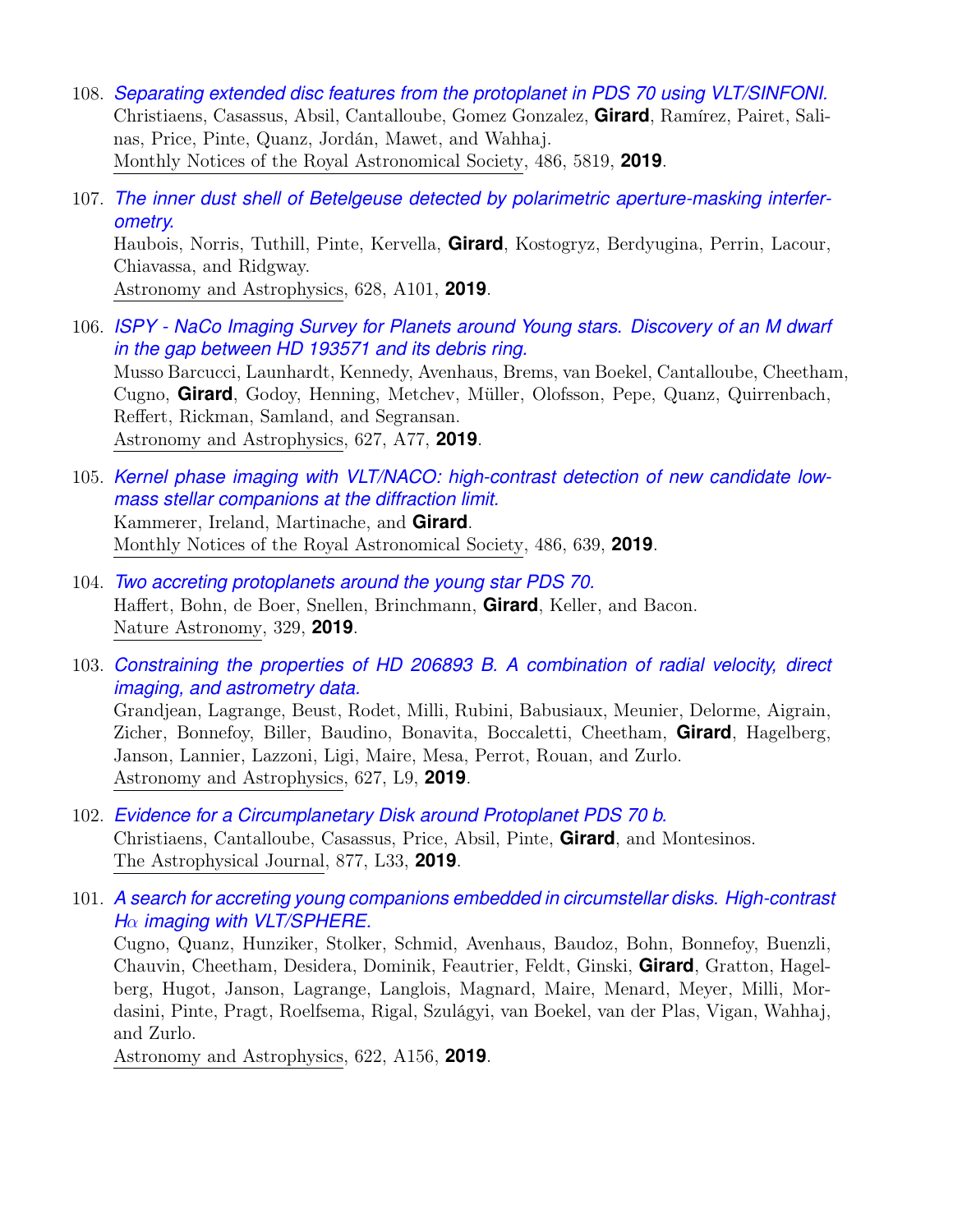100. *[Spectral and orbital characterisation of the directly imaged giant planet HIP 65426 b.](https://ui.adsabs.harvard.edu/abs/2019A&A...622A..80C)* Cheetham, Samland, Brems, Launhardt, Chauvin, Ségransan, Henning, Quirrenbach, Avenhaus, Cugno, **Girard**, Godoy, Kennedy, Maire, Metchev, Müller, Musso Barcucci, Olofsson, Pepe, Quanz, Queloz, Reffert, Rickman, van Boekel, Boccaletti, Bonnefoy, Cantalloube, Charnay, Delorme, Janson, Keppler, Lagrange, Langlois, Lazzoni, Menard, Mesa, Meyer, Schmidt, Sissa, Udry, and Zurlo.

Astronomy and Astrophysics, 622, A80, **2019**.

99. *[SPHERE dynamical and spectroscopic characterization of HD 142527B.](https://ui.adsabs.harvard.edu/abs/2019A&A...622A..96C)*

Claudi, Maire, Mesa, Cheetham, Fontanive, Gratton, Zurlo, Avenhaus, Bhowmik, Biller, Boccaletti, Bonavita, Bonnefoy, Cascone, Chauvin, Delboulbé, Desidera, D'Orazi, Feautrier, Feldt, Flammini Dotti, **Girard**, Giro, Janson, Hagelberg, Keppler, Kopytova, Lacour, Lagrange, Langlois, Lannier, Le Coroller, Menard, Messina, Meyer, Millward, Olofsson, Pavlov, Peretti, Perrot, Pinte, Pragt, Ramos, Rochat, Rodet, Roelfsema, Rouan, Salter, Schmidt, Sissa, Thebault, Udry, and Vigan. Astronomy and Astrophysics, 622, A96, **2019**.

98. *Post-conjunction detection of* β *[Pictoris b with VLT/SPHERE.](https://ui.adsabs.harvard.edu/abs/2019A&A...621L...8L)*

Lagrange, Boccaletti, Langlois, Chauvin, Gratton, Beust, Desidera, Milli, Bonnefoy, Cheetham, Feldt, Meyer, Vigan, Biller, Bonavita, Baudino, Cantalloube, Cudel, Daemgen, Delorme, D'Orazi, **Girard**, Fontanive, Hagelberg, Janson, Keppler, Koypitova, Galicher, Lannier, Le Coroller, Ligi, Maire, Mesa, Messina, Müeller, Peretti, Perrot, Rouan, Salter, Samland, Schmidt, Sissa, Zurlo, Beuzit, Mouillet, Dominik, Henning, Lagadec, Ménard, Schmid, Turatto, Udry, Bohn, Charnay, Gomez Gonzales, Gry, Kenworthy, Kral, Mordasini, Moutou, van der Plas, Schlieder, Abe, Antichi, Baruffolo, Baudoz, Baudrand, Blanchard, Bazzon, Buey, Carbillet, Carle, Charton, Cascone, Claudi, Costille, Deboulbe, De Caprio, Dohlen, Fantinel, Feautrier, Fusco, Gigan, Giro, Gisler, Gluck, Hubin, Hugot, Jaquet, Kasper, Madec, Magnard, Martinez, Maurel, Le Mignant, Möller-Nilsson, Llored, Moulin, Origné, Pavlov, Perret, Petit, Pragt, Szulagyi, and Wildi. Astronomy and Astrophysics, 621, L8, **2019**.

97. *[Mapping of shadows cast on a protoplanetary disk by a close binary system.](https://ui.adsabs.harvard.edu/abs/2019NatAs...3..167D)*

D'Orazi, Gratton, Desidera, Avenhaus, Mesa, Stolker, Giro, Benatti, Jang-Condell, Rigliaco, Sissa, Scatolin, Benisty, Bhowmik, Boccaletti, Bonnefoy, Brandner, Buenzli, Chauvin, Daemgen, Damasso, Feldt, Galicher, **Girard**, Janson, Hagelberg, Mouillet, Kral, Lannier, Lagrange, Langlois, Maire, Menard, Moeller-Nilsson, Perrot, Peretti, Rabou, Ramos, Rodet, Roelfsema, Roux, Salter, Schlieder, Schmidt, Szulagyi, Thalmann, Thebault, van der Plas, Vigan, and Zurlo.

Nature Astronomy, 3, 167, **2019**.

96. *[Star formation history and metallicity in the Galactic inner bulge revealed by the red giant](https://ui.adsabs.harvard.edu/abs/2018A&A...620A..83N) [branch bump.](https://ui.adsabs.harvard.edu/abs/2018A&A...620A..83N)*

Nogueras-Lara, Schödel, Dong, Najarro, Gallego-Calvente, Hilker, Gallego-Cano, Nishiyama, Neumayer, Feldmeier-Krause, **Girard**, Cassisi, and Pietrinferni. Astronomy and Astrophysics, 620, A83, **2018**.

95. *[Dynamical masses of M-dwarf binaries in young moving groups. II. Toward empirical](https://ui.adsabs.harvard.edu/abs/2018A&A...620A..33J) [mass-luminosity isochrones.](https://ui.adsabs.harvard.edu/abs/2018A&A...620A..33J)*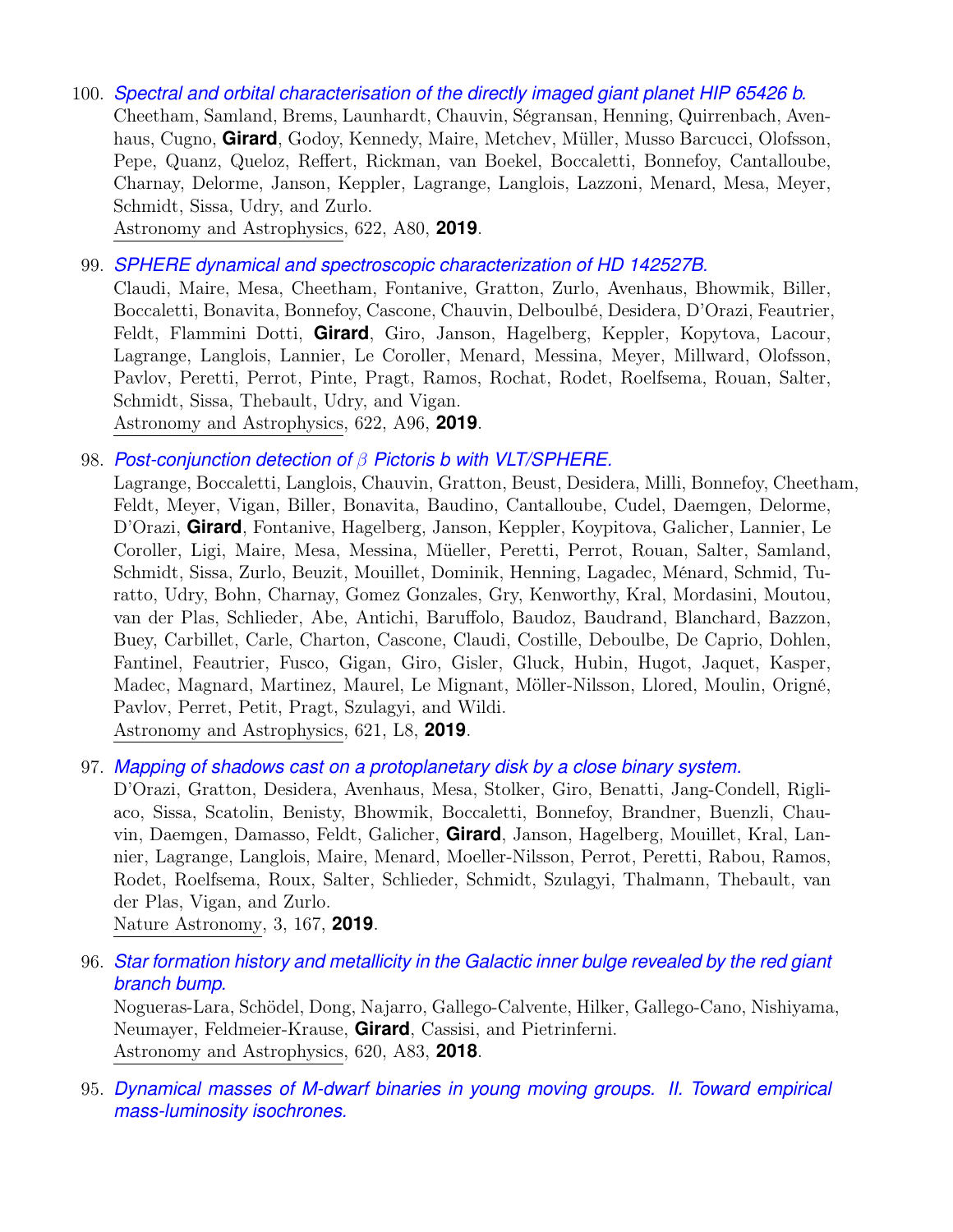Janson, Durkan, Bonnefoy, Rodet, Köhler, Lacour, Brandner, Henning, and **Girard**. Astronomy and Astrophysics, 620, A33, **2018**.

94. *[SPHERE/ZIMPOL high resolution polarimetric imager. I. System overview, PSF param](https://ui.adsabs.harvard.edu/abs/2018A&A...619A...9S)[eters, coronagraphy, and polarimetry.](https://ui.adsabs.harvard.edu/abs/2018A&A...619A...9S)*

Schmid, Bazzon, Roelfsema, Mouillet, Milli, Menard, Gisler, Hunziker, Pragt, Dominik, Boccaletti, Ginski, Abe, Antoniucci, Avenhaus, Baruffolo, Baudoz, Beuzit, Carbillet, Chauvin, Claudi, Costille, Daban, de Haan, Desidera, Dohlen, Downing, Elswijk, Engler, Feldt, Fusco, **Girard**, Gratton, Hanenburg, Henning, Hubin, Joos, Kasper, Keller, Langlois, Lagadec, Martinez, Mulder, Pavlov, Podio, Puget, Quanz, Rigal, Salasnich, Sauvage, Schuil, Siebenmorgen, Sissa, Snik, Suarez, Thalmann, Turatto, Udry, van Duin, van Holstein, Vigan, and Wildi.

Astronomy and Astrophysics, 619, A9, **2018**.

93. *[Dynamical masses of M-dwarf binaries in young moving groups. I. The case of TWA 22](https://ui.adsabs.harvard.edu/abs/2018A&A...618A..23R) [and GJ 2060.](https://ui.adsabs.harvard.edu/abs/2018A&A...618A..23R)*

Rodet, Bonnefoy, Durkan, Beust, Lagrange, Schlieder, Janson, Grandjean, Chauvin, Messina, Maire, Brandner, **Girard**, Delorme, Biller, Bergfors, Lacour, Feldt, Henning, Boccaletti, Le Bouquin, Berger, Monin, Udry, Peretti, Segransan, Allard, Homeier, Vigan, Langlois, Hagelberg, Menard, Bazzon, Beuzit, Delboulbé, Desidera, Gratton, Lannier, Ligi, Maurel, Mesa, Meyer, Pavlov, Ramos, Rigal, Roelfsema, Salter, Samland, Schmidt, Stadler, and Weber.

Astronomy and Astrophysics, 618, A23, **2018**.

92. *[The gravitational mass of Proxima Centauri measured with SPHERE from a microlens](https://ui.adsabs.harvard.edu/abs/2018MNRAS.480..236Z)[ing event.](https://ui.adsabs.harvard.edu/abs/2018MNRAS.480..236Z)*

Zurlo, Gratton, Mesa, Desidera, Enia, Sahu, Almenara, Kervella, Avenhaus, **Girard**, Janson, Lagadec, Langlois, Milli, Perrot, Schlieder, Thalmann, Vigan, Giro, Gluck, Ramos, and Roux.

Monthly Notices of the Royal Astronomical Society, 480, 236, **2018**.

91. *[SAFARI - I. A SPHERE discovery of a super metal-rich M-dwarf companion to the star](https://ui.adsabs.harvard.edu/abs/2018MNRAS.479.4958P) [HD 86006.](https://ui.adsabs.harvard.edu/abs/2018MNRAS.479.4958P)*

Pantoja, Jenkins, **Girard**, Vigan, Salter, and Jones. Monthly Notices of the Royal Astronomical Society, 479, 4958, **2018**.

90. *[Medium-resolution integral-field spectroscopy for high-contrast exoplanet imaging. Molec](https://ui.adsabs.harvard.edu/abs/2018A&A...617A.144H)ule maps of the* β *[Pictoris system with SINFONI.](https://ui.adsabs.harvard.edu/abs/2018A&A...617A.144H)* Hoeijmakers, Schwarz, Snellen, de Kok, Bonnefoy, Chauvin, Lagrange, and **Girard**.

Astronomy and Astrophysics, 617, A144, **2018**.

- 89. *[Characterization of low-mass companion HD 142527 B.](https://ui.adsabs.harvard.edu/abs/2018A&A...617A..37C)* Christiaens, Casassus, Absil, Kimeswenger, Gomez Gonzalez, **Girard**, Ramírez, Wertz, Zurlo, Wahhaj, Flores, Salinas, Jordán, and Mawet. Astronomy and Astrophysics, 617, A37, **2018**.
- 88. *[Orbital and atmospheric characterization of the planet within the gap of the PDS 70](https://ui.adsabs.harvard.edu/abs/2018A&A...617L...2M) [transition disk.](https://ui.adsabs.harvard.edu/abs/2018A&A...617L...2M)*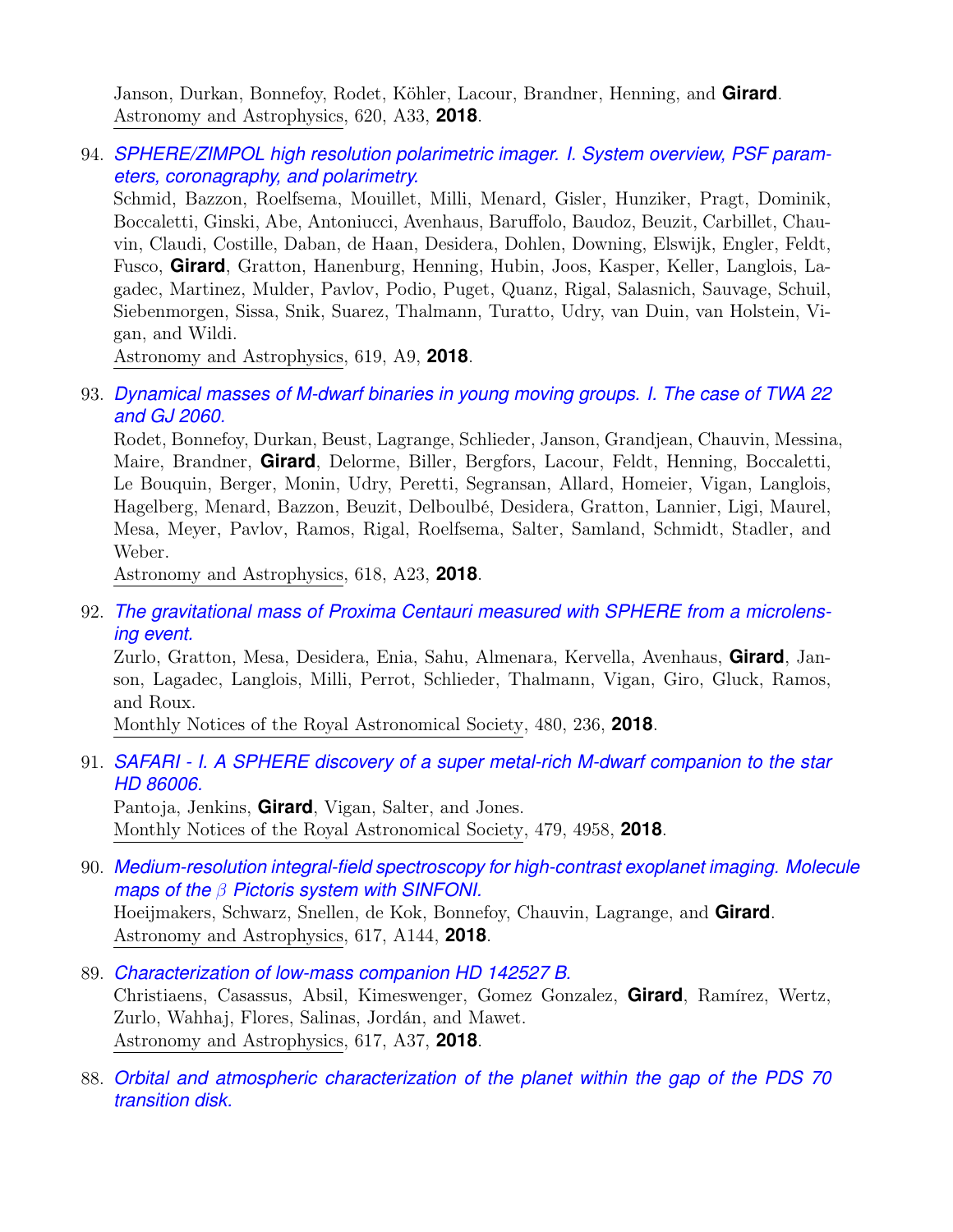Müller, Keppler, Henning, Samland, Chauvin, Beust, Maire, Molaverdikhani, van Boekel, Benisty, Boccaletti, Bonnefoy, Cantalloube, Charnay, Baudino, Gennaro, Long, Cheetham, Desidera, Feldt, Fusco, **Girard**, Gratton, Hagelberg, Janson, Lagrange, Langlois, Lazzoni, Ligi, Ménard, Mesa, Meyer, Mollière, Mordasini, Moulin, Pavlov, Pawellek, Quanz, Ramos, Rouan, Sissa, Stadler, Vigan, Wahhaj, Weber, and Zurlo. Astronomy and Astrophysics, 617, L2, **2018**.

87. *[Discovery of a planetary-mass companion within the gap of the transition disk around](https://ui.adsabs.harvard.edu/abs/2018A&A...617A..44K) [PDS 70.](https://ui.adsabs.harvard.edu/abs/2018A&A...617A..44K)*

Keppler, Benisty, Müller, Henning, van Boekel, Cantalloube, Ginski, van Holstein, Maire, Pohl, Samland, Avenhaus, Baudino, Boccaletti, de Boer, Bonnefoy, Chauvin, Desidera, Langlois, Lazzoni, Marleau, Mordasini, Pawellek, Stolker, Vigan, Zurlo, Birnstiel, Brandner, Feldt, Flock, **Girard**, Gratton, Hagelberg, Isella, Janson, Juhasz, Kemmer, Kral, Lagrange, Launhardt, Matter, Ménard, Milli, Mollière, Olofsson, Pérez, Pinilla, Pinte, Quanz, Schmidt, Udry, Wahhaj, Williams, Buenzli, Cudel, Dominik, Galicher, Kasper, Lannier, Mesa, Mouillet, Peretti, Perrot, Salter, Sissa, Wildi, Abe, Antichi, Augereau, Baruffolo, Baudoz, Bazzon, Beuzit, Blanchard, Brems, Buey, De Caprio, Carbillet, Carle, Cascone, Cheetham, Claudi, Costille, Delboulbé, Dohlen, Fantinel, Feautrier, Fusco, Giro, Gluck, Gry, Hubin, Hugot, Jaquet, Le Mignant, Llored, Madec, Magnard, Martinez, Maurel, Meyer, Möller-Nilsson, Moulin, Mugnier, Origné, Pavlov, Perret, Petit, Pragt, Puget, Rabou, Ramos, Rigal, Rochat, Roelfsema, Rousset, Roux, Salasnich, Sauvage, Sevin, Soenke, Stadler, Suarez, Turatto, and Weber. Astronomy and Astrophysics, 617, A44, **2018**.

- 86. *[Physical, spectral, and dynamical properties of asteroid \(107\) Camilla and its satellites.](https://ui.adsabs.harvard.edu/abs/2018Icar..309..134P)* Pajuelo, Carry, Vachier, Marsset, Berthier, Descamps, Merline, Tamblyn, Grice, Conrad, Storrs, Timerson, Dunham, Preston, Vigan, Yang, Vernazza, Fauvaud, Bernasconi, Romeuf, Behrend, Dumas, Drummond, Margot, Kervella, Marchis, and **Girard**. Icarus, 309, 134, **2018**.
- 85. *[Observations of fast-moving features in the debris disk of AU Mic on a three-year timescal](https://ui.adsabs.harvard.edu/abs/2018A&A...614A..52B)e: [Confirmation and new discoveries.](https://ui.adsabs.harvard.edu/abs/2018A&A...614A..52B)*

Boccaletti, Sezestre, Lagrange, Thébault, Gratton, Langlois, Thalmann, Janson, Delorme, Augereau, Schneider, Milli, Grady, Debes, Kral, Olofsson, Carson, Maire, Henning, Wisniewski, Schlieder, Dominik, Desidera, Ginski, Hines, Ménard, Mouillet, Pawellek, Vigan, Lagadec, Avenhaus, Beuzit, Biller, Bonavita, Bonnefoy, Brandner, Cantalloube, Chauvin, Cheetham, Cudel, Gry, Daemgen, Feldt, Galicher, **Girard**, Hagelberg, Janin-Potiron, Kasper, Le Coroller, Mesa, Peretti, Perrot, Samland, Sissa, Wildi, Zurlo, Rochat, Stadler, Gluck, Origné, Llored, Baudoz, Rousset, Martinez, and Rigal. Astronomy and Astrophysics, 614, A52, **2018**.

84. *[First scattered light detection of a nearly edge-on transition disk around the T Tauri star](https://ui.adsabs.harvard.edu/abs/2018A&A...614A..88L) [RY Lupi.](https://ui.adsabs.harvard.edu/abs/2018A&A...614A..88L)*

Langlois, Pohl, Lagrange, Maire, Mesa, Boccaletti, Gratton, Denneulin, Klahr, Vigan, Benisty, Dominik, Bonnefoy, Menard, Avenhaus, Cheetham, Van Boekel, de Boer, Chauvin, Desidera, Feldt, Galicher, Ginski, **Girard**, Henning, Janson, Kopytova, Kral, Ligi, Messina, Peretti, Pinte, Sissa, Stolker, Zurlo, Magnard, Blanchard, Buey, Suarez, Cascone, Moller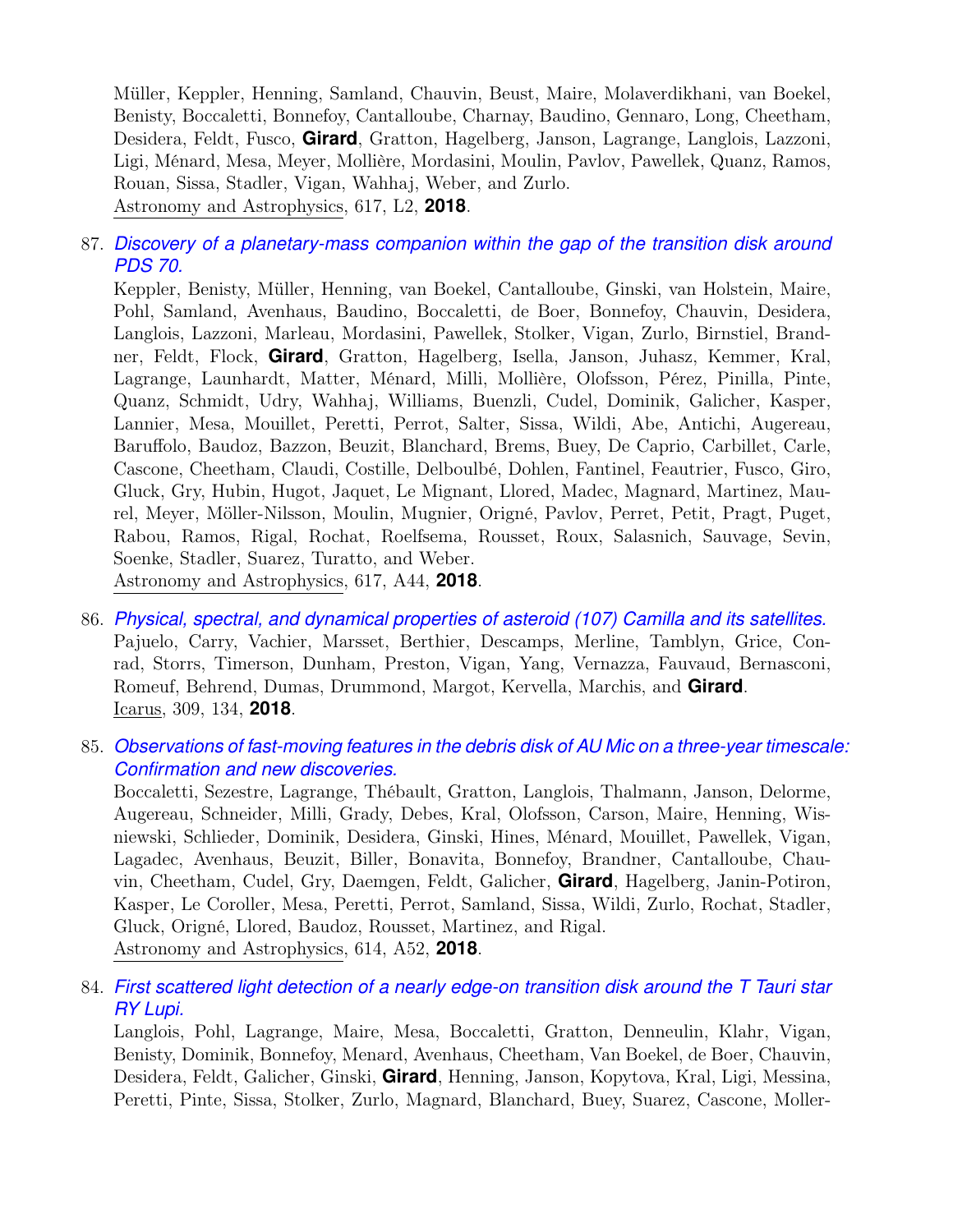Nilsson, Weber, Petit, and Pragt. Astronomy and Astrophysics, 614, A88, **2018**.

83. *[GALACTICNUCLEUS: A high angular resolution JHK](https://ui.adsabs.harvard.edu/abs/2018A&A...610A..83N)*<sup>s</sup> *imaging survey of the Galactic [centre. I. Methodology, performance, and near-infrared extinction towards the Galactic](https://ui.adsabs.harvard.edu/abs/2018A&A...610A..83N) [centre.](https://ui.adsabs.harvard.edu/abs/2018A&A...610A..83N)*

Nogueras-Lara, Gallego-Calvente, Dong, Gallego-Cano, **Girard**, Hilker, de Zeeuw, Feldmeier-Krause, Nishiyama, Najarro, Neumayer, and Schödel. Astronomy and Astrophysics, 610, A83, **2018**.

82. *[Dynamical models to explain observations with SPHERE in planetary systems with dou](https://ui.adsabs.harvard.edu/abs/2018A&A...611A..43L)[ble debris belts.](https://ui.adsabs.harvard.edu/abs/2018A&A...611A..43L)*

Lazzoni, Desidera, Marzari, Boccaletti, Langlois, Mesa, Gratton, Kral, Pawellek, Olofsson, Bonnefoy, Chauvin, Lagrange, Vigan, Sissa, Antichi, Avenhaus, Baruffolo, Baudino, Bazzon, Beuzit, Biller, Bonavita, Brandner, Bruno, Buenzli, Cantalloube, Cascone, Cheetham, Claudi, Cudel, Daemgen, De Caprio, Delorme, Fantinel, Farisato, Feldt, Galicher, Ginski, **Girard**, Giro, Janson, Hagelberg, Henning, Incorvaia, Kasper, Kopytova, LeCoroller, Lessio, Ligi, Maire, Ménard, Meyer, Milli, Mouillet, Peretti, Perrot, Rouan, Samland, Salasnich, Salter, Schmidt, Scuderi, Sezestre, Turatto, Udry, Wildi, and Zurlo. Astronomy and Astrophysics, 611, A43, **2018**.

81. *[Investigation of the inner structures around HD 169142 with VLT/SPHERE.](https://ui.adsabs.harvard.edu/abs/2018MNRAS.473.1774L)*

Ligi, Vigan, Gratton, de Boer, Benisty, Boccaletti, Quanz, Meyer, Ginski, Sissa, Gry, Henning, Beuzit, Biller, Bonnefoy, Chauvin, Cheetham, Cudel, Delorme, Desidera, Feldt, Galicher, **Girard**, Janson, Kasper, Kopytova, Lagrange, Langlois, Lecoroller, Maire, Ménard, Mesa, Peretti, Perrot, Pinilla, Pohl, Rouan, Stolker, Samland, Wahhaj, Wildi, Zurlo, Buey, Fantinel, Fusco, Jaquet, Moulin, Ramos, Suarez, and Weber. Monthly Notices of the Royal Astronomical Society, 473, 1774, **2018**.

80. *[In-depth study of moderately young but extremely red, very dusty substellar companion](https://ui.adsabs.harvard.edu/abs/2017A&A...608A..79D) [HD 206893B.](https://ui.adsabs.harvard.edu/abs/2017A&A...608A..79D)*

Delorme, Schmidt, Bonnefoy, Desidera, Ginski, Charnay, Lazzoni, Christiaens, Messina, D'Orazi, Milli, Schlieder, Gratton, Rodet, Lagrange, Absil, Vigan, Galicher, Hagelberg, Bonavita, Lavie, Zurlo, Olofsson, Boccaletti, Cantalloube, Mouillet, Chauvin, Hambsch, Langlois, Udry, Henning, Beuzit, Mordasini, Lucas, Marocco, Biller, Carson, Cheetham, Covino, De Caprio, Delboulbe, Feldt, **Girard**, Hubin, Maire, Pavlov, Petit, Rouan, Roelfsema, and Wildi.

Astronomy and Astrophysics, 608, A79, **2017**.

79. *[The HIP 79977 debris disk in polarized light.](https://ui.adsabs.harvard.edu/abs/2017A&A...607A..90E)*

Engler, Schmid, Thalmann, Boccaletti, Bazzon, Baruffolo, Beuzit, Claudi, Costille, Desidera, Dohlen, Dominik, Feldt, Fusco, Ginski, Gisler, **Girard**, Gratton, Henning, Hubin, Janson, Kasper, Kral, Langlois, Lagadec, Ménard, Meyer, Milli, Mouillet, Olofsson, Pavlov, Pragt, Puget, Quanz, Roelfsema, Salasnich, Siebenmorgen, Sissa, Suarez, Szulagyi, Turatto, Udry, and Wildi.

Astronomy and Astrophysics, 607, A90, **2017**.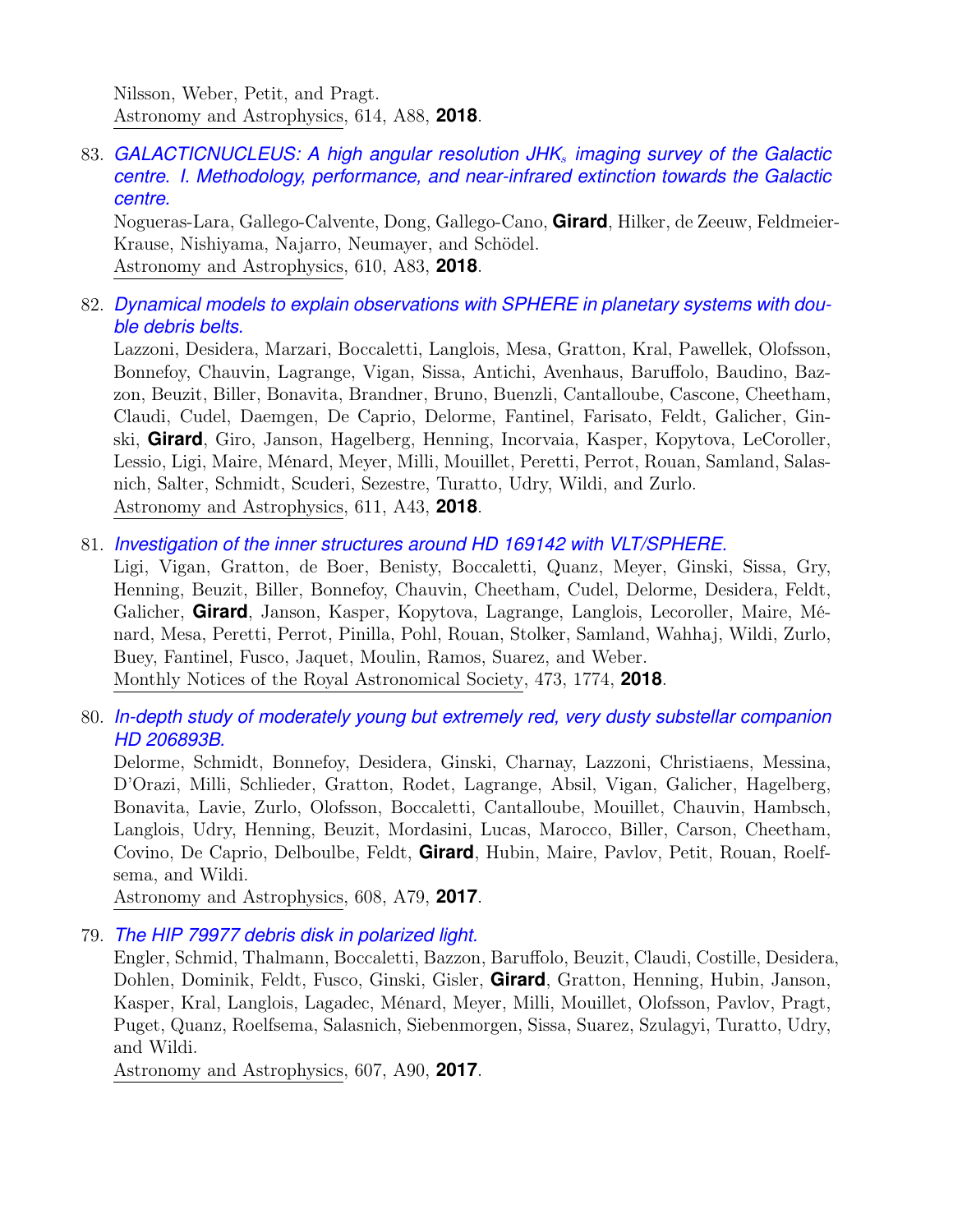#### 78. *[Discovery of a warm, dusty giant planet around HIP 65426.](https://ui.adsabs.harvard.edu/abs/2017A&A...605L...9C)*

Chauvin, Desidera, Lagrange, Vigan, Gratton, Langlois, Bonnefoy, Beuzit, Feldt, Mouillet, Meyer, Cheetham, Biller, Boccaletti, D'Orazi, Galicher, Hagelberg, Maire, Mesa, Olofsson, Samland, Schmidt, Sissa, Bonavita, Charnay, Cudel, Daemgen, Delorme, Janin-Potiron, Janson, Keppler, Le Coroller, Ligi, Marleau, Messina, Mollière, Mordasini, Müller, Peretti, Perrot, Rodet, Rouan, Zurlo, Dominik, Henning, Menard, Schmid, Turatto, Udry, Vakili, Abe, Antichi, Baruffolo, Baudoz, Baudrand, Blanchard, Bazzon, Buey, Carbillet, Carle, Charton, Cascone, Claudi, Costille, Deboulbe, De Caprio, Dohlen, Fantinel, Feautrier, Fusco, Gigan, Giro, Gisler, Gluck, Hubin, Hugot, Jaquet, Kasper, Madec, Magnard, Martinez, Maurel, Le Mignant, Möller-Nilsson, Llored, Moulin, Origné, Pavlov, Perret, Petit, Pragt, Puget, Rabou, Ramos, Rigal, Rochat, Roelfsema, Rousset, Roux, Salasnich, Sauvage, Sevin, Soenke, Stadler, Suarez, Weber, Wildi, Antoniucci, Augereau, Baudino, Brandner, Engler, **Girard**, Gry, Kral, Kopytova, Lagadec, Milli, Moutou, Schlieder, Szulágyi, Thalmann, and Wahhaj.

Astronomy and Astrophysics, 605, L9, **2017**.

- 77. *[A search for passive protoplanetary discs in the Taurus-Auriga star-forming region.](https://ui.adsabs.harvard.edu/abs/2017MNRAS.469.1783D)* Duchêne, Becker, Yang, Bouy, De Rosa, Patience, and **Girard**. Monthly Notices of the Royal Astronomical Society, 469, 1783, **2017**.
- 76. *[Exploring Dust around HD 142527 down to 0.?025 \(4 au\) Using SPHERE/ZIMPOL.](https://ui.adsabs.harvard.edu/abs/2017AJ....154...33A)* Avenhaus, Quanz, Schmid, Dominik, Stolker, Ginski, de Boer, Szulágyi, Garufi, Zurlo, Hagelberg, Benisty, Henning, Ménard, Meyer, Baruffolo, Bazzon, Beuzit, Costille, Dohlen, **Girard**, Gisler, Kasper, Mouillet, Pragt, Roelfsema, Salasnich, and Sauvage. The Astronomical Journal, 154, 33, **2017**.
- 75. *[A Resolved and Asymmetric Ring of PAHs within the Young Circumstellar Disk of IRS](https://ui.adsabs.harvard.edu/abs/2017ApJ...842...77S) [48.](https://ui.adsabs.harvard.edu/abs/2017ApJ...842...77S)*

Schworer, Lacour, Huélamo, Pinte, Chauvin, Coudé du Foresto, Ehrenreich, **Girard**, and Tuthill.

The Astrophysical Journal, 842, 77, **2017**.

74. *[SPHERE/ZIMPOL observations of the symbiotic system R Aquarii. I. Imaging of the](https://ui.adsabs.harvard.edu/abs/2017A&A...602A..53S) [stellar binary and the innermost jet clouds.](https://ui.adsabs.harvard.edu/abs/2017A&A...602A..53S)*

Schmid, Bazzon, Milli, Roelfsema, Engler, Mouillet, Lagadec, Sissa, Sauvage, Ginski, Baruffolo, Beuzit, Boccaletti, Bohn, Claudi, Costille, Desidera, Dohlen, Dominik, Feldt, Fusco, Gisler, **Girard**, Gratton, Henning, Hubin, Joos, Kasper, Langlois, Pavlov, Pragt, Puget, Quanz, Salasnich, Siebenmorgen, Stute, Suarez, Szulágyi, Thalmann, Turatto, Udry, Vigan, and Wildi.

Astronomy and Astrophysics, 602, A53, **2017**.

73. *[The VLT/NaCo large program to probe the occurrence of exoplanets and brown dwarfs](https://ui.adsabs.harvard.edu/abs/2017A&A...603A...3V) [at wide orbits. IV. Gravitational instability rarely forms wide, giant planets.](https://ui.adsabs.harvard.edu/abs/2017A&A...603A...3V)* Vigan, Bonavita, Biller, Forgan, Rice, Chauvin, Desidera, Meunier, Delorme, Schlieder, Bonnefoy, Carson, Covino, Hagelberg, Henning, Janson, Lagrange, Quanz, Zurlo, Beuzit, Boccaletti, Buenzli, Feldt, **Girard**, Gratton, Kasper, Le Coroller, Mesa, Messina, Meyer, Montagnier, Mordasini, Mouillet, Moutou, Reggiani, Segransan, and Thalmann. Astronomy and Astrophysics, 603, A3, **2017**.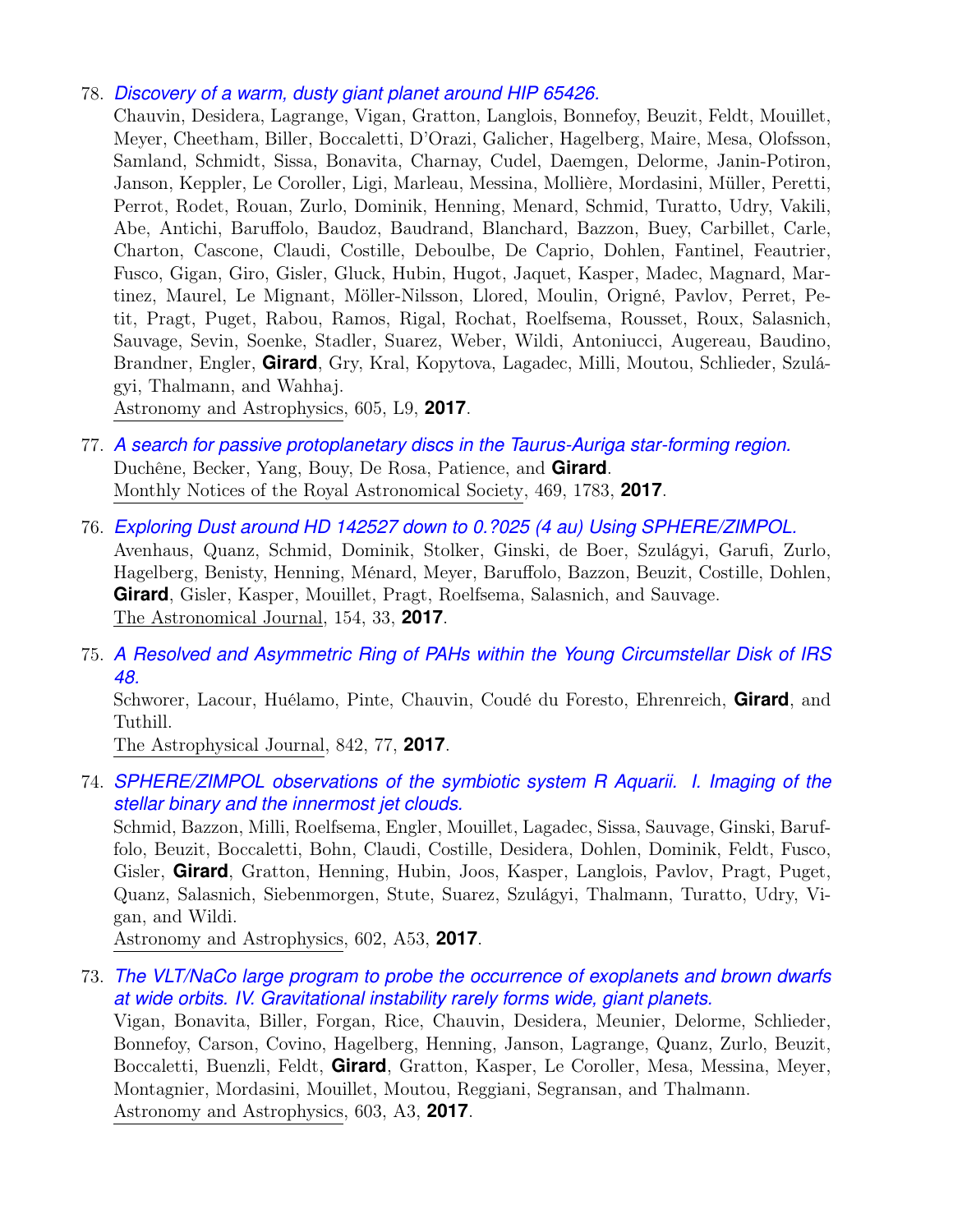72. *[Near-infrared scattered light properties of the HR 4796 A dust ring. A measured scatter](https://ui.adsabs.harvard.edu/abs/2017A&A...599A.108M)[ing phase function from 13.6° to 166.6°.](https://ui.adsabs.harvard.edu/abs/2017A&A...599A.108M)*

Milli, Vigan, Mouillet, Lagrange, Augereau, Pinte, Mawet, Schmid, Boccaletti, Matrà, Kral, Ertel, Chauvin, Bazzon, Ménard, Beuzit, Thalmann, Dominik, Feldt, Henning, Min, **Girard**, Galicher, Bonnefoy, Fusco, de Boer, Janson, Maire, Mesa, Schlieder, and SPHERE Consortium.

Astronomy and Astrophysics, 599, A108, **2017**.

- 71. *[BP Piscium: its flaring disc imaged with SPHERE/ZIMPOL](https://ui.adsabs.harvard.edu/abs/2017MNRAS.466L...7D)*? *.* de Boer, **Girard**, Canovas, Min, Sitko, Ginski, Jeffers, Mawet, Milli, Rodenhuis, Snik, and Keller. Monthly Notices of the Royal Astronomical Society, 466, L7, **2017**.
- 70. *[Upper limits for mass and radius of objects around Proxima Cen from SPHERE/VLT.](https://ui.adsabs.harvard.edu/abs/2017MNRAS.466L.118M)* Mesa, Zurlo, Milli, Gratton, Desidera, Langlois, Vigan, Bonavita, Antichi, Avenhaus, Baruffolo, Biller, Boccaletti, Bruno, Cascone, Chauvin, Claudi, De Caprio, Fantinel, Farisato, **Girard**, Giro, Hagelberg, Incorvaia, Janson, Kral, Lagadec, Lagrange, Lessio, Meyer, Peretti, Perrot, Salasnich, Schlieder, Schmid, Scuderi, Sissa, Thalmann, and Turatto. Monthly Notices of the Royal Astronomical Society, 466, L118, **2017**.
- 69. *[Three Radial Gaps in the Disk of TW Hydrae Imaged with SPHERE.](https://ui.adsabs.harvard.edu/abs/2017ApJ...837..132V)* van Boekel, Henning, Menu, de Boer, Langlois, Müller, Avenhaus, Boccaletti, Schmid, Thalmann, Benisty, Dominik, Ginski, **Girard**, Gisler, Lobo Gomes, Menard, Min, Pavlov, Pohl, Quanz, Rabou, Roelfsema, Sauvage, Teague, Wildi, and Zurlo. The Astrophysical Journal, 837, 132, **2017**.
- 68. *[VLT/SPHERE robust astrometry of the HR8799 planets at milliarcsecond-level accuracy.](https://ui.adsabs.harvard.edu/abs/2017A&A...598A..83W) [Orbital architecture analysis with PyAstrOFit.](https://ui.adsabs.harvard.edu/abs/2017A&A...598A..83W)* Wertz, Absil, Gómez González, Milli, **Girard**, Mawet, and Pueyo.

Astronomy and Astrophysics, 598, A83, **2017**.

67. *[Discovery of a low-mass companion inside the debris ring surrounding the F5V star HD](https://ui.adsabs.harvard.edu/abs/2017A&A...597L...2M) [206893.](https://ui.adsabs.harvard.edu/abs/2017A&A...597L...2M)*

Milli, Hibon, Christiaens, Choquet, Bonnefoy, Kennedy, Wyatt, Absil, Gómez González, del Burgo, Matrà, Augereau, Boccaletti, Delacroix, Ertel, Dent, Forsberg, Fusco, **Girard**, Habraken, Huby, Karlsson, Lagrange, Mawet, Mouillet, Perrin, Pinte, Pueyo, Reyes, Soummer, Surdej, Tarricq, and Wahhaj.

Astronomy and Astrophysics, 597, L2, **2017**.

66. *[First Scattered-light Images of the Gas-rich Debris Disk around 49 Ceti.](https://ui.adsabs.harvard.edu/abs/2017ApJ...834L..12C)*

Choquet, Milli, Wahhaj, Soummer, Roberge, Augereau, Booth, Absil, Boccaletti, Chen, Debes, del Burgo, Dent, Ertel, **Girard**, Gofas-Salas, Golimowski, Gómez González, Hagan, Hibon, Hines, Kennedy, Lagrange, Matrà, Mawet, Mouillet, N'Diaye, Perrin, Pinte, Pueyo, Rajan, Schneider, Wolff, and Wyatt.

The Astrophysical Journal, 834, L12, **2017**.

65. *[MASSIVE: A Bayesian analysis of giant planet populations around low-mass stars.](https://ui.adsabs.harvard.edu/abs/2016A&A...596A..83L)* Lannier, Delorme, Lagrange, Borgniet, Rameau, Schlieder, Gagné, Bonavita, Malo, Chau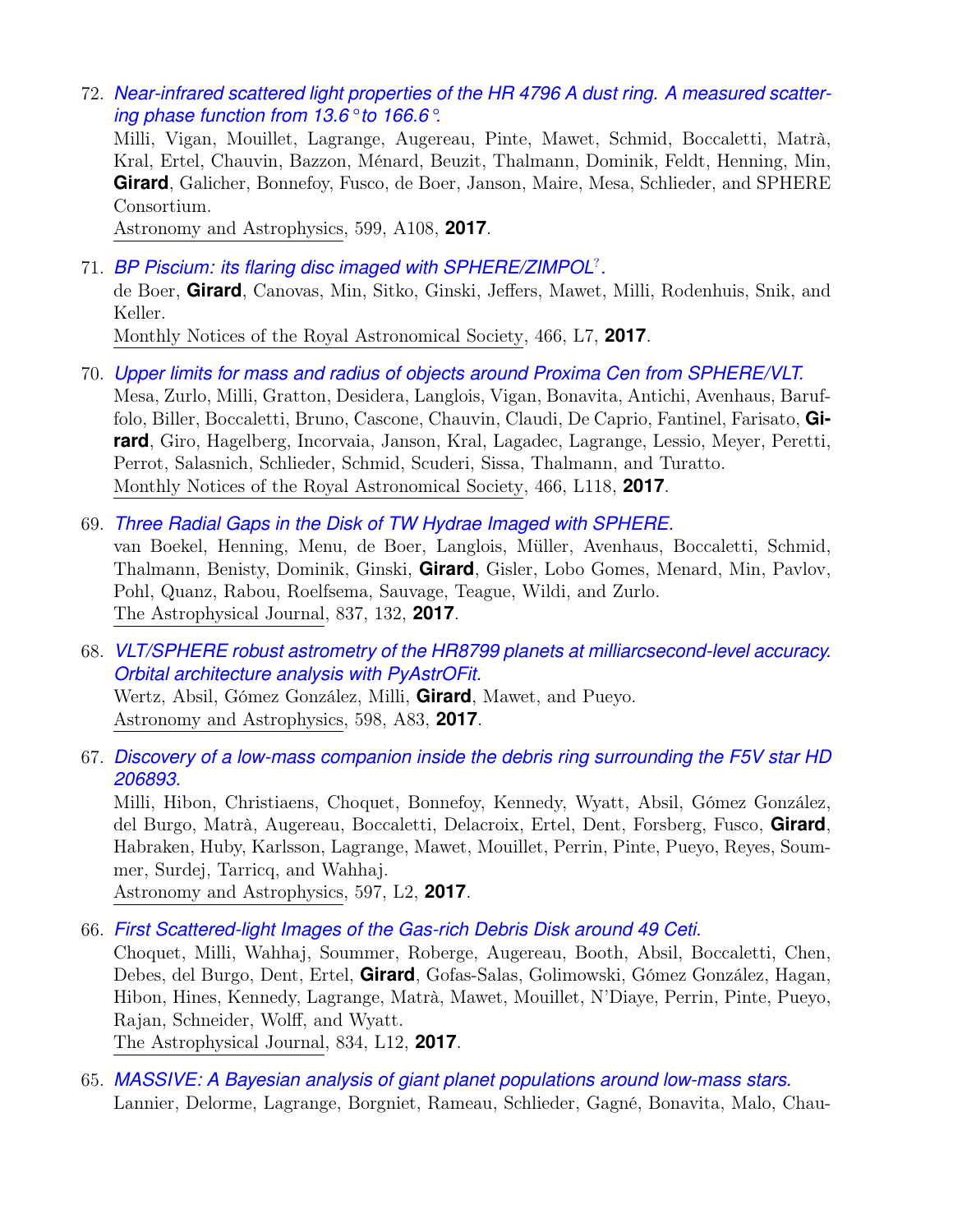vin, Bonnefoy, and **Girard**. Astronomy and Astrophysics, 596, A83, **2016**.

64. *[Direct detection of scattered light gaps in the transitional disk around HD 97048 with](https://ui.adsabs.harvard.edu/abs/2016A&A...595A.112G) [VLT/SPHERE.](https://ui.adsabs.harvard.edu/abs/2016A&A...595A.112G)*

Ginski, Stolker, Pinilla, Dominik, Boccaletti, de Boer, Benisty, Biller, Feldt, Garufi, Keller, Kenworthy, Maire, Ménard, Mesa, Milli, Min, Pinte, Quanz, van Boekel, Bonnefoy, Chauvin, Desidera, Gratton, **Girard**, Keppler, Kopytova, Lagrange, Langlois, Rouan, and Vigan. Astronomy and Astrophysics, 595, A112, **2016**.

63. *[Multiple rings in the transition disk and companion candidates around RX J1615.3-3255.](https://ui.adsabs.harvard.edu/abs/2016A&A...595A.114D) [High contrast imaging with VLT/SPHERE.](https://ui.adsabs.harvard.edu/abs/2016A&A...595A.114D)*

de Boer, Salter, Benisty, Vigan, Boccaletti, Pinilla, Ginski, Juhasz, Maire, Messina, Desidera, Cheetham, **Girard**, Wahhaj, Langlois, Bonnefoy, Beuzit, Buenzli, Chauvin, Dominik, Feldt, Gratton, Hagelberg, Isella, Janson, Keller, Lagrange, Lannier, Menard, Mesa, Mouillet, Mugrauer, Peretti, Perrot, Sissa, Snik, Vogt, Zurlo, and SPHERE Consortium. Astronomy and Astrophysics, 595, A114, **2016**.

62. *[The SHARDDS survey: First resolved image of the HD 114082 debris disk in the Lower](https://ui.adsabs.harvard.edu/abs/2016A&A...596L...4W) [Centaurus Crux with SPHERE.](https://ui.adsabs.harvard.edu/abs/2016A&A...596L...4W)*

Wahhaj, Milli, Kennedy, Ertel, Matrà, Boccaletti, del Burgo, Wyatt, Pinte, Lagrange, Absil, Choquet, Gómez González, Kobayashi, Mawet, Mouillet, Pueyo, Dent, Augereau, and **Girard**.

Astronomy and Astrophysics, 596, L4, **2016**.

- 61. *[Sparse aperture masking at the VLT. II. Detection limits for the eight debris disks stars](https://ui.adsabs.harvard.edu/abs/2016A&A...595A..31G)* β *Pic, AU Mic, 49 Cet,* η *[Tel, Fomalhaut, g Lup, HD 181327 and HR 8799.](https://ui.adsabs.harvard.edu/abs/2016A&A...595A..31G)* Gauchet, Lacour, Lagrange, Ehrenreich, Bonnefoy, **Girard**, and Boccaletti. Astronomy and Astrophysics, 595, A31, **2016**.
- 60. *[Calibration of quasi-static aberrations in exoplanet direct-imaging instruments with a](https://ui.adsabs.harvard.edu/abs/2016A&A...592A..79N) [Zernike phase-mask sensor. II. Concept validation with ZELDA on VLT/SPHERE.](https://ui.adsabs.harvard.edu/abs/2016A&A...592A..79N)* N'Diaye, Vigan, Dohlen, Sauvage, Caillat, Costille, **Girard**, Beuzit, Fusco, Blanchard, Le Merrer, Le Mignant, Madec, Moreaux, Mouillet, Puget, and Zins. Astronomy and Astrophysics, 592, A79, **2016**.
- 59. *[An M-dwarf star in the transition disk of Herbig HD 142527. Physical parameters and](https://ui.adsabs.harvard.edu/abs/2016A&A...590A..90L) [orbital elements.](https://ui.adsabs.harvard.edu/abs/2016A&A...590A..90L)*

Lacour, Biller, Cheetham, Greenbaum, Pearce, Marino, Tuthill, Pueyo, Mamajek, **Girard**, Sivaramakrishnan, Bonnefoy, Baraffe, Chauvin, Olofsson, Juhasz, Benisty, Pott, Sicilia-Aguilar, Henning, Cardwell, Goodsell, Graham, Hibon, Ingraham, Konopacky, Macintosh, Oppenheimer, Perrin, Rantakyrö, Sadakuni, and Thomas. Astronomy and Astrophysics, 590, A90, **2016**.

58. *[Discovery of concentric broken rings at sub-arcsec separations in the HD 141569A gas](https://ui.adsabs.harvard.edu/abs/2016A&A...590L...7P)[rich, debris disk with VLT/SPHERE.](https://ui.adsabs.harvard.edu/abs/2016A&A...590L...7P)*

Perrot, Boccaletti, Pantin, Augereau, Lagrange, Galicher, Maire, Mazoyer, Milli, Rousset, Gratton, Bonnefoy, Brandner, Buenzli, Langlois, Lannier, Mesa, Peretti, Salter, Sissa,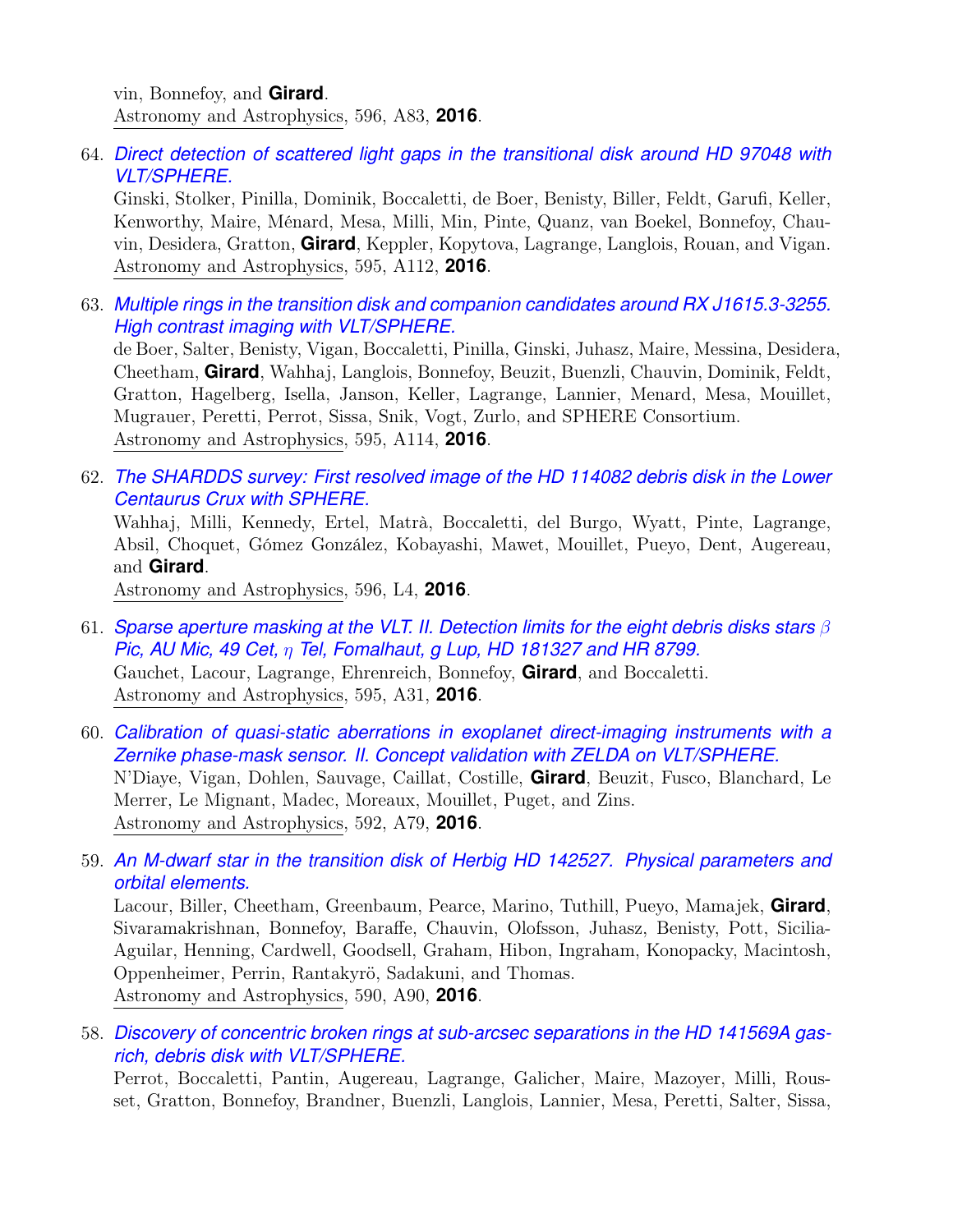Chauvin, Desidera, Feldt, Vigan, Di Folco, Dutrey, Péricaud, Baudoz, Benisty, De Boer, Garufi, **Girard**, Menard, Olofsson, Quanz, Mouillet, Christiaens, Casassus, Beuzit, Blanchard, Carle, Fusco, Giro, Hubin, Maurel, Moeller-Nilsson, Sevin, and Weber. Astronomy and Astrophysics, 590, L7, **2016**.

#### 57. *[SAXO: the extreme adaptive optics system of SPHERE \(I\) system overview and global](https://ui.adsabs.harvard.edu/abs/2016JATIS...2b5003S) [laboratory performance.](https://ui.adsabs.harvard.edu/abs/2016JATIS...2b5003S)*

Sauvage, Fusco, Petit, Costille, Mouillet, Beuzit, Dohlen, Kasper, Suarez, Soenke, Baruffolo, Salasnich, Rochat, Fedrigo, Baudoz, Hugot, Sevin, Perret, Wildi, Downing, Feautrier, Puget, Vigan, O'Neal, **Girard**, Mawet, Schmid, and Roelfsema. Journal of Astronomical Telescopes, Instruments, and Systems, 2, 025003, **2016**.

56. *[First light of the VLT planet finder SPHERE. III. New spectrophotometry and astrometry](https://ui.adsabs.harvard.edu/abs/2016A&A...587A..57Z) [of the HR 8799 exoplanetary system.](https://ui.adsabs.harvard.edu/abs/2016A&A...587A..57Z)*

Zurlo, Vigan, Galicher, Maire, Mesa, Gratton, Chauvin, Kasper, Moutou, Bonnefoy, Desidera, Abe, Apai, Baruffolo, Baudoz, Baudrand, Beuzit, Blancard, Boccaletti, Cantalloube, Carle, Cascone, Charton, Claudi, Costille, de Caprio, Dohlen, Dominik, Fantinel, Feautrier, Feldt, Fusco, Gigan, **Girard**, Gisler, Gluck, Gry, Henning, Hugot, Janson, Jaquet, Lagrange, Langlois, Llored, Madec, Magnard, Martinez, Maurel, Mawet, Meyer, Milli, Moeller-Nilsson, Mouillet, Origné, Pavlov, Petit, Puget, Quanz, Rabou, Ramos, Rousset, Roux, Salasnich, Salter, Sauvage, Schmid, Soenke, Stadler, Suarez, Turatto, Udry, Vakili, Wahhaj, Wildi, and Antichi.

Astronomy and Astrophysics, 587, A57, **2016**.

55. *[First light of the VLT planet finder SPHERE. IV. Physical and chemical properties of the](https://ui.adsabs.harvard.edu/abs/2016A&A...587A..58B) [planets around HR8799.](https://ui.adsabs.harvard.edu/abs/2016A&A...587A..58B)*

Bonnefoy, Zurlo, Baudino, Lucas, Mesa, Maire, Vigan, Galicher, Homeier, Marocco, Gratton, Chauvin, Allard, Desidera, Kasper, Moutou, Lagrange, Antichi, Baruffolo, Baudrand, Beuzit, Boccaletti, Cantalloube, Carbillet, Charton, Claudi, Costille, Dohlen, Dominik, Fantinel, Feautrier, Feldt, Fusco, Gigan, **Girard**, Gluck, Gry, Henning, Janson, Langlois, Madec, Magnard, Maurel, Mawet, Meyer, Milli, Moeller-Nilsson, Mouillet, Pavlov, Perret, Pujet, Quanz, Rochat, Rousset, Roux, Salasnich, Salter, Sauvage, Schmid, Sevin, Soenke, Stadler, Turatto, Udry, Vakili, Wahhaj, and Wildi. Astronomy and Astrophysics, 587, A58, **2016**.

54. *[First light of the VLT planet finder SPHERE. I. Detection and characterization of the sub](https://ui.adsabs.harvard.edu/abs/2016A&A...587A..55V)[stellar companion GJ 758 B.](https://ui.adsabs.harvard.edu/abs/2016A&A...587A..55V)*

Vigan, Bonnefoy, Ginski, Beust, Galicher, Janson, Baudino, Buenzli, Hagelberg, D'Orazi, Desidera, Maire, Gratton, Sauvage, Chauvin, Thalmann, Malo, Salter, Zurlo, Antichi, Baruffolo, Baudoz, Blanchard, Boccaletti, Beuzit, Carle, Claudi, Costille, Delboulbé, Dohlen, Dominik, Feldt, Fusco, Gluck, **Girard**, Giro, Gry, Henning, Hubin, Hugot, Jaquet, Kasper, Lagrange, Langlois, Le Mignant, Llored, Madec, Martinez, Mawet, Mesa, Milli, Mouillet, Moulin, Moutou, Origné, Pavlov, Perret, Petit, Pragt, Puget, Rabou, Rochat, Roelfsema, Salasnich, Schmid, Sevin, Siebenmorgen, Smette, Stadler, Suarez, Turatto, Udry, Vakili, Wahhaj, Weber, and Wildi.

Astronomy and Astrophysics, 587, A55, **2016**.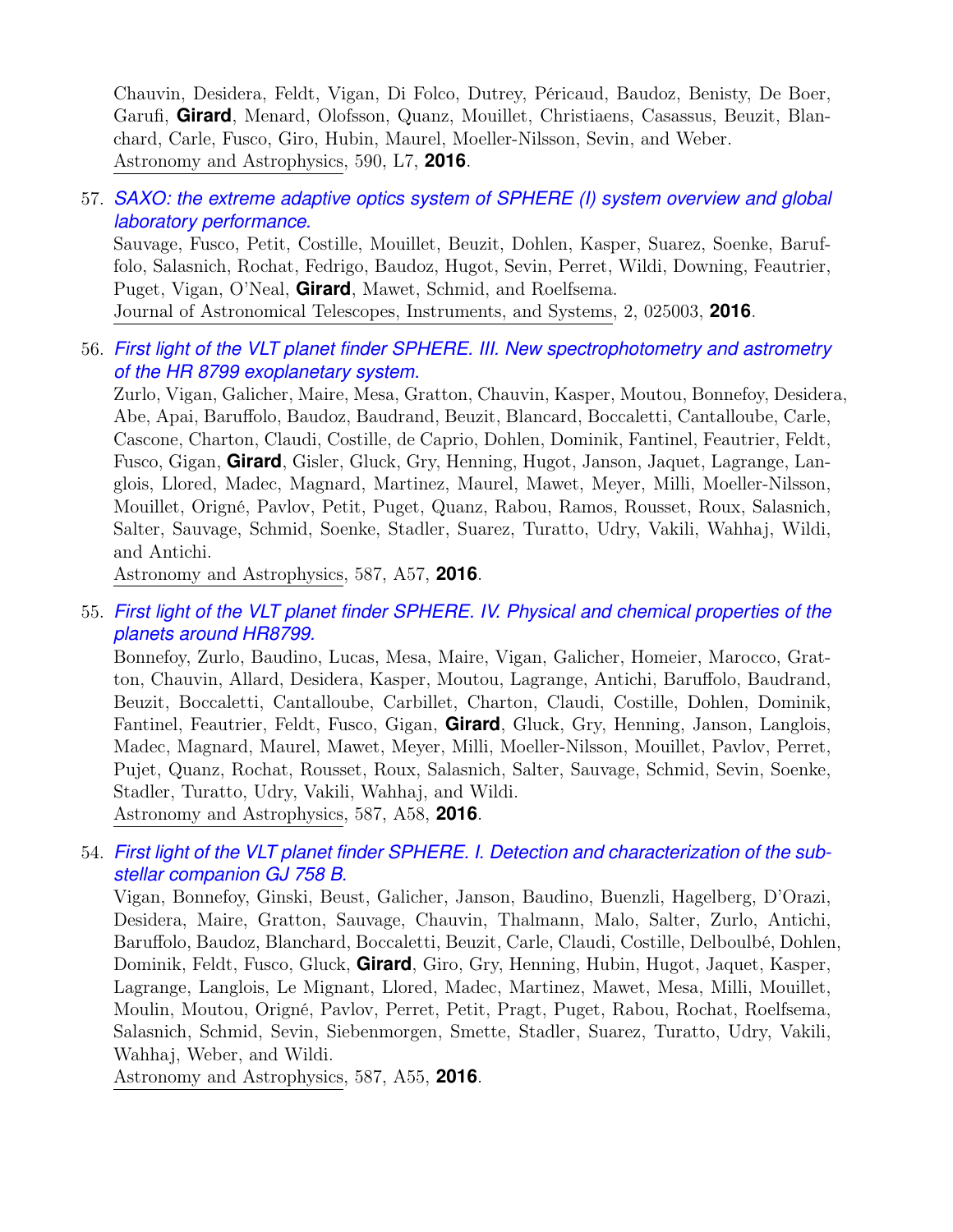53. *[Luminous blue variables: An imaging perspective on their binarity and near environment.](https://ui.adsabs.harvard.edu/abs/2016A&A...587A.115M)* Martayan, Lobel, Baade, Mehner, Rivinius, Boffin, **Girard**, Mawet, Montagnier, Blomme, Kervella, Sana, Štefl, Zorec, Lacour, Le Bouquin, Martins, Mérand, Patru, Selman, and Frémat.

Astronomy and Astrophysics, 587, A115, **2016**.

52. *[First light of the VLT planet finder SPHERE. II. The physical properties and the architec](https://ui.adsabs.harvard.edu/abs/2016A&A...587A..56M)[ture of the young systems PZ Telescopii and HD 1160 revisited.](https://ui.adsabs.harvard.edu/abs/2016A&A...587A..56M)*

Maire, Bonnefoy, Ginski, Vigan, Messina, Mesa, Galicher, Gratton, Desidera, Kopytova, Millward, Thalmann, Claudi, Ehrenreich, Zurlo, Chauvin, Antichi, Baruffolo, Bazzon, Beuzit, Blanchard, Boccaletti, de Boer, Carle, Cascone, Costille, De Caprio, Delboulbé, Dohlen, Dominik, Feldt, Fusco, **Girard**, Giro, Gisler, Gluck, Gry, Henning, Hubin, Hugot, Jaquet, Kasper, Lagrange, Langlois, Le Mignant, Llored, Madec, Martinez, Mawet, Milli, Möller-Nilsson, Mouillet, Moulin, Moutou, Origné, Pavlov, Petit, Pragt, Puget, Ramos, Rochat, Roelfsema, Salasnich, Sauvage, Schmid, Turatto, Udry, Vakili, Wahhaj, Weber, and Wildi.

Astronomy and Astrophysics, 587, A56, **2016**.

51. *[The VLT/NaCo large program to probe the occurrence of exoplanets and brown dwarfs](https://ui.adsabs.harvard.edu/abs/2016A&A...586A.147R) [at wide orbits . III. The frequency of brown dwarfs and giant planets as companions to](https://ui.adsabs.harvard.edu/abs/2016A&A...586A.147R) [solar-type stars.](https://ui.adsabs.harvard.edu/abs/2016A&A...586A.147R)*

Reggiani, Meyer, Chauvin, Vigan, Quanz, Biller, Bonavita, Desidera, Delorme, Hagelberg, Maire, Boccaletti, Beuzit, Buenzli, Carson, Covino, Feldt, **Girard**, Gratton, Henning, Kasper, Lagrange, Mesa, Messina, Montagnier, Mordasini, Mouillet, Schlieder, Segransan, Thalmann, and Zurlo.

Astronomy and Astrophysics, 586, A147, **2016**.

50. *[A narrow, edge-on disk resolved around HD 106906 with SPHERE.](https://ui.adsabs.harvard.edu/abs/2016A&A...586L...8L)*

Lagrange, Langlois, Gratton, Maire, Milli, Olofsson, Vigan, Bailey, Mesa, Chauvin, Boccaletti, Galicher, **Girard**, Bonnefoy, Samland, Menard, Henning, Kenworthy, Thalmann, Beust, Beuzit, Brandner, Buenzli, Cheetham, Janson, le Coroller, Lannier, Mouillet, Peretti, Perrot, Salter, Sissa, Wahhaj, Abe, Desidera, Feldt, Madec, Perret, Petit, Rabou, Soenke, and Weber.

Astronomy and Astrophysics, 586, L8, **2016**.

- 49. *[Adaptive Optics in High-Contrast Imaging.](https://ui.adsabs.harvard.edu/abs/2016ASSL..439...17M)* Milli, Mawet, Mouillet, Kasper, and **Girard**. Astronomy at High Angular Resolution, 439, 17, **2016**.
- 48. *[Variability and dust filtration in the transition disk J160421.7-213028 observed in optical](https://ui.adsabs.harvard.edu/abs/2015A&A...584L...4P) [scattered light.](https://ui.adsabs.harvard.edu/abs/2015A&A...584L...4P)* Pinilla, de Boer, Benisty, Juhász, de Juan Ovelar, Dominik, Avenhaus, Birnstiel, **Girard**,

Huelamo, Isella, and Milli.

Astronomy and Astrophysics, 584, L4, **2015**.

47. *[Fast-moving features in the debris disk around AU Microscopii.](https://ui.adsabs.harvard.edu/abs/2015Natur.526..230B)*

Boccaletti, Thalmann, Lagrange, Janson, Augereau, Schneider, Milli, Grady, Debes, Langlois, Mouillet, Henning, Dominik, Maire, Beuzit, Carson, Dohlen, Engler, Feldt, Fusco,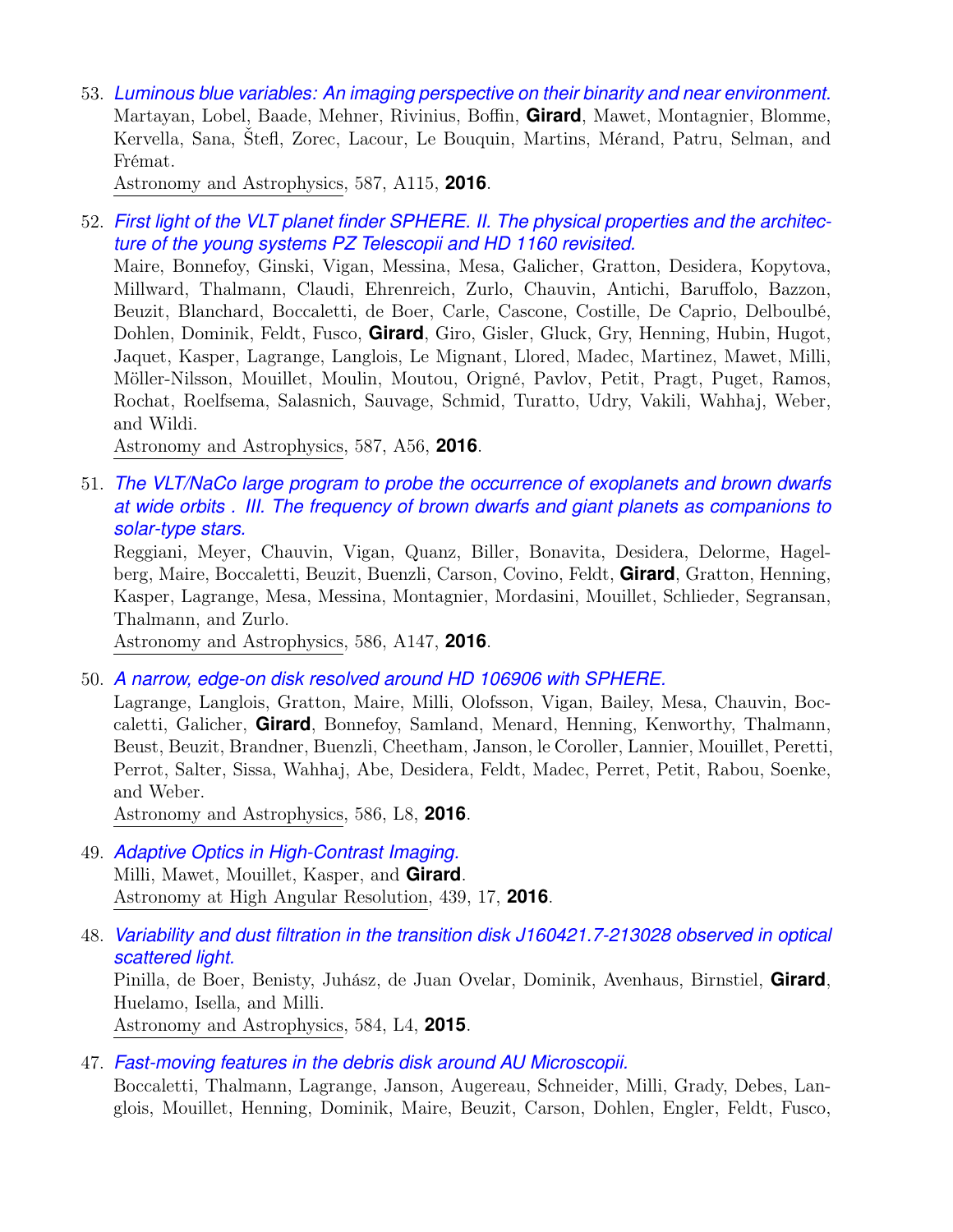Ginski, **Girard**, Hines, Kasper, Mawet, Ménard, Meyer, Moutou, Olofsson, Rodigas, Sauvage, Schlieder, Schmid, Turatto, Udry, Vakili, Vigan, Wahhaj, and Wisniewski. Nature, 526, 230, **2015**.

46. *[Pluto's Atmosphere from Stellar Occultations in 2012 and 2013.](https://ui.adsabs.harvard.edu/abs/2015ApJ...811...53D)*

Dias-Oliveira, Sicardy, Lellouch, Vieira-Martins, Assafin, Camargo, Braga-Ribas, Gomes-Júnior, Benedetti-Rossi, Colas, Decock, Doressoundiram, Dumas, Emilio, Fabrega Polleri, Gil-Hutton, Gillon, **Girard**, Hau, Ivanov, Jehin, Lecacheux, Leiva, Lopez-Sisterna, Mancini, Manfroid, Maury, Meza, Morales, Nagy, Opitom, Ortiz, Pollock, Roques, Snodgrass, Soulier, Thirouin, Vanzi, Widemann, Reichart, LaCluyze, Haislip, Ivarsen, Dominik, Jørgensen, and Skottfelt.

The Astrophysical Journal, 811, 53, **2015**.

- 45. *[Confirmation and Characterization of the Protoplanet HD 100546 b—Direct Evidence for](https://ui.adsabs.harvard.edu/abs/2015ApJ...807...64Q) [Gas Giant Planet Formation at 50 AU.](https://ui.adsabs.harvard.edu/abs/2015ApJ...807...64Q)* Quanz, Amara, Meyer, **Girard**, Kenworthy, and Kasper. The Astrophysical Journal, 807, 64, **2015**.
- 44. *[WISE J061213.85-303612.5: a new T-dwarf binary candidate.](https://ui.adsabs.harvard.edu/abs/2015A&A...578A...1H)* Huélamo, Ivanov, Kurtev, **Girard**, Borissova, Mawet, Mužić, Cáceres, Melo, Sterzik, and Minniti. Astronomy and Astrophysics, 578, A1, **2015**.
- 43. *[The dust disk and companion of the nearby AGB star L](https://ui.adsabs.harvard.edu/abs/2015A&A...578A..77K)*<sup>2</sup> *Puppis. SPHERE/ZIMPOL [polarimetric imaging at visible wavelengths.](https://ui.adsabs.harvard.edu/abs/2015A&A...578A..77K)* Kervella, Montargès, Lagadec, Ridgway, Haubois, **Girard**, Ohnaka, Perrin, and Gallenne. Astronomy and Astrophysics, 578, A77, **2015**.
- 42. *[The inner environment of Z Canis Majoris: High-contrast imaging polarimetry with NaCo.](https://ui.adsabs.harvard.edu/abs/2015A&A...578L...1C)* Canovas, Perez, Dougados, de Boer, Ménard, Casassus, Schreiber, Cieza, Caceres, and **Girard**.

Astronomy and Astrophysics, 578, L1, **2015**.

- 41. *[New constraints on the dust surrounding HR 4796A.](https://ui.adsabs.harvard.edu/abs/2015A&A...577A..57M)* Milli, Mawet, Pinte, Lagrange, Mouillet, **Girard**, Augereau, De Boer, Pueyo, and Choquet. Astronomy and Astrophysics, 577, A57, **2015**.
- 40. *[The VLT/NaCo large program to probe the occurrence of exoplanets and brown dwarfs](https://ui.adsabs.harvard.edu/abs/2015A&A...573A.127C) [at wide orbits. II. Survey description, results, and performances.](https://ui.adsabs.harvard.edu/abs/2015A&A...573A.127C)* Chauvin, Vigan, Bonnefoy, Desidera, Bonavita, Mesa, Boccaletti, Buenzli, Carson, Delorme, Hagelberg, Montagnier, Mordasini, Quanz, Segransan, Thalmann, Beuzit, Biller, Covino, Feldt, **Girard**, Gratton, Henning, Kasper, Lagrange, Messina, Meyer, Mouillet, Moutou, Reggiani, Schlieder, and Zurlo. Astronomy and Astrophysics, 573, A127, **2015**.
- 39. *[Deep Thermal Infrared Imaging of HR 8799 bcde: New Atmospheric Constraints and](https://ui.adsabs.harvard.edu/abs/2014ApJ...795..133C) [Limits on a Fifth Planet.](https://ui.adsabs.harvard.edu/abs/2014ApJ...795..133C)*

Currie, Burrows, **Girard**, Cloutier, Fukagawa, Sorahana, Kuchner, Kenyon, Madhusudhan,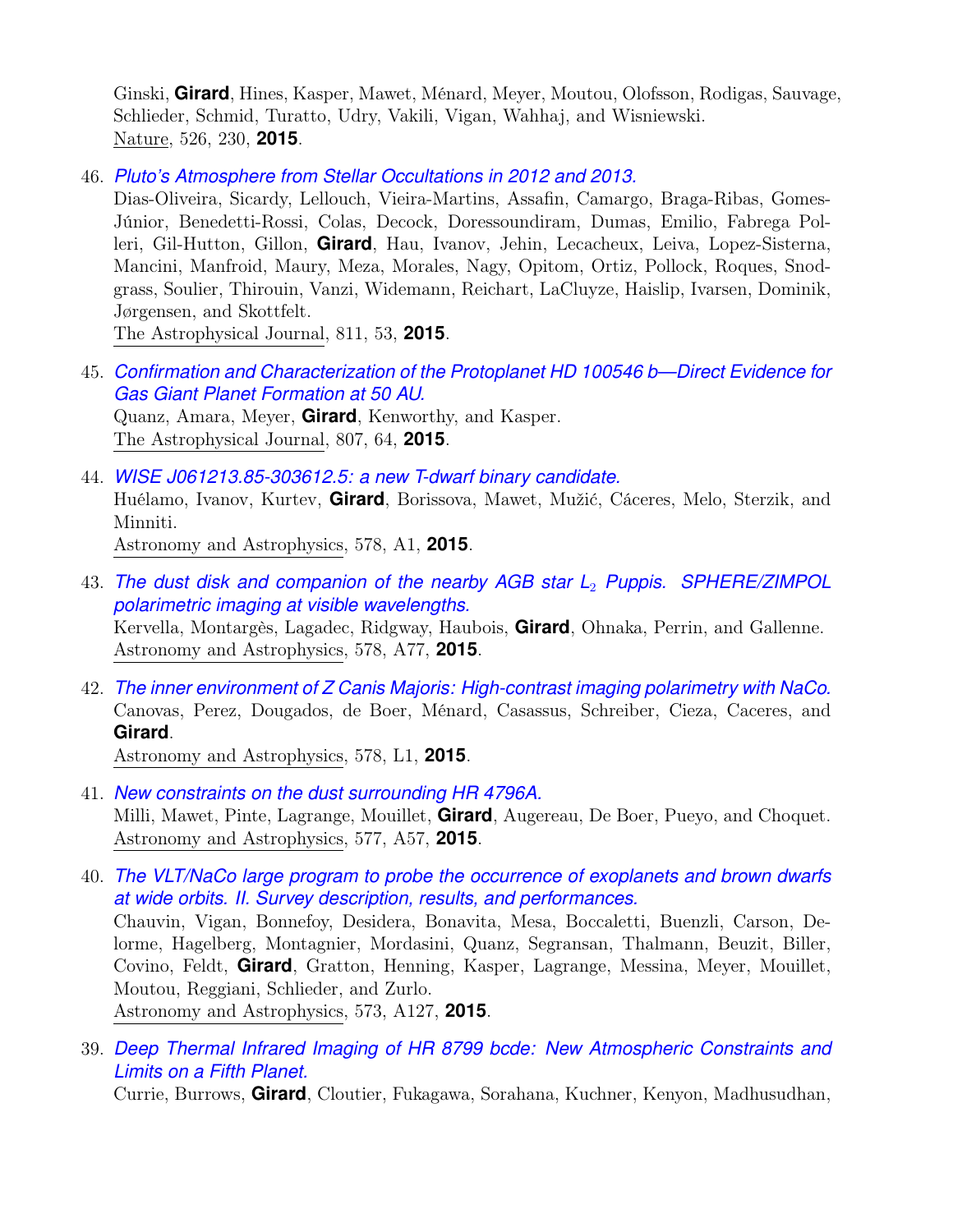Itoh, Jayawardhana, Matsumura, and Pyo. The Astrophysical Journal, 795, 133, **2014**.

38. *[Discovery of a Companion Candidate in the HD 169142 Transition Disk and the Possi](https://ui.adsabs.harvard.edu/abs/2014ApJ...792L..23R)[bility of Multiple Planet Formation.](https://ui.adsabs.harvard.edu/abs/2014ApJ...792L..23R)* Reggiani, Quanz, Meyer, Pueyo, Absil, Amara, Anglada, Avenhaus, **Girard**, Carrasco Gonzalez, Graham, Mawet, Meru, Milli, Osorio, Wolff, and Torrelles.

The Astrophysical Journal, 792, L23, **2014**.

- 37. *[Searching for visual companions of close Cepheids. VLT/NACO lucky imaging of Y Oph,](https://ui.adsabs.harvard.edu/abs/2014A&A...567A..60G) [FF Aql, X Sgr, W Sgr, and](https://ui.adsabs.harvard.edu/abs/2014A&A...567A..60G)* η *Aql.* Gallenne, Kervella, Mérand, Evans, **Girard**, Gieren, and Pietrzyński. Astronomy and Astrophysics, 567, A60, **2014**.
- 36. *[Very deep images of the innermost regions of the](https://ui.adsabs.harvard.edu/abs/2014A&A...566A..91M)* β *Pictoris debris disc at L'.* Milli, Lagrange, Mawet, Absil, Augereau, Mouillet, Boccaletti, **Girard**, and Chauvin. Astronomy and Astrophysics, 566, A91, **2014**.
- 35. *[Ground-based transit observations of the super-Earth GJ 1214 b.](https://ui.adsabs.harvard.edu/abs/2014A&A...565A...7C)* Cáceres, Kabath, Hoyer, Ivanov, Rojo, **Girard**, Miller-Ricci Kempton, Fortney, and Minniti. Astronomy and Astrophysics, 565, A7, **2014**.
- 34. *[Characterization of the Benchmark Binary NLTT 33370.](https://ui.adsabs.harvard.edu/abs/2014ApJ...783...27S)* Schlieder, Bonnefoy, Herbst, Lépine, Berger, Henning, Skemer, Chauvin, Rice, Biller, **Girard**, Lagrange, Hinz, Defrère, Bergfors, Brandner, Lacour, Skrutskie, and Leisenring. The Astrophysical Journal, 783, 27, **2014**.
- 33. *[Possible astrometric discovery of a substellar companion to the closest binary brown](https://ui.adsabs.harvard.edu/abs/2014A&A...561L...4B) [dwarf system WISE J104915.57-531906.1.](https://ui.adsabs.harvard.edu/abs/2014A&A...561L...4B)* Boffin, Pourbaix, Mužić, Ivanov, Kurtev, Beletsky, Mehner, Berger, **Girard**, and Mawet. Astronomy and Astrophysics, 561, L4, **2014**.
- 32. *[Confirmation of the Planet around HD 95086 by Direct Imaging.](https://ui.adsabs.harvard.edu/abs/2013ApJ...779L..26R)* Rameau, Chauvin, Lagrange, Meshkat, Boccaletti, Quanz, Currie, Mawet, **Girard**, Bonnefoy, and Kenworthy. The Astrophysical Journal, 779, L26, **2013**.
- 31. *[Searching for companions down to 2 AU from](https://ui.adsabs.harvard.edu/abs/2013A&A...559L..12A)* β *Pictoris using the L'-band AGPM coron[agraph on VLT/NACO.](https://ui.adsabs.harvard.edu/abs/2013A&A...559L..12A)* Absil, Milli, Mawet, Lagrange, **Girard**, Chauvin, Boccaletti, Delacroix, and Surdej. Astronomy and Astrophysics, 559, L12, **2013**.
- 30. *[A Combined Very Large Telescope and Gemini Study of the Atmosphere of the Directly](https://ui.adsabs.harvard.edu/abs/2013ApJ...776...15C) [Imaged Planet,](https://ui.adsabs.harvard.edu/abs/2013ApJ...776...15C)* β *Pictoris b.* Currie, Burrows, Madhusudhan, Fukagawa, **Girard**, Dawson, Murray-Clay, Kenyon, Kuchner, Matsumura, Jayawardhana, Chambers, and Bromley. The Astrophysical Journal, 776, 15, **2013**.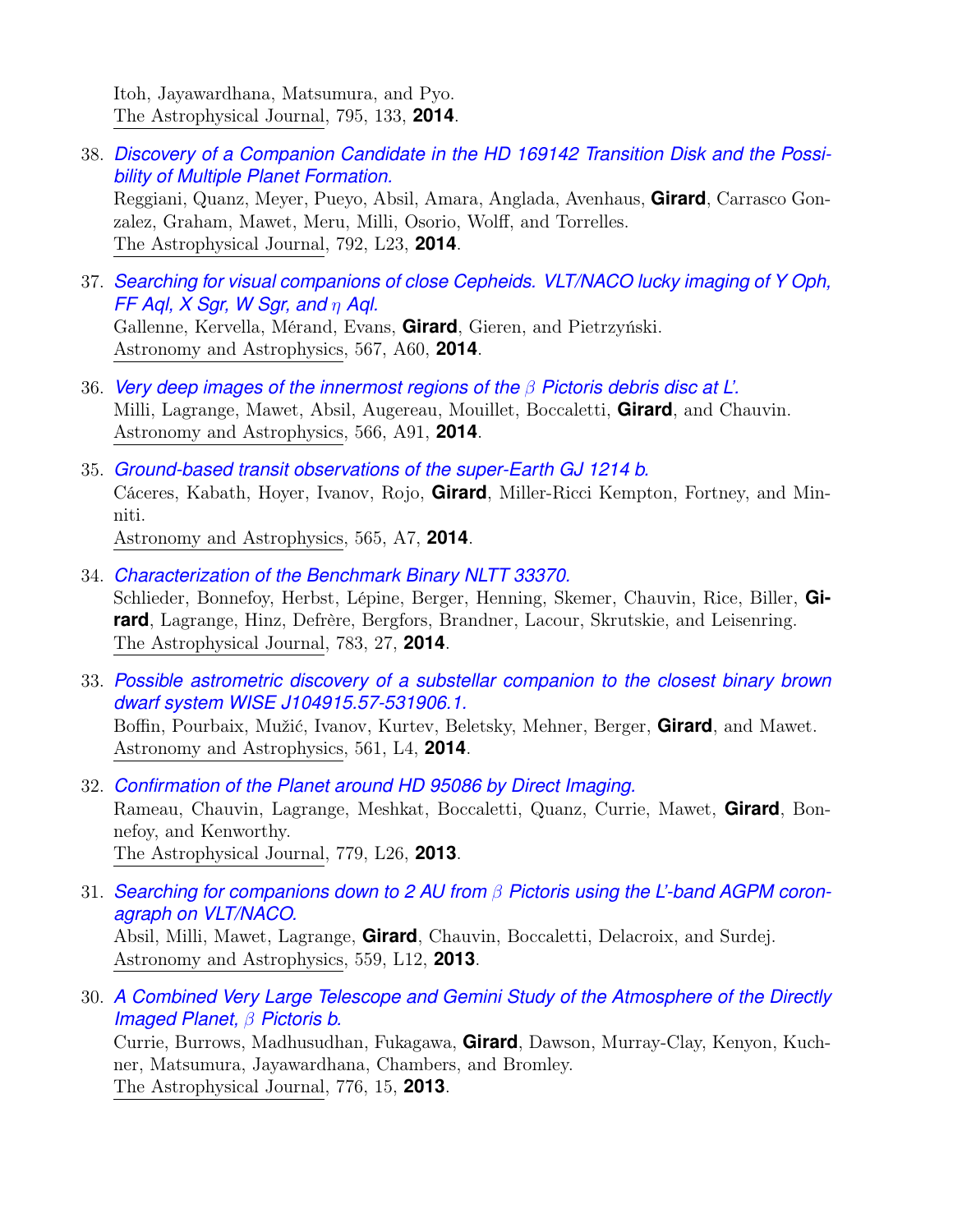- 29. *[A Multiplicity Census of Intermediate-mass Stars in Scorpius-Centaurus.](https://ui.adsabs.harvard.edu/abs/2013ApJ...773..170J)* Janson, Lafrenière, Jayawardhana, Bonavita, **Girard**, Brandeker, and Gizis. The Astrophysical Journal, 773, 170, **2013**.
- 28. *[Discovery of a Probable 4-5 Jupiter-mass Exoplanet to HD 95086 by Direct Imaging.](https://ui.adsabs.harvard.edu/abs/2013ApJ...772L..15R)* Rameau, Chauvin, Lagrange, Boccaletti, Quanz, Bonnefoy, **Girard**, Delorme, Desidera, Klahr, Mordasini, Dumas, and Bonavita. The Astrophysical Journal, 772, L15, **2013**.
- 27. *[Prospects of detecting the polarimetric signature of the Earth-mass planet](https://ui.adsabs.harvard.edu/abs/2013A&A...556A..64M)* α *Centauri B [b with SPHERE/ZIMPOL.](https://ui.adsabs.harvard.edu/abs/2013A&A...556A..64M)* Milli, Mouillet, Mawet, Schmid, Bazzon, **Girard**, Dohlen, and Roelfsema. Astronomy and Astrophysics, 556, A64, **2013**.
- 26. *[The near-infrared spectral energy distribution of](https://ui.adsabs.harvard.edu/abs/2013A&A...555A.107B)* β *Pictoris b.* Bonnefoy, Boccaletti, Lagrange, Allard, Mordasini, Beust, Chauvin, **Girard**, Homeier, Apai, Lacour, and Rouan. Astronomy and Astrophysics, 555, A107, **2013**.
- 25. *[Characterization of the nearby L/T Binary Brown Dwarf WISE J104915.57-531906.1 at](https://ui.adsabs.harvard.edu/abs/2013ApJ...770..124K) [2 pc from the Sun.](https://ui.adsabs.harvard.edu/abs/2013ApJ...770..124K)*

Kniazev, Vaisanen, Mužić, Mehner, Boffin, Kurtev, Melo, Ivanov, **Girard**, Mawet, Schmidtobreick, Huelamo, Borissova, Minniti, Ishibashi, Potter, Beletsky, Buckley, Crawford, Gulbis, Kotze, Miszalski, Pickering, Romero Colmenero, and Williams. The Astrophysical Journal, 770, 124, **2013**.

24. *[A survey of young, nearby, and dusty stars conducted to understand the formation](https://ui.adsabs.harvard.edu/abs/2013A&A...553A..60R) [of wide-orbit giant planets. VLT/NaCo adaptive optics thermal and angular differential](https://ui.adsabs.harvard.edu/abs/2013A&A...553A..60R) [imaging.](https://ui.adsabs.harvard.edu/abs/2013A&A...553A..60R)*

Rameau, Chauvin, Lagrange, Klahr, Bonnefoy, Mordasini, Bonavita, Desidera, Dumas, and **Girard**.

Astronomy and Astrophysics, 553, A60, **2013**.

23. *[Direct-imaging discovery of a 12-14 Jupiter-mass object orbiting a young binary system](https://ui.adsabs.harvard.edu/abs/2013A&A...553L...5D) [of very low-mass stars.](https://ui.adsabs.harvard.edu/abs/2013A&A...553L...5D)* Delorme, Gagné, **Girard**, Lagrange, Chauvin, Naud, Lafrenière, Doyon, Riedel, Bonnefoy,

and Malo.

Astronomy and Astrophysics, 553, L5, **2013**.

- 22. *[L'-band AGPM vector vortex coronagraph's first light on VLT/NACO. Discovery of a late](https://ui.adsabs.harvard.edu/abs/2013A&A...552L..13M)[type companion at two beamwidths from an F0V star.](https://ui.adsabs.harvard.edu/abs/2013A&A...552L..13M)* Mawet, Absil, Delacroix, **Girard**, Milli, O'Neal, Baudoz, Boccaletti, Bourget, Christiaens, Forsberg, Gonte, Habraken, Hanot, Karlsson, Kasper, Lizon, Muzic, Olivier, Peña, Slusarenko, Tacconi-Garman, and Surdej. Astronomy and Astrophysics, 552, L13, **2013**.
- 21. *[A Young Protoplanet Candidate Embedded in the Circumstellar Disk of HD 100546.](https://ui.adsabs.harvard.edu/abs/2013ApJ...766L...1Q)* Quanz, Amara, Meyer, Kenworthy, Kasper, and **Girard**. The Astrophysical Journal, 766, L1, **2013**.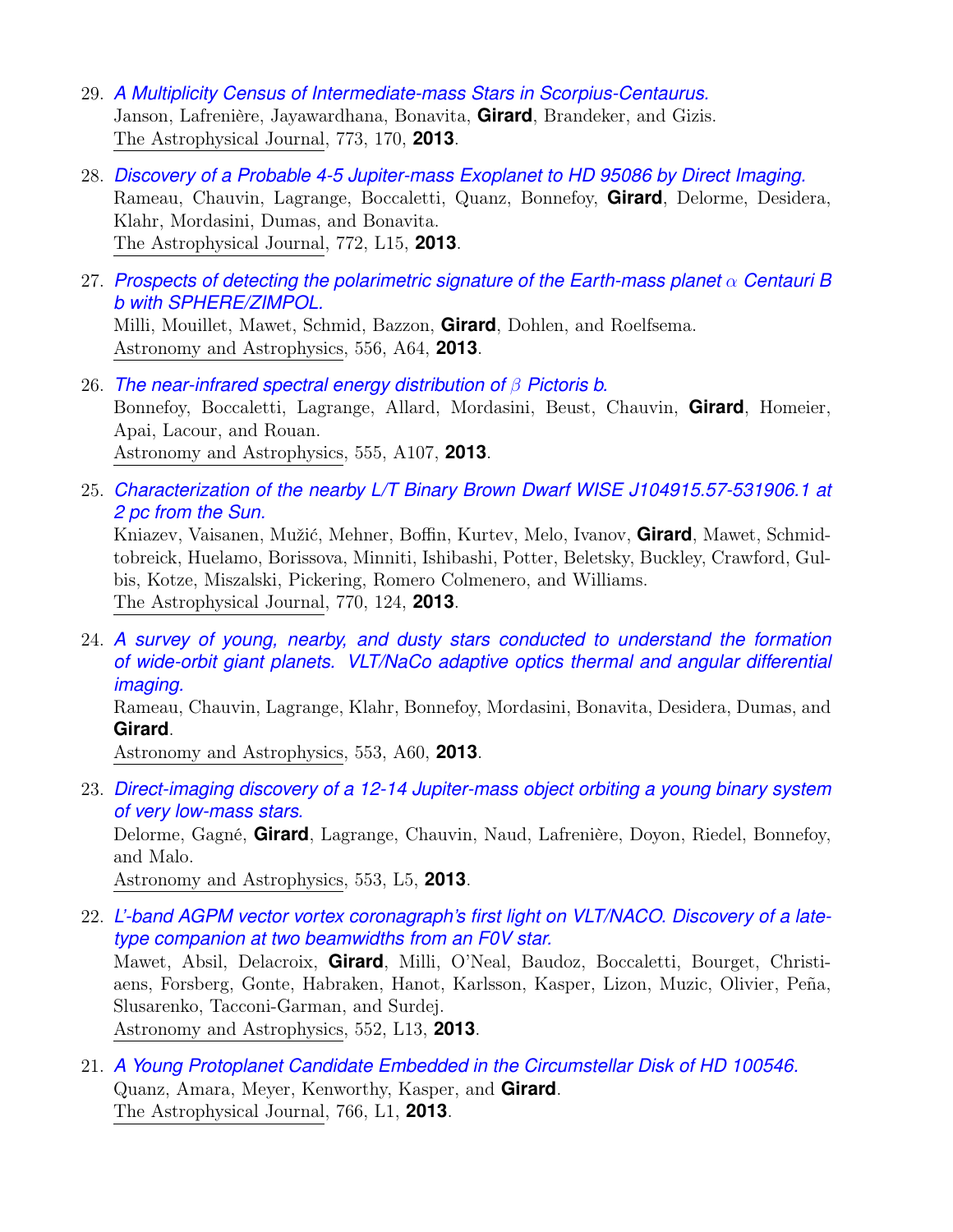- 20. *[Coronagraphic Observations of Fomalhaut at Solar System Scales.](https://ui.adsabs.harvard.edu/abs/2013ApJ...764....7K)* Kenworthy, Meshkat, Quanz, **Girard**, Meyer, and Kasper. The Astrophysical Journal, 764, 7, **2013**.
- 19. *[Holographic imaging of crowded fields: high angular resolution imaging with excellent](https://ui.adsabs.harvard.edu/abs/2013MNRAS.429.1367S) [quality at very low cost.](https://ui.adsabs.harvard.edu/abs/2013MNRAS.429.1367S)* Schödel, Yelda, Ghez, **Girard**, Labadie, Rebolo, Pérez-Garrido, and Morris. Monthly Notices of the Royal Astronomical Society, 429, 1367, **2013**.
- 18. *[Flows of gas through a protoplanetary gap.](https://ui.adsabs.harvard.edu/abs/2013Natur.493..191C)* Casassus, van der Plas, M, Dent, Fomalont, Hagelberg, Hales, Jordán, Mawet, Ménard, Wootten, Wilner, Hughes, Schreiber, **Girard**, Ercolano, Canovas, Román, and Salinas. Nature, 493, 191, **2013**.
- 17. *[High-contrast imaging of the close environment of HD 142527. VLT/NaCo adaptive op](https://ui.adsabs.harvard.edu/abs/2012A&A...546A..24R)[tics thermal and angular differential imaging.](https://ui.adsabs.harvard.edu/abs/2012A&A...546A..24R)* Rameau, Chauvin, Lagrange, Thébault, Milli, **Girard**, and Bonnefoy. Astronomy and Astrophysics, 546, A24, **2012**.
- 16. *[New Brown Dwarf Companions to Young Stars in Scorpius-Centaurus.](https://ui.adsabs.harvard.edu/abs/2012ApJ...758L...2J)* Janson, Jayawardhana, **Girard**, Lafrenière, Bonavita, Gizis, and Brandeker. The Astrophysical Journal, 758, L2, **2012**.
- 15. *[Direct imaging of extra-solar planets in star forming regions. Lessons learned from a](https://ui.adsabs.harvard.edu/abs/2012A&A...544A.131M) [false positive around IM Lupi.](https://ui.adsabs.harvard.edu/abs/2012A&A...544A.131M)* Mawet, Absil, Montagnier, Riaud, Surdej, Ducourant, Augereau, Röttinger, **Girard**, Krist, and Stapelfeldt. Astronomy and Astrophysics, 544, A131, **2012**.
- 14. *The position of* β *[Pictoris b position relative to the debris disk.](https://ui.adsabs.harvard.edu/abs/2012A&A...542A..40L)* Lagrange, Boccaletti, Milli, Chauvin, Bonnefoy, Mouillet, Augereau, **Girard**, Lacour, and Apai. Astronomy and Astrophysics, 542, A40, **2012**.
- 13. *[Orbital characterization of the](https://ui.adsabs.harvard.edu/abs/2012A&A...542A..41C)* β *Pictoris b giant planet.* Chauvin, Lagrange, Beust, Bonnefoy, Boccaletti, Apai, Allard, Ehrenreich, **Girard**, Mouillet, and Rouan. Astronomy and Astrophysics, 542, A41, **2012**.
- 12. *[Searching for Gas Giant Planets on Solar System Scales: VLT NACO/APP Observations](https://ui.adsabs.harvard.edu/abs/2011ApJ...736L..32Q) [of the Debris Disk Host Stars HD172555 and HD115892.](https://ui.adsabs.harvard.edu/abs/2011ApJ...736L..32Q)* Quanz, Kenworthy, Meyer, **Girard**, and Kasper. The Astrophysical Journal, 736, L32, **2011**.
- 11. *[High angular resolution detection of](https://ui.adsabs.harvard.edu/abs/2011A&A...528L..15B)* β *Pictoris b at 2.18* µ*m.* Bonnefoy, Lagrange, Boccaletti, Chauvin, Apai, Allard, Ehrenreich, **Girard**, Mouillet, Rouan, Gratadour, and Kasper. Astronomy and Astrophysics, 528, L15, **2011**.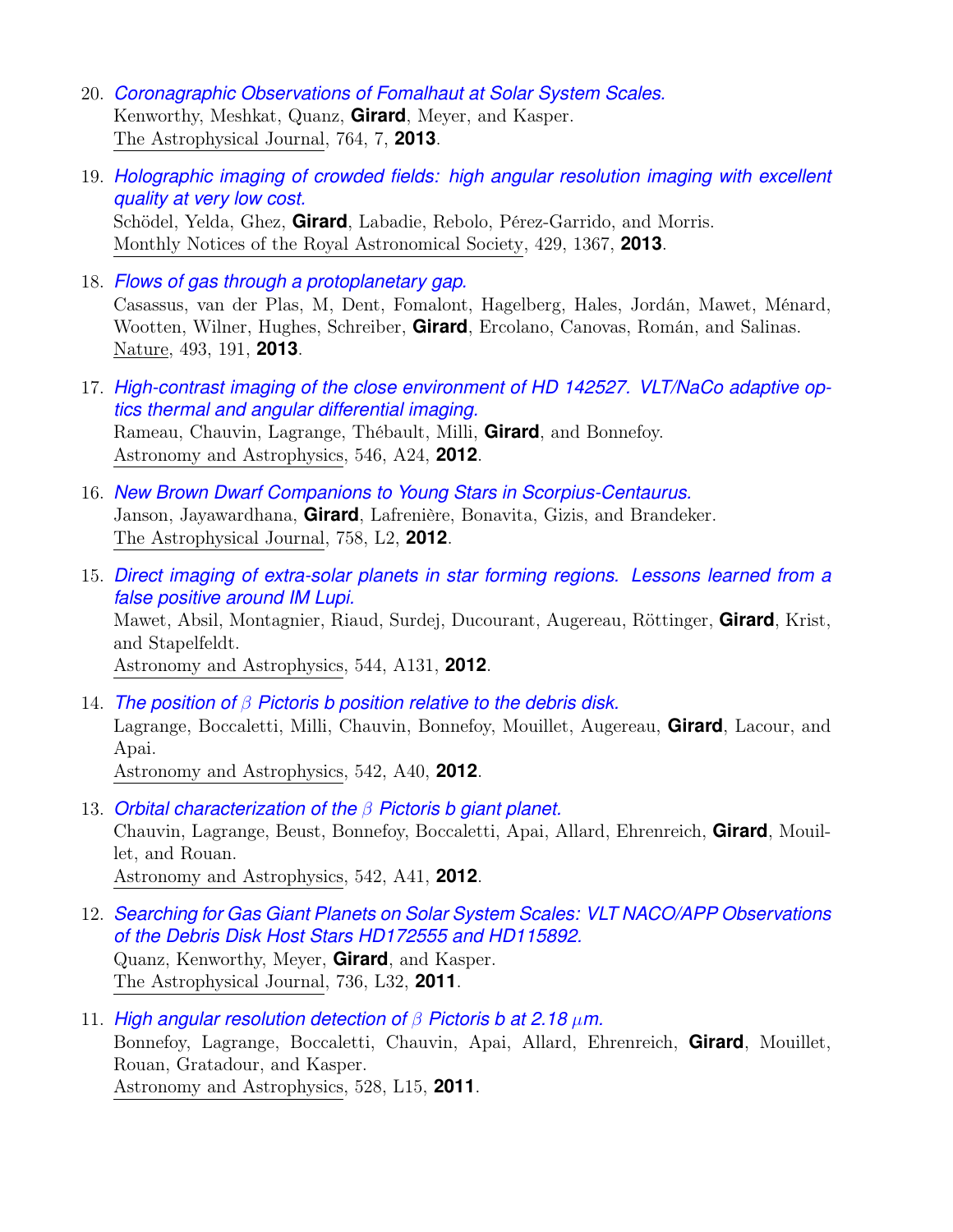- 10. *[Spatially extended emission around the Cepheid RS Puppis in near-infrared hydrogen](https://ui.adsabs.harvard.edu/abs/2011A&A...527A..51G) [lines. Adaptive optics imaging with VLT/NACO.](https://ui.adsabs.harvard.edu/abs/2011A&A...527A..51G)* Gallenne, Mérand, Kervella, and **Girard**. Astronomy and Astrophysics, 527, A51, **2011**.
- 9. *[Adaptive optics observations of the T10 ultracool dwarf UGPS J072227.51-054031.2.](https://ui.adsabs.harvard.edu/abs/2011A&A...526A..55B)* Bouy, **Girard**, Martín, Huélamo, and Lucas. Astronomy and Astrophysics, 526, A55, **2011**.
- 8. *[X-shooter, NACO, and AMBER observations of the LBV Pistol Star.](https://ui.adsabs.harvard.edu/abs/2011BSRSL..80..400M)* Martayan, Blomme, Le Bouquin, Merand, Montagnier, Selman, **Girard**, Fox, Baade, Frémat, Lobel, Martins, Patru, Rivinius, Sana, Stefl, Zorec, and Semaan. Bulletin de la Societe Royale des Sciences de Liege, 80, 400, **2011**.
- 7. *[First Results from Very Large Telescope NACO Apodizing Phase Plate: 4](https://ui.adsabs.harvard.edu/abs/2010ApJ...722L..49Q)* µ*m Images of [The Exoplanet](https://ui.adsabs.harvard.edu/abs/2010ApJ...722L..49Q)* β *Pictoris b.* Quanz, Meyer, Kenworthy, **Girard**, Kasper, Lagrange, Apai, Boccaletti, Bonnefoy, Chauvin, Hinz, and Lenzen. The Astrophysical Journal, 722, L49, **2010**.
- 6. *[Follow-up observations of binary ultra-cool dwarfs.](https://ui.adsabs.harvard.edu/abs/2008A&A...481..757B)* Bouy, Martín, Brandner, Forveille, Delfosse, Huélamo, Basri, **Girard**, Zapatero Osorio, Stumpf, Ghez, Valdivielso, Marchis, Burgasser, and Cruz. Astronomy and Astrophysics, 481, 757, **2008**.
- 5. *[Techniques for measuring atmospheric aerosols at the high resolution fly's eye experi](https://ui.adsabs.harvard.edu/abs/2006APh....25...74A)[ment.](https://ui.adsabs.harvard.edu/abs/2006APh....25...74A)*

Abbasi, Abu-Zayyad, Amann, Archbold, Belov, Benzvi, Belz, Bergman, Boyer, Cannon, Cao, Connolly, Fedorova, Finley, **Girard**, Gray, Hanlon, Hoffman, Holzscheiter, Hughes, Hüntemeyer, Jui, Kim, Kirn, Knapp, Loh, Martens, Manago, Mannel, Matthews, Matthews, Mumford, O'Neill, Riehle, Reil, Roberts, Seman, Schnetzer, Shen, Sinnis, Smith, Sokolsky, Song, Springer, Stokes, Thomas, Thomson, Tupa, Westerhoff, Wiencke, and Zech. Astroparticle Physics, 25, 74, **2006**.

4. *[Monocular measurement of the spectrum of UHE cosmic rays by the FADC detector of](https://ui.adsabs.harvard.edu/abs/2005APh....23..157A) [the HiRes experiment.](https://ui.adsabs.harvard.edu/abs/2005APh....23..157A)*

Abbasi, Abu-Zayyad, Amman, Archbold, Bellido, Belov, Belz, Bergman, Cao, Clay, Cooper, Dai, Dawson, Everett, **Girard**, Gray, Hanlon, Hoffman, Holzscheiter, Hüntemeyer, Jones, Jui, Kieda, Kim, Kirn, Loh, Manago, Marek, Martens, Martin, Manago, Matthews, Matthews, Meyer, Moore, Morrison, Moosman, Mumford, Munro, Painter, Perera, Reil, Riehle, Roberts, Sarracino, Schnetzer, Shen, Simpson, Sinnis, Smith, Sokolsky, Song, Springer, Stokes, Thomas, Thompson, Thomson, Tupa, Westerhoff, Wiencke, VanderVeen, Zech, and Zhang. Astroparticle Physics, 23, 157, **2005**.

3. *[Measurement of the Flux of Ultrahigh Energy Cosmic Rays from Monocular Observa](https://ui.adsabs.harvard.edu/abs/2004PhRvL..92o1101A)[tions by the High Resolution Fly's Eye Experiment.](https://ui.adsabs.harvard.edu/abs/2004PhRvL..92o1101A)*

Abbasi, Abu-Zayyad, Amann, Archbold, Bellido, Belov, Belz, Bergman, Cao, Clay, Cooper, Dai, Dawson, Everett, Fedorova, **Girard**, Gray, Hanlon, Hoffman, Holzscheiter, Hüntemeyer, Jones, Jui, Kieda, Kim, Kirn, Loh, Manago, Marek, Martens, Martin, Matthews,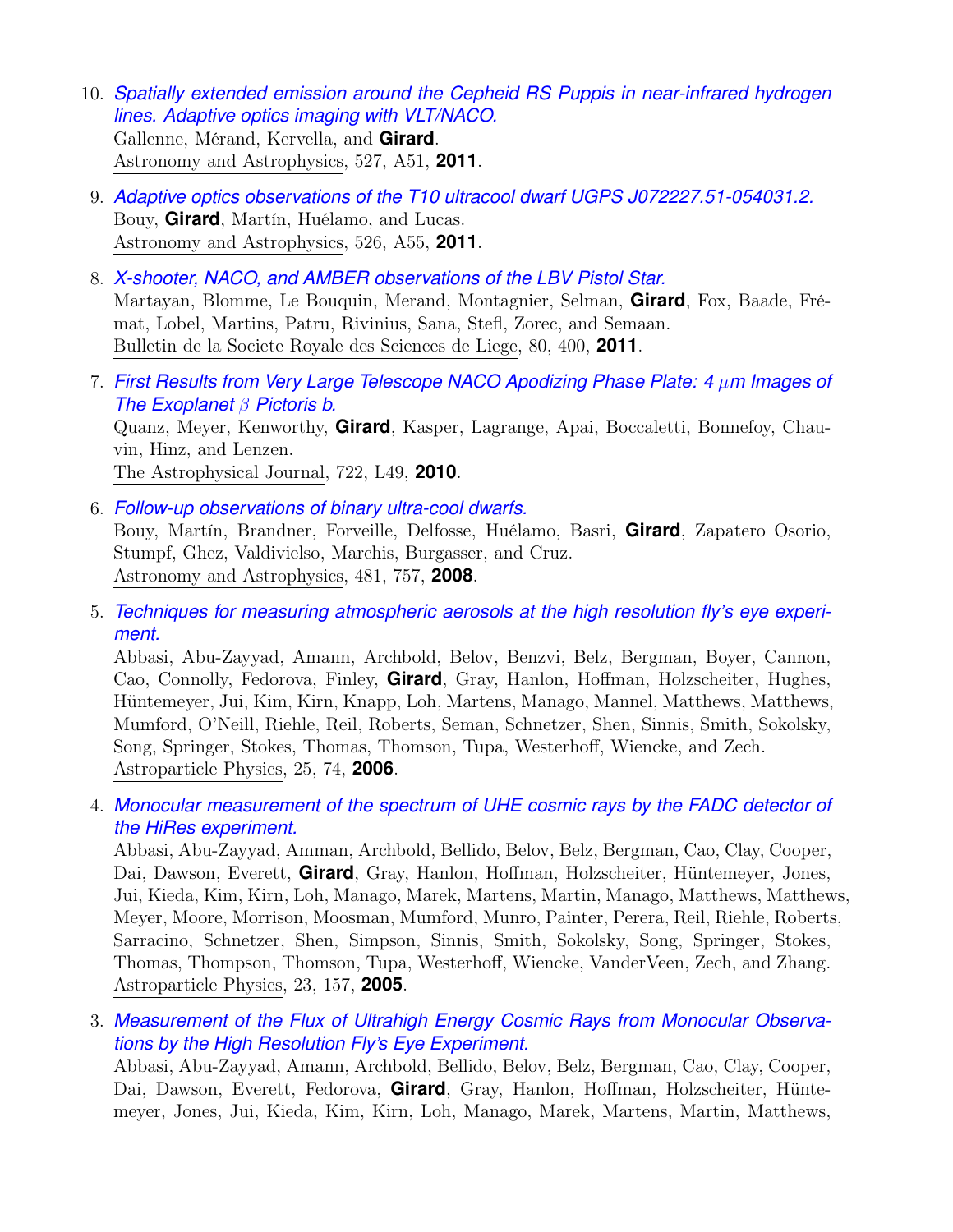Matthews, Meyer, Moore, Morrison, Moosman, Mumford, Munro, Painter, Perera, Reil, Riehle, Roberts, Sarracino, Sasaki, Schnetzer, Shen, Simpson, Sinnis, Smith, Sokolsky, Song, Springer, Stokes, Taylor, Thomas, Thompson, Thomson, Tupa, Westerhoff, Wiencke, Vanderveen, Zech, and Zhang.

Physical Review Letters, 92, 151101, **2004**.

2. *[Geometry and optics calibration for air fluorescence detectors using star light.](https://ui.adsabs.harvard.edu/abs/2002APh....18..237H)*

High Resolution Fly's Eye Collaboration, Sadowski, van der Zande, Abbasi, Abu-Zayyad, Archbold, Bellido, Belov, Belz, Bergman, Boyer, Cao, Clay, Dawson, Everett, **Girard**, Gray, Hanlon, Jones, Jui, Kieda, Kim, Knapp, Lee, Loh, Martens, Martin, Manago, Mannel, Matthews, Matthews, Meyer, Minagawa, Moore, Morrison, Moosman, Mumford, Perera, Reil, Riehle, Roberts, Sasaki, Sasano, Seman, Schnetzer, Shen, Simpson, Smith, Sokolsky, Song, Springer, Stokes, Teshima, Thomas, Thomson, Vanderveen, Westerhoff, Wiencke, Zech, and Zhang.

Astroparticle Physics, 18, 237, **2002**.

1. *[A fiber-optic-based calibration system for the High Resolution Fly's Eye cosmic ray ob](https://ui.adsabs.harvard.edu/abs/2001NIMPA.460..278G)[servatory.](https://ui.adsabs.harvard.edu/abs/2001NIMPA.460..278G)*

Girard, Wiencke, Archbold, Bellido, Belov, Boyer, Everett, Gray, Jui, Knapp, Mannel, Matthews, Moore, Mumford, Roberts, Shen, Sokolsky, Springer, and Thomas. Nuclear Instruments and Methods in Physics Research A, 460, 278, **2001**.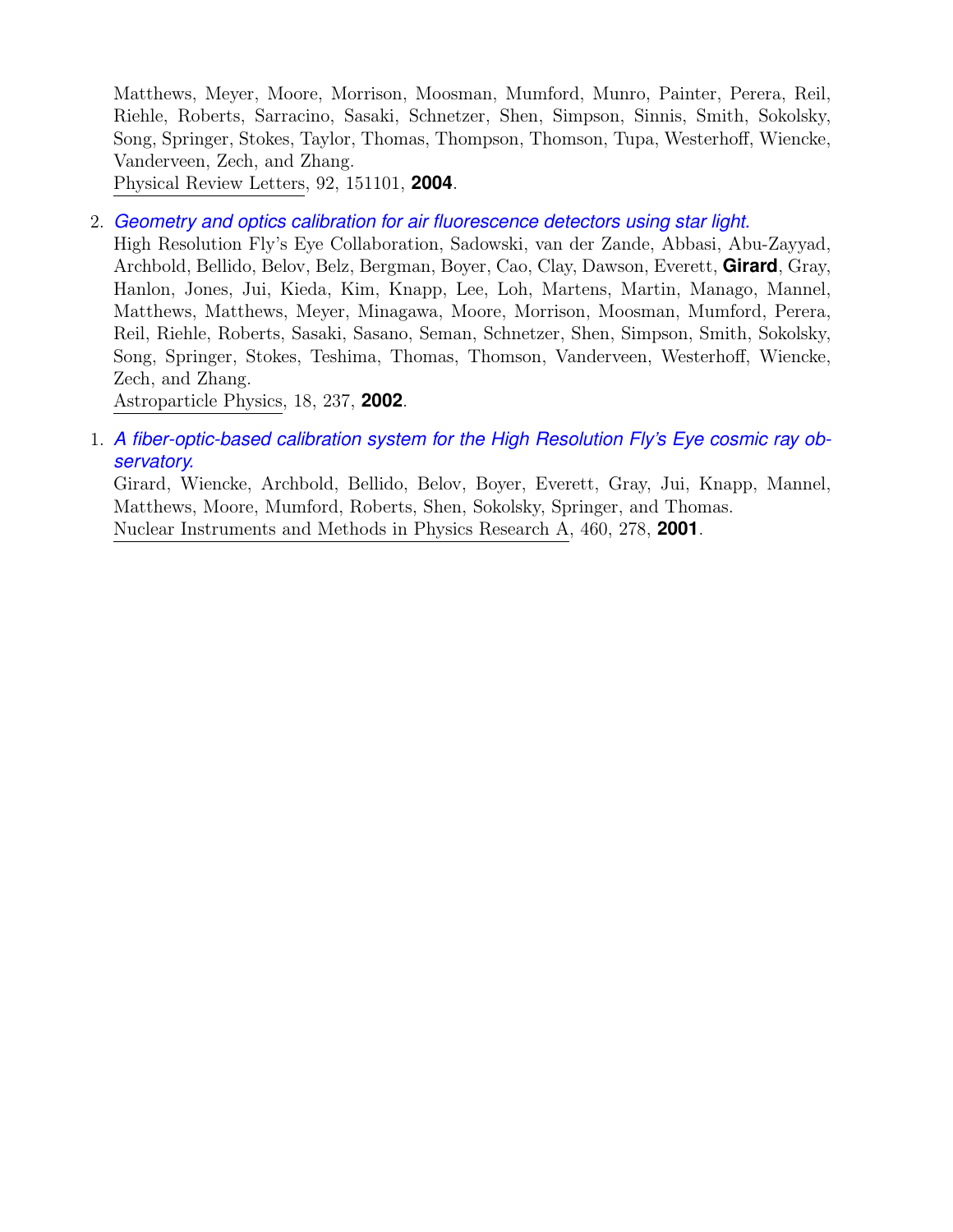## SPIE Instrumentation papers (**[SPIE Digital Library](https://www.spiedigitallibrary.org/profile/juliengirard)**)

40. *[Making good use of JWST's coronagraphs: tools and strategies from a user's perspec](https://doi.org/10.1117/12.2314198)[tive.](https://doi.org/10.1117/12.2314198)*

**Girard**, Blair, Brooks, Brooks, Brown, Bushouse, Canipe, Chen, Correnti, Hagan, Hilbert, Hines, Leisenring, Long, Nickson, Perrin, Pontoppidan, Pueyo, Rajan, Riedel, Soummer, Stansberry, Stark, Van Gorkom, and York

Space Telescopes and Instrumentation 2018: Optical, Infrared, and Millimeter Wave, 106983V, **2018**.

39. *[Updated optical modeling of JWST coronagraph performance contrast, stability, and](https://doi.org/10.1117/12.2313552) [strategies.](https://doi.org/10.1117/12.2313552)*

Perrin, Pueyo, Van Gorkom, Brooks, Rajan, **Girard**, and Lajoie Space Telescopes and Instrumentation 2018: Optical, Infrared, and Millimeter Wave, 1069809, **2018**.

38. *[Lessons for WFIRST CGI from ground-based high-contrast systems.](https://doi.org/10.1117/12.2313820)*

Bailey, Bottom, Cady, Cantalloube, de Boer, Groff, Krist, Millar-Blanchaer, Vigan, Chilcote, Choquet, De Rosa, **Girard**, Guyon, Kern, Lagrange, Macintosh, Males, Marois, Meshkat, Milli, N'Diaye, Ngo, Nielsen, Rhodes, Ruane, van Holstein, Wang, and Xuan Space Telescopes and Instrumentation 2018: Optical, Infrared, and Millimeter Wave, 106986P, **2018**.

37. *[Around the world: status and prospects with the infrared vortex coronagraph.](https://doi.org/10.1117/12.2312783)*

Absil, Karlsson, Mawet, Carlomagno, Christiaens, Defrère, Delacroix, **Girard**, Gomez Gonzalez, Habraken, Hinz, Huby, Jolivet, Kasper, Kaufl, Kenworthy, Milli, Orban de Xivry, Pantin, Piron, Reggiani, Riggs, Serabyn, Surdej, and Vargas Catalan Ground-based and Airborne Instrumentation for Astronomy VII, 107020T, **2018**.

- 36. *[Low Wind Effect on VLT/SPHERE : impact, mitigation strategy, and results.](http://adsabs.harvard.edu/abs/2018arXiv180605370M)* Milli, Kasper, Bourget, Pannetier, Mouillet, Sauvage, Reyes, Fusco, Cantalloube, Tristram, Wahhaj, Beuzit, **Girard**, Mawet, Telle, Vigan, and N'Diaye Adaptive Optics Systems VI, ArXiv e-prints, arXiv:1806.05370, **2018**.
- 35. *[Combining angular differential imaging and accurate polarimetry with SPHERE/IRDIS to](http://adsabs.harvard.edu/abs/2017SPIE10400E..15V) [characterize young giant exoplanets.](http://adsabs.harvard.edu/abs/2017SPIE10400E..15V)* van Holstein, Snik, **Girard**, de Boer, Ginski, Keller, Stam, Beuzit, Mouillet, Kasper, Langlois, Zurlo, de Kok, and Vigan Society of Photo-Optical Instrumentation Engineers (SPIE) Conference Series, 10400, 1040015, **2017**.
- 34. *[Pushing down with the contrast: scientific performances with SPHERE-IFS.](http://adsabs.harvard.edu/abs/2016SPIE.9908E..3HC)* Claudi, Antichi, Baruffolo, Bruno, Cascone, DeCaprio, DePascale, Desidera, D'Orazi, Fantinel, Farisato, Giro, Gratton, Lessio, Maire, Mesa, Salasnich, Scuderi, Sissa, Turatto,

Zurlo, Beuzit, Boccaletti, Chauvin, Dohlen, Finger, **Girard**, Kasper, Hubin, Langlois, Lizon, Mouillet, Puget, and Wildi

Ground-based and Airborne Instrumentation for Astronomy VI, 9908, 99083H, **2016**.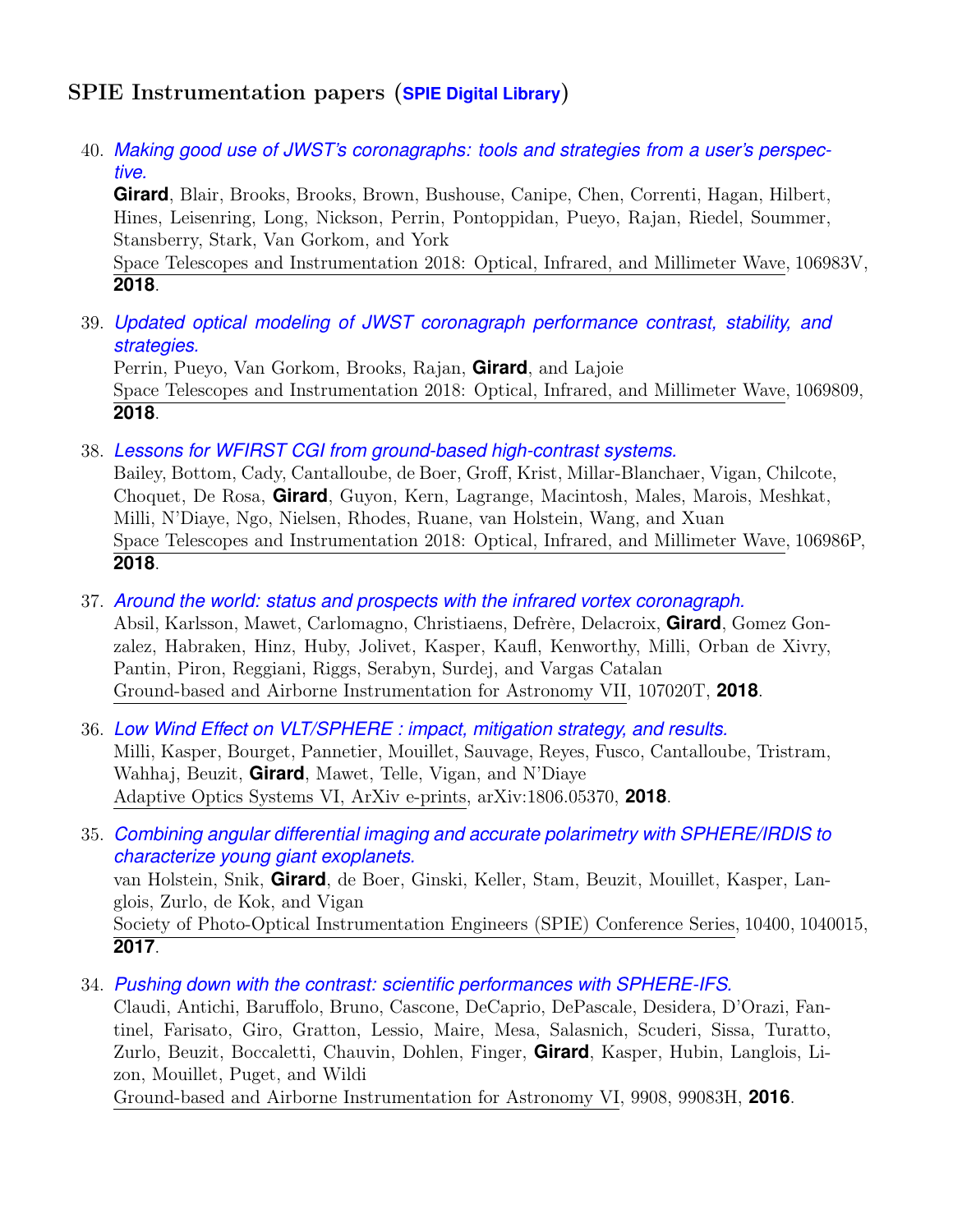- 33. *[SPHERE on-sky performance compared with budget predictions.](http://adsabs.harvard.edu/abs/2016SPIE.9908E..3DD)* Dohlen, Vigan, Mouillet, Wildi, Sauvage, Fusco, Beuzit, Puget, Le Mignant, Roelfsema, Pragt, Schmid, Gratton, Mesa, Claudi, Langlois, Costille, Hugot, O'Neil, Guerra, N'Diaye, **Girard**, Mawet, and Zins Ground-based and Airborne Instrumentation for Astronomy VI, 9908, 99083D, **2016**.
- 32. *[SPHERE IRDIS and IFS astrometric strategy and calibration.](http://adsabs.harvard.edu/abs/2016SPIE.9908E..34M)* Maire, Langlois, Dohlen, Lagrange, Gratton, Chauvin, Desidera, **Girard**, Milli, Vigan, Zins, Delorme, Beuzit, Claudi, Feldt, Mouillet, Puget, Turatto, and Wildi Ground-based and Airborne Instrumentation for Astronomy VI, 9908, 990834, **2016**.
- 31. *[Three years of harvest with the vector vortex coronagraph in the thermal infrared.](http://adsabs.harvard.edu/abs/2016SPIE.9908E..0QA)* Absil, Mawet, Karlsson, Carlomagno, Christiaens, Defrère, Delacroix, Femenía Castella, Forsberg, **Girard**, Gómez González, Habraken, Hinz, Huby, Jolivet, Matthews, Milli, Orban de Xivry, Pantin, Piron, Reggiani, Ruane, Serabyn, Surdej, Tristram, Vargas Catalán, Wertz, and Wizinowich Ground-based and Airborne Instrumentation for Astronomy VI, 9908, 99080Q, **2016**.
- 30. *[Interferometric direct imaging properties of a BIGRE-DAM device in laboratory.](http://adsabs.harvard.edu/abs/2016SPIE.9907E..2UP)* Patru, Antichi, Rabou, Giro, Farinato, Gratton, Vassallo, Verinaud, Mourard, and Girard Optical and Infrared Interferometry and Imaging V, 9907, 99072U, **2016**.
- 29. *[Sparse aperture masking with SPHERE.](http://adsabs.harvard.edu/abs/2016SPIE.9907E..2TC)* Cheetham, **Girard**, Lacour, Schworer, Haubois, and Beuzit Optical and Infrared Interferometry and Imaging V, 9907, 99072T, **2016**.
- 28. *[Training telescope operators and support astronomers at Paranal.](http://adsabs.harvard.edu/abs/2016SPIE.9910E..32B)* Boffin, Gadotti, Anderson, Pino, de Wit, and Girard Observatory Operations: Strategies, Processes, and Systems VI, 9910, 991032, **2016**.
- 27. *[ABISM: an interactive image quality assessment tool for adaptive optics instruments.](http://adsabs.harvard.edu/abs/2016SPIE.9909E..7VG)* Girard and Tourneboeuf Adaptive Optics Systems V, 9909, 99097V, **2016**.
- 26. *[ZELDA, a Zernike wavefront sensor for the fine measurement of quasi-static aberrations](http://adsabs.harvard.edu/abs/2016SPIE.9909E..6SN) [in coronagraphic systems: concept studies and results with VLT/SPHERE.](http://adsabs.harvard.edu/abs/2016SPIE.9909E..6SN)* N'Diaye, Vigan, Dohlen, Sauvage, Caillat, Costille, **Girard**, Beuzit, Fusco, Blanchard, Le Merrer, Le Mignant, Madec, Moreaux, Mouillet, Puget, and Zins Adaptive Optics Systems V, 9909, 99096S, **2016**.
- 25. *[Speckle lifetime in XAO coronagraphic images: temporal evolution of SPHERE corona](http://adsabs.harvard.edu/abs/2016SPIE.9909E..4ZM)[graphic images.](http://adsabs.harvard.edu/abs/2016SPIE.9909E..4ZM)* Milli, Banas, Mouillet, Mawet, **Girard**, Vigan, Boccaletti, Kasper, Wahhaj, Lagrange, Beuzit, Fusco, Sauvage, and Galicher Adaptive Optics Systems V, 9909, 99094Z, **2016**.
- 24. *[Tackling down the low wind effect on SPHERE instrument.](http://adsabs.harvard.edu/abs/2016SPIE.9909E..16S)* Sauvage, Fusco, Lamb, **Girard**, Brinkmann, Guesalaga, Wizinowich, O'Neal, N'Diaye, Vigan, Mouillet, Beuzit, Kasper, Le Louarn, Milli, Dohlen, Neichel, Bourget, Haguenauer,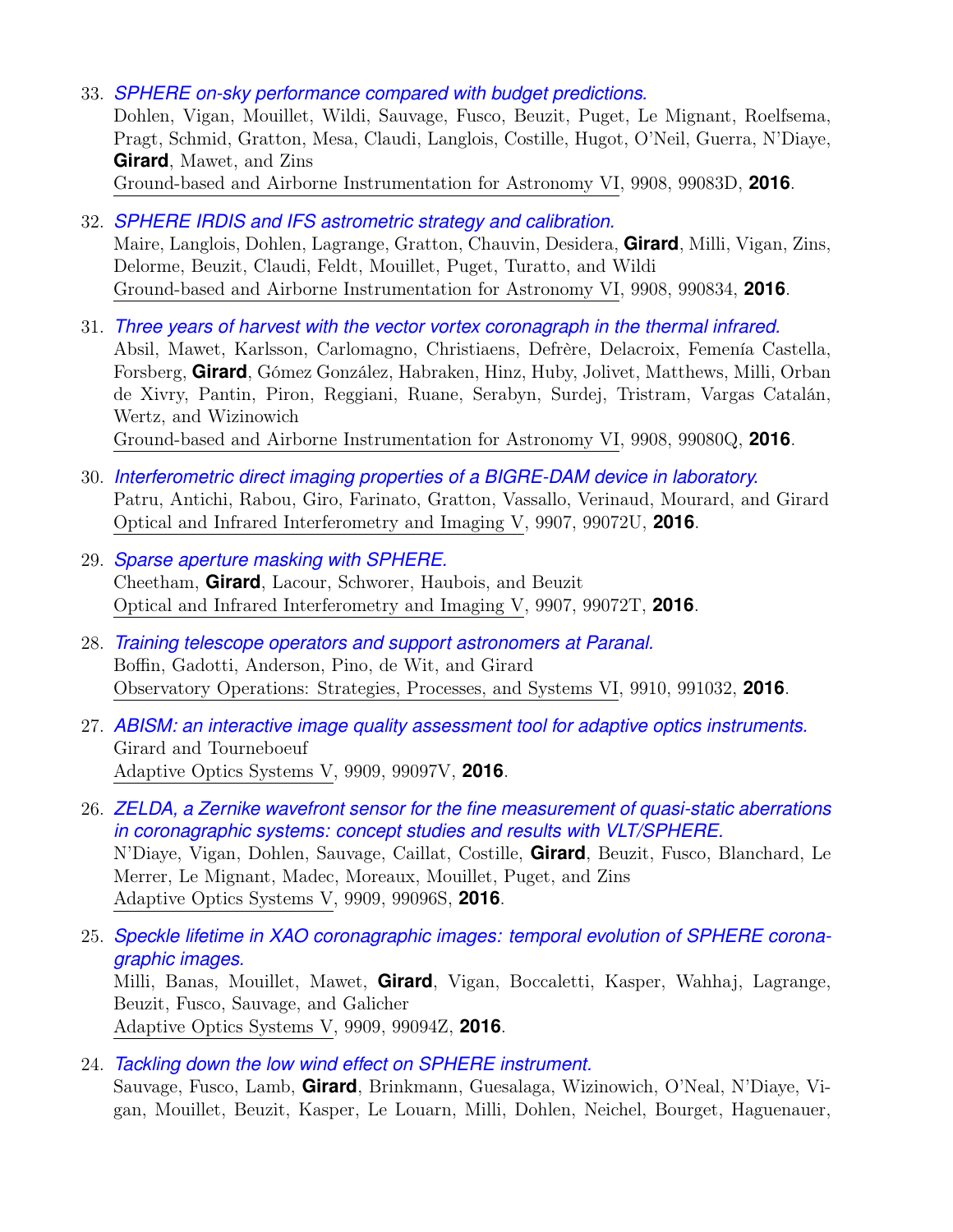and Mawet Adaptive Optics Systems V, 9909, 990916, **2016**.

23. *[SAXO, the SPHERE extreme AO system: on-sky final performance and future improve](http://adsabs.harvard.edu/abs/2016SPIE.9909E..0UF)[ments.](http://adsabs.harvard.edu/abs/2016SPIE.9909E..0UF)*

Fusco, Sauvage, Mouillet, Costille, Petit, Beuzit, Dohlen, Milli, **Girard**, Kasper, Vigan, Suarez, Soenke, Downing, N'Diaye, Baudoz, Sevin, Baruffolo, Schmid, Salasnich, Hugot, and Hubin

Adaptive Optics Systems V, 9909, 99090U, **2016**.

22. *[Atmospheric parameter estimation from AO wavefront sensing data: application of the](http://adsabs.harvard.edu/abs/2014SPIE.9148E..61B) [FADE method with NACO.](http://adsabs.harvard.edu/abs/2014SPIE.9148E..61B)* Brunner and Girard

Adaptive Optics Systems IV, 9148, 914861, **2014**.

21. *[Discretized aperture mapping with a micro-lenses array for interferometric direct imag](http://adsabs.harvard.edu/abs/2014SPIE.9148E..5PP)[ing.](http://adsabs.harvard.edu/abs/2014SPIE.9148E..5PP)*

Patru, Antichi, Mawet, Jolissaint, Carbillet, Milli, **Girard**, Rabou, Giro, and Mourard Adaptive Optics Systems IV, 9148, 91485P, **2014**.

- 20. *[Real-time Strehl and image quality performance estimator at Paranal Observatory.](http://adsabs.harvard.edu/abs/2014SPIE.9148E..4TM)* Mawet, Smette, Sarazin, Kuntschner, and Girard Adaptive Optics Systems IV, 9148, 91484T, **2014**.
- 19. *[Final performance and lesson-learned of SAXO, the VLT-SPHERE extreme AO: from](http://adsabs.harvard.edu/abs/2014SPIE.9148E..1UF) [early design to on-sky results.](http://adsabs.harvard.edu/abs/2014SPIE.9148E..1UF)* Fusco, Sauvage, Petit, Costille, Dohlen, Mouillet, Beuzit, Kasper, Suarez, Soenke, Fedrigo, Downing, Baudoz, Sevin, Perret, Barufolo, Salasnich, Puget, Feautrier, Rochat, Moulin, Deboulbé, Hugot, Vigan, Mawet, **Girard**, and Hubin Adaptive Optics Systems IV, 9148, 91481U, **2014**.
- 18. *[Characterizing instrumental effects on polarization at a Nasmyth focus using NaCo.](http://adsabs.harvard.edu/abs/2014SPIE.9147E..87D)* de Boer, **Girard**, Mawet, Snik, Keller, and Milli Ground-based and Airborne Instrumentation for Astronomy V, 9147, 914787, **2014**.
- 17. *[Adaptive phase-mask coronagraph with amplitude and phase modulation for high dy](http://adsabs.harvard.edu/abs/2013SPIE.8864E..0JB)[namic range synchronous detection: APM<SUP>2</SUP> coronagraph.](http://adsabs.harvard.edu/abs/2013SPIE.8864E..0JB)* Bourget, Mawet, Mardones, Schuhler, Pueyo, **Girard**, Haguenauer, and Gonte Techniques and Instrumentation for Detection of Exoplanets VI, 8864, 88640J, **2013**.
- 16. *[Small-angle, high-contrast exoplanet imaging with the L-band AGPM vector vortex coro](http://adsabs.harvard.edu/abs/2013SPIE.8864E..0IM)[nagraph now offered at the VLT.](http://adsabs.harvard.edu/abs/2013SPIE.8864E..0IM)*

Mawet, Absil, Milli, Delacroix, **Girard**, O'Neal, Baudoz, Boccaletti, Bourget, Forsberg, Gonté, Habraken, Karlsson, Kasper, Lagrange, Lizon, Muzic, Peña, Olivier, Slusarenko, Tacconi-Garman, and Surdej Techniques and Instrumentation for Detection of Exoplanets VI, 8864, 88640I, **2013**.

15. *[Extinction controlled adaptive mask coronagraph Lyot and phase mask dual concept for](http://adsabs.harvard.edu/abs/2012SPIE.8450E..5IB) [wide extinction area.](http://adsabs.harvard.edu/abs/2012SPIE.8450E..5IB)*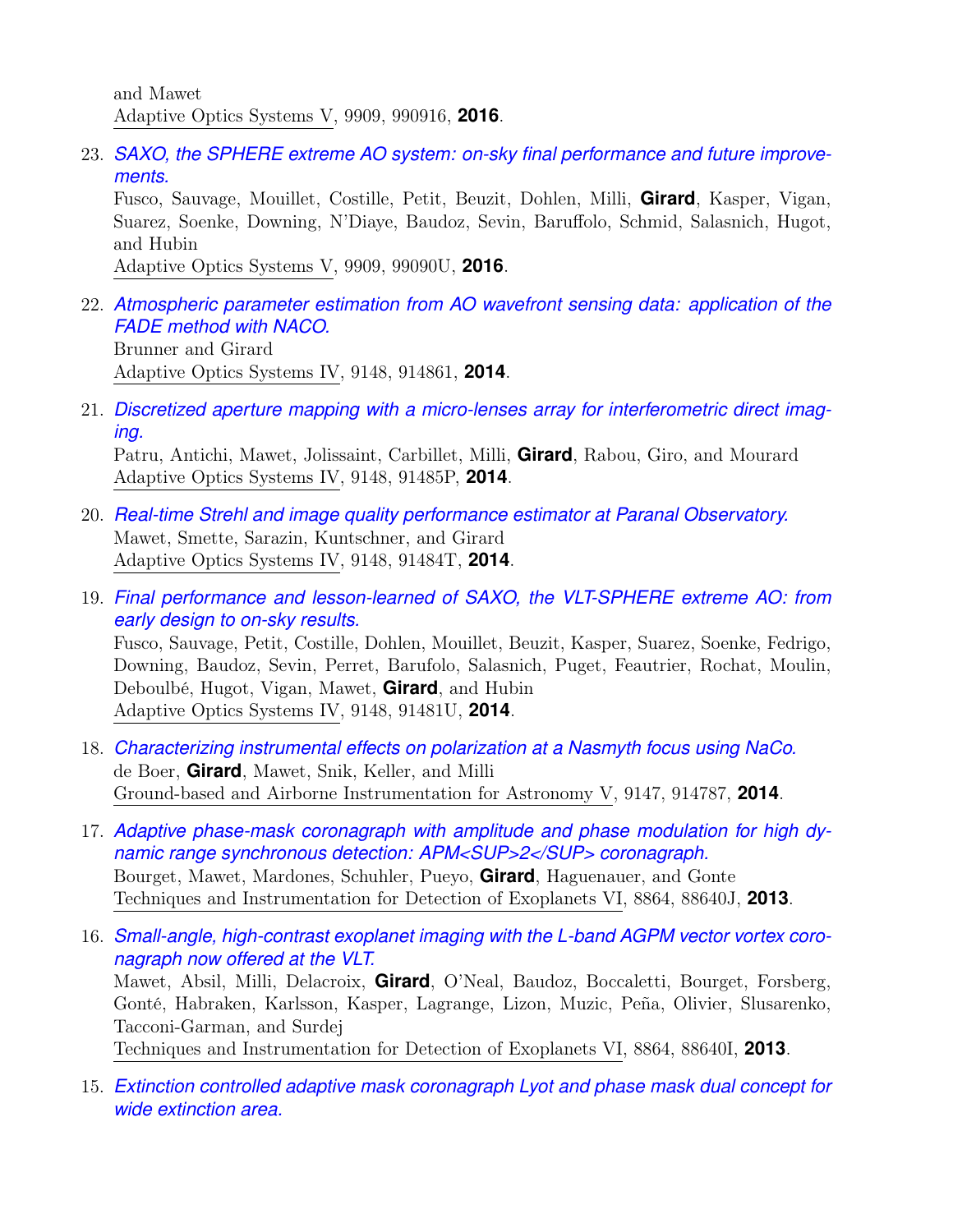Bourget, Schuhler, Mawet, Haguenauer, **Girard**, and Gonte Modern Technologies in Space- and Ground-based Telescopes and Instrumentation II, 8450, 84505I, **2012**.

- 14. *[Conceptual study for a sub-pupil instrument having 4 high order adaptive optics path for](http://adsabs.harvard.edu/abs/2012SPIE.8446E..7ZG) [parallel multi-wavelength high contrast imaging, and medium resolution spectrometry.](http://adsabs.harvard.edu/abs/2012SPIE.8446E..7ZG)* Gonte, Bourget, **Girard**, Haguenauer, and Mawet Ground-based and Airborne Instrumentation for Astronomy IV, 8446, 84467Z, **2012**.
- 13. *[Review of small-angle coronagraphic techniques in the wake of ground-based second](http://adsabs.harvard.edu/abs/2012SPIE.8442E..04M)[generation adaptive optics systems.](http://adsabs.harvard.edu/abs/2012SPIE.8442E..04M)* Mawet, Pueyo, Lawson, Mugnier, Traub, Boccaletti, Trauger, Gladysz, Serabyn, Milli, Belikov, Kasper, Baudoz, Macintosh, Marois, Oppenheimer, Barrett, Beuzit, Devaney, **Girard**, Guyon, Krist, Mennesson, Mouillet, Murakami, Poyneer, Savransky, Vérinaud, and Wallace

Space Telescopes and Instrumentation 2012: Optical, Infrared, and Millimeter Wave, 8442, 844204, **2012**.

- 12. *[What can be retrieved from adaptive optics real-time data?.](http://adsabs.harvard.edu/abs/2012SPIE.8447E..5UK)* Kolb, Muller, Aller-Carpentier, Andrade, and Girard Adaptive Optics Systems III, 8447, 84475U, **2012**.
- 11. *[Image quality and high contrast improvements on VLT/NACO.](http://adsabs.harvard.edu/abs/2012SPIE.8447E..0LG)* **Girard**, O'Neal, Mawet, Kasper, Zins, Neichel, Kolb, Christiaens, and Tourneboeuf Adaptive Optics Systems III, 8447, 84470L, **2012**.
- 10. *[Speckle imaging observations of 2005 YU55 with the NACO-VLT no-AO mode.](http://adsabs.harvard.edu/abs/2012SPIE.8445E..3MR)* Rengaswamy, **Girard**, Lombardi, Ivanov, and Dumas Optical and Infrared Interferometry III, 8445, 84453M, **2012**.
- 9. *[The hypertelescope at work with a BIGRE integral field unit.](http://adsabs.harvard.edu/abs/2011SPIE.8172E..0XA)* Antichi, Rabou, Patru, Giro, **Girard**, and Mourard Optical Complex Systems: OCS11, 8172, 81720X, **2011**.
- 8. *[Direct imaging with a dense aperture masking in comparison with a telescope or a hy](http://adsabs.harvard.edu/abs/2011SPIE.8172E..0WP)[pertelelescope.](http://adsabs.harvard.edu/abs/2011SPIE.8172E..0WP)* Patru, Antichi, and Girard Optical Complex Systems: OCS11, 8172, 81720W, **2011**.
- 7. *[Status and new operation modes of the versatile VLT/NaCo.](http://adsabs.harvard.edu/abs/2010SPIE.7736E..2NG)* **Girard**, Kasper, Quanz, Kenworthy, Rengaswamy, Schödel, Gallenne, Gillessen, Huerta, Kervella, Kornweibel, Lenzen, Mérand, Montagnier, O'Neal, and Zins Adaptive Optics Systems II, 7736, 77362N, **2010**.
- 6. *[An apodizing phase plate coronagraph for VLT/NACO.](http://adsabs.harvard.edu/abs/2010SPIE.7735E..32K)* Kenworthy, Quanz, Meyer, Kasper, Lenzen, Codona, **Girard**, and Hinz Ground-based and Airborne Instrumentation for Astronomy III, 7735, 773532, **2010**.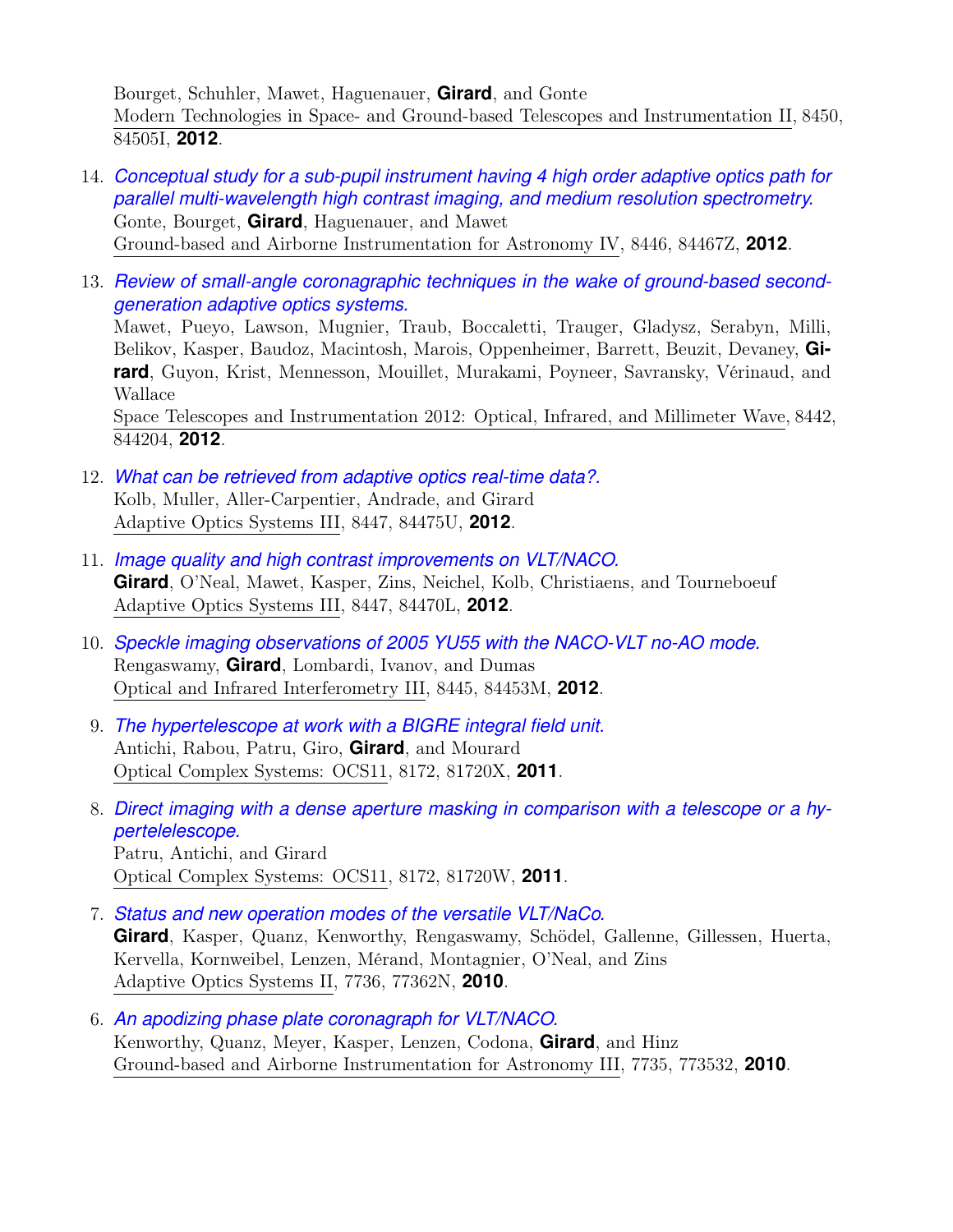- 5. *[Evaluation of performance of the MACAO systems at the VLTI.](http://adsabs.harvard.edu/abs/2010SPIE.7734E..36R)* Rengaswamy, Haguenauer, Brillant, Cortes, **Girard**, Guisard, Paufique, and Pino Optical and Infrared Interferometry II, 7734, 773436, **2010**.
- 4. *[Speckle imaging with the SOAR and the very large telescopes.](http://adsabs.harvard.edu/abs/2010SPIE.7734E..1BR)* Rengaswamy, **Girard**, and Montagnier Optical and Infrared Interferometry II, 7734, 77341B, **2010**.
- 3. *[GUIELOA, the Mexican adaptive optics system: expected performance and operation.](http://adsabs.harvard.edu/abs/2008SPIE.7015E..60G)* **Girard**, Watson, álvarez, Chapa, Cuevas, Flores, Garfias, Iriarte, Martínez, and Sánchez Adaptive Optics Systems, 7015, 701560, **2008**.
- 2. *[The Polychromatic Laser Guide Star for tilt measurement: progress report of the demon](http://adsabs.harvard.edu/abs/2007SPIE.6691E..0RF)[strator at Observatoire de Haute Provence.](http://adsabs.harvard.edu/abs/2007SPIE.6691E..0RF)* Foy, éric, Eysseric, Foy, Fusco, **Girard**, Le Van Suu, Perruchot, Richaud, Richaud, Rondeau, Tallon, Thiébaut, and Boër Astronomical Adaptive Optics Systems and Applications III, 6691, 66910R, **2007**.
- 1. *[Feasibility study of the polychromatic laser guide star.](http://adsabs.harvard.edu/abs/2003SPIE.4839..484F)* Foy, Pique, Bellanger, Chevrou, Petit, Högemann, Noethe, Schöck, **Girard**, Tallon, Thiébaut, Vaillant, Foy, and Van Dam Adaptive Optical System Technologies II, 4839, 484, **2003**.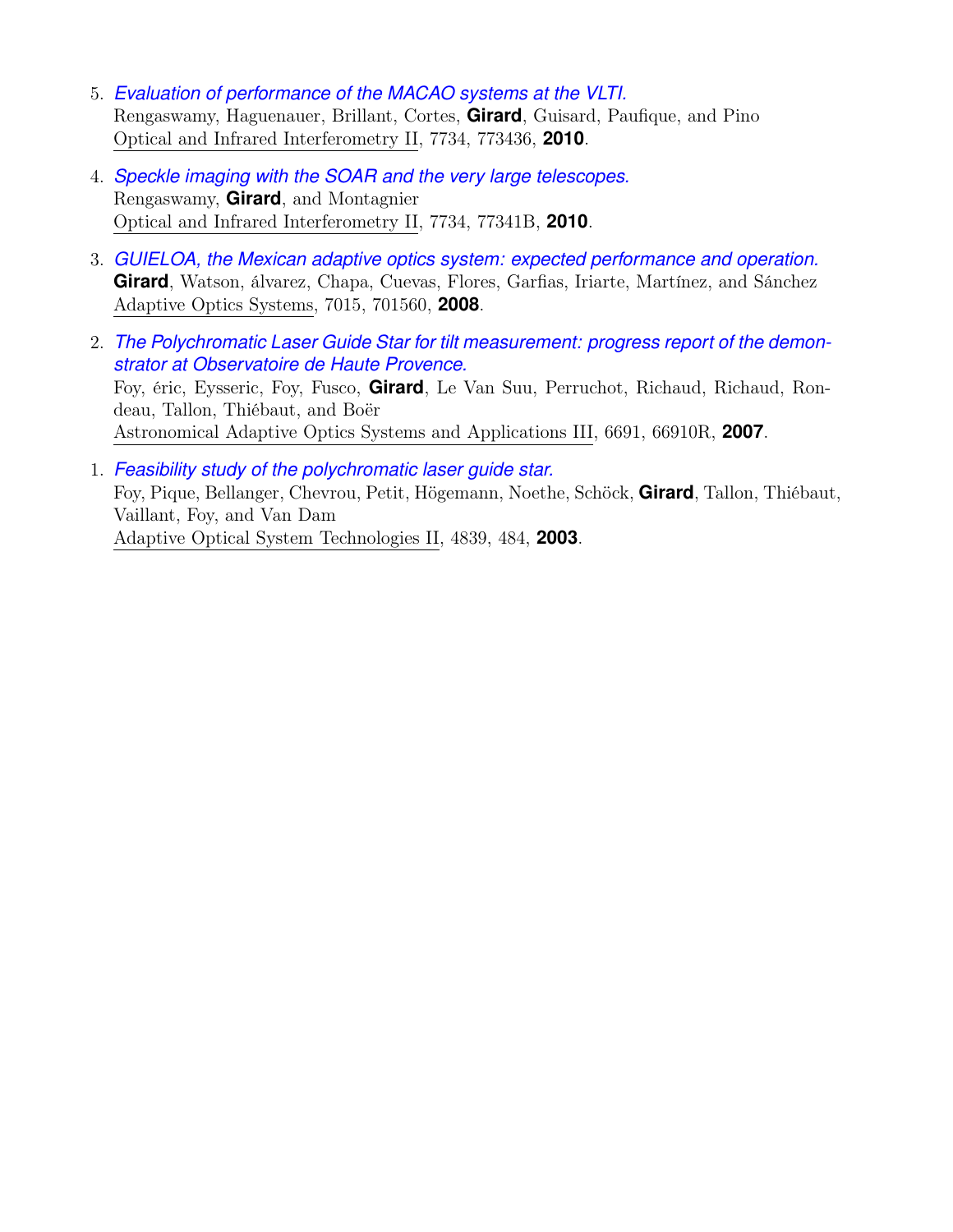# Conference proceedings (other than SPIE)

36. *[High Contrast Imaging Of A New Circumbinary Disk Around A Young Spectroscopic](https://ui.adsabs.harvard.edu/abs/2019AAS...23343602Y) [Binary](https://ui.adsabs.harvard.edu/abs/2019AAS...23343602Y)*

Ygouf, Patel, Debes, Beichman, Duchene, Weinberger, Pueyo, Choquet, Meshkat, Lubow, Sahlmann, Mawet, **Girard**, Akeson, Dong, Perrin, and de Boer. American Astronomical Society Meeting Abstracts #233, 233, 436.02, **2019**.

- 35. *[Preparing for JWST Coronagraphy, a roadmap.](https://ui.adsabs.harvard.edu/abs/2019AAS...23340201G)* **Girard**, Nickson, Pueyo, Perrin, Riedel, York, Canipe, Brooks, Hilbert, Hines, Stark, and Stansberry. American Astronomical Society Meeting Abstracts #233, 233, 402.01, **2019**.
- 34. *[Characterization of the Low-Mass Companion HD 142527 B.](https://ui.adsabs.harvard.edu/abs/2018dmss.confE...7C)* Christiaens, Casassus, Absil, Kimeswenger, Gomez Gonzalez, **Girard**, Ramírez, Wertz, Zurlo, Wahhaj, Salinas, Jordan, and Mawet. Diversis Mundi: The Solar System in an Exoplanetary Context, 7, **2018**.
- 33. *[The origin of the dusty envelope around Betelgeuse.](https://ui.adsabs.harvard.edu/abs/2017IAUS..329..405H)* Haubois, Norris, Tuthill, Pinte, Kervella, **Girard**, Perrin, Lacour, Chiavassa, and Ridgway. The Lives and Death-Throes of Massive Stars, 329, 405, **2017**.
- 32. *[Adaptive Optics Metrics & QC Scheme.](https://ui.adsabs.harvard.edu/abs/2017sgvi.confE..11G)* **Girard**. ESO Calibration Workshop: The Second Generation VLT Instruments and Friends, 11, **2017**.
- 31. *[Sphere : Spectro-Polarimetric High-Contrast Exoplanet Research.](https://ui.adsabs.harvard.edu/abs/2017sgvi.confE..12G)* **Girard**. ESO Calibration Workshop: The Second Generation VLT Instruments and Friends, 12, **2017**.
- 30. *[SPHERE/ZIMPOL: Characterization of the ZIMPOL PSF.](https://ui.adsabs.harvard.edu/abs/2017sgvi.confE..31S)* Schmid, Milli, **Girard**, Mouillet, Beuzit, and SPHERE Team. ESO Calibration Workshop: The Second Generation VLT Instruments and Friends, 31, **2017**.
- 29. *[A refined orbit for the satellite of asteroid \(107\) Camilla.](http://adsabs.harvard.edu/abs/2015DPS....4720105P)* Pajuelo, Carry, Vachier, Berthier, Descamp, Merline, Tamblyn, Conrad, Storrs, Margot, Marchis, Kervella, and **Girard** AAS/Division for Planetary Sciences Meeting Abstracts, 47, #201.05, **2015**.
- 28. *[Pluto's atmosphere from stellar occultations in 2012 and 2013.](http://adsabs.harvard.edu/abs/2015DPS....4720009D)*

Dias-Oliveira, Sicardy, Lellouch, Vieira-Martins, Assafin, Ignácio Bueno Camargo, Braga-Ribas, Gomes-Júnior, Bendetti-Rossi, Colas, Decock, Doressoundiram, Dumas, Emílio, Fabrega Polleri, Gil-Hutton, Gillon, **Girard**, Hau, Ivanov, Jehin, Lecacheux, Leiva, Lopez-Sisterna, Mancini, Manfroid, Maury, Meza, Morales, Nagy, Opitom, Ortiz, Pollock, Roques, Snodgrass, Françis Soulier, Thirouin, Vanzi, Widemann, Reichart, LaCluyze, Haislip, Ivarsen, Dominik, Jørgensen, and Skottfelt

AAS/Division for Planetary Sciences Meeting Abstracts, 47, #200.09, **2015**.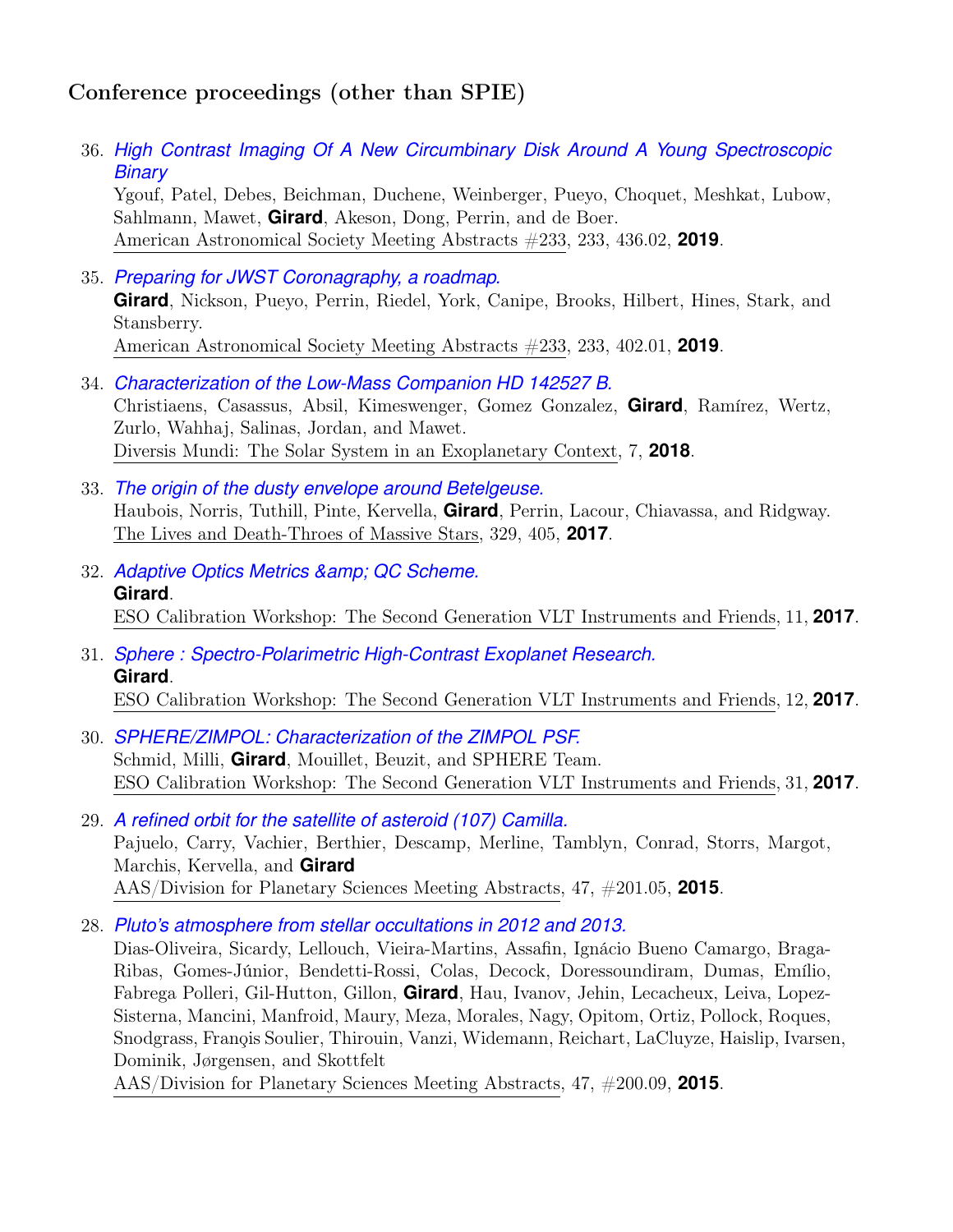27. *[New, Near-to-Mid Infrared High-Contrast Imaging of the Young Extrasolar Planets, HR](http://adsabs.harvard.edu/abs/2015AAS...22532308C) [8799 bcde.](http://adsabs.harvard.edu/abs/2015AAS...22532308C)*

Currie, Burrows, **Girard**, Cloutier, Fukagawa, Sorahana, Kuchner, Kenyon, Madhusudhan, Itoh, Jayawardhana, Matsumura, and Pyo American Astronomical Society Meeting Abstracts, 225, #323.08, **2015**.

- 26. *[Very deep images of the disc around beta Pictoris at Lp.](http://adsabs.harvard.edu/abs/2014tybp.confE..52M)* Milli, Absil, Mouillet, Lagrange, Boccaletti, **Girard**, Mawet, and Augereau Thirty years of Beta Pic and Debris Disks Studies, **2014**.
- 25. *[Direct Imaging and Interferometric Followup of Our Closest Low-Mass Stellar Neighbors.](http://adsabs.harvard.edu/abs/2014hwat.confE..17G)*

## **Girard**

Habitable Worlds Across Time and Space [proceedings,](http://www.stsci.edu/institute/conference/habitable-worlds) id.17, 17, **2014**.

24. *[New follow-up study of the atmosphere of GJ1214b.](http://adsabs.harvard.edu/abs/2014ebi..confP3.54K)*

Kabath, Cáceres, Hoyer, Ivanov, Rojo, **Girard**, Kempton, Fortney, and Minniti Search for Life Beyond the Solar System. Exoplanets, Biosignatures & Instruments, P3.54, **2014**.

23. *[First High-Angular Resolution L' Images of the](http://adsabs.harvard.edu/abs/2014IAUS..299..350M)* β *Pictoris Debris Disc with the VLT / [NaCo.](http://adsabs.harvard.edu/abs/2014IAUS..299..350M)*

Milli, Mawet, Absil, Lagrange, Mouillet, **Girard**, and Augereau IAU Symposium, 299, 350, **2014**.

- 22. β *[Pictoris b Orbital Properties.](http://adsabs.harvard.edu/abs/2014IAUS..299..299L)* Lagrange, Gilardy, Beust, Chauvin, Rameau, Boccaletti, **Girard**, and Bonnefoy IAU Symposium, 299, 299, **2014**.
- 21. *[Properties of the young gas giant planet](http://adsabs.harvard.edu/abs/2014IAUS..299..241B)* β *Pictoris b.* Bonnefoy, Boccaletti, Lagrange, Allard, Mordasini, Beust, Chauvin, **Girard**, Homeier, Apai, Lacour, Rouan, Rameau, and Klahr IAU Symposium, 299, 241, **2014**.
- 20. *Companion search around* β *[Pictoris with the newly commissioned L'-band vector vortex](http://adsabs.harvard.edu/abs/2014IAUS..299...50M) [coronagraph on VLT/NACO.](http://adsabs.harvard.edu/abs/2014IAUS..299...50M)*

Mawet, Absil, Milli, Baudoz, Boccaletti, Chauvin, Delacroix, **Girard**, Lagrange, O'Neal, Bourget, Forsberg, Gonte, Habraken, Hanot, Karlsson, Kasper, Lizon, Muzic, Olivier, Peña, Slusarenko, Tacconi-Garman, and Surdej IAU Symposium, 299, 50, **2014**.

- 19. *[Successes and challenges of the APP Coronagraph.](http://adsabs.harvard.edu/abs/2014IAUS..299...40K)* Kenworthy, Quanz, Otten, Meshkat, Codona, Snik, Meyer, Kasper, and **Girard** IAU Symposium, 299, 40, **2014**.
- 18. *[A Confirmed Directly Imaged Planet Orbiting a Nearby Young, Dusty Star.](http://adsabs.harvard.edu/abs/2014AAS...22343004C)* Currie, Rameau, Chauvin, Lagrange, Boccaletti, Meshkat, Quanz, **Girard**, Bonnefoy, and Kenworthy American Astronomical Society Meeting Abstracts #223, 223, #430.04, **2014**.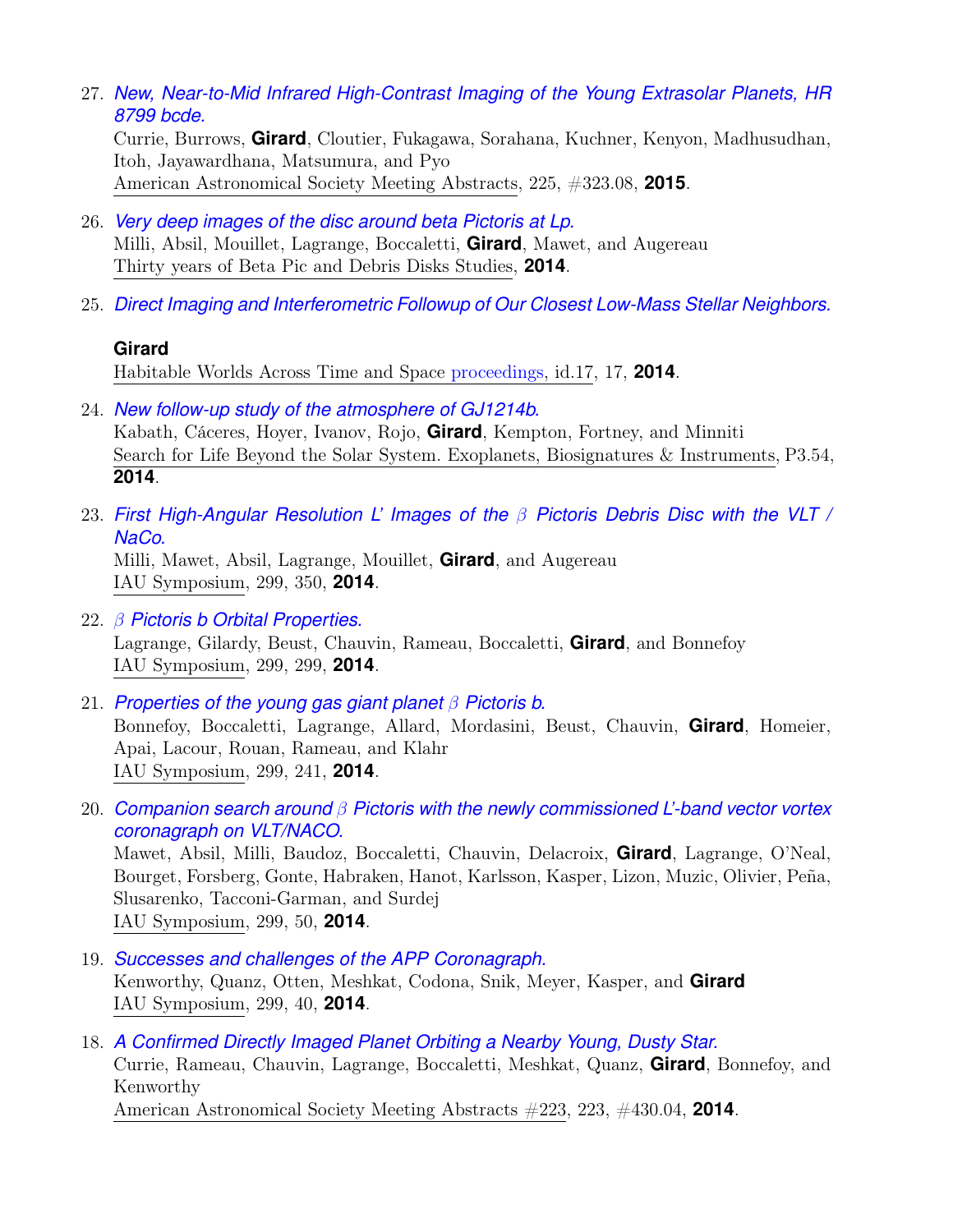17. *[Upgrade of the ESO Laser Guide Star Facility.](http://adsabs.harvard.edu/abs/2013aoel.confE.119L)*

Lewis, Bonaccini Calia, Buzzoni, Duhoux, Fischer, Guidolin, Hintershuster, Holzloehner, Jolley, Pfrommer, Popovic, Alvarez, Beltran, **Girard**, and Gonte Proceedings of the Third AO4ELT Conference, 119, **2013**.

- 16. *[Deconvolution-based super resolution for post-AO data.](http://adsabs.harvard.edu/abs/2013aoel.confE.104C)* Carbillet, La Camera, Chesneau, Millour, **Girard**, and Prato Proceedings of the Third AO4ELT Conference, 104, **2013**.
- 15. *[Discret aperture mapping with a micro-lenses array for interferometric direct imaging.](http://adsabs.harvard.edu/abs/2013aoel.confE..93P)* Patru, Antichi, Rabou, Giro, Mawet, Milli, **Girard**, Carbillet, and Mourard Proceedings of the Third AO4ELT Conference, 93, **2013**.
- 14. *[A giant planet around HD95086 ?.](http://adsabs.harvard.edu/abs/2013prpl.conf2K013R)*

Rameau, Chauvin, Lagrange, Meshkat, Boccaletti, Quanz, Bonnefoy, Bailey, Kenworthy, Currie, **Girard**, Delorme, Desidera, Dumas, Mordasini, Klahr, and Bonavita Protostars and Planets VI Posters, 2, **2013**.

13. *[On the Binarity of LBV Stars.](http://adsabs.harvard.edu/abs/2012ASPC..464..293M)*

Martayan, Lobel, Baade, Blomme, Frémat, LeBouquin, Selman, **Girard**, Mérand, Montagnier, Patru, Mawet, Martins, Rivinius, Štefl, Zorec, Semaan, Mehner, Kervella, Sana, and Schödel

Circumstellar Dynamics at High Resolution, 464, 293, **2012**.

- 12. *[On Our Multi-Wavelength Campaign of the 2011 Outburst of T Pyx](http://adsabs.harvard.edu/abs/2012IAUS..285..404S)*†*.* Schmidtobreick, Bayo, Momany, Ivanov, Barria, Beletsky, Boffin, Brammer, Carraro, de Wit, **Girard**, Hau, Moerchen, Nuernberger, Pretorius, Rivinius, Sanchez-Janssen, Selman, Stefl, and Yegorova IAU Symposium, 285, 404, **2012**.
- 11. *[Dense Aperture Masking study : approaching theoretical contrasts with conventional,](http://adsabs.harvard.edu/abs/2011aoel.confP...5P) [narrow-field Adaptive Optics.](http://adsabs.harvard.edu/abs/2011aoel.confP...5P)* Patru and **Girard** AO4ELT2: Adaptive Optics for Extremely Large Telescopes [proceedings,](http://ao4elt2.lesia.obspm.fr) id.P5, P5, **2011**.
- 10. *[High-angular resolution observations of the Pistol star.](http://adsabs.harvard.edu/abs/2011IAUS..272..616M)* Martayan, Blomme, Le Bouquin, Merand, Montagnier, Selman, **Girard**, Fox, Baade, Frémat, Lobel, Martins, Patru, Rivinius, Sana, Štefl, Zorec, and Semaan IAU Symposium, 272, 616, **2011**.
- 9. *[X-shooter, NACO, and AMBER observations of the LBV Pistol Star.](http://adsabs.harvard.edu/abs/2011BSRSL..80..400M)* Martayan, Blomme, Le Bouquin, Merand, Montagnier, Selman, **Girard**, Fox, Baade, Frémat, Lobel, Martins, Patru, Rivinius, Sana, Stefl, Zorec, and Semaan Bulletin de la Societe Royale des Sciences de Liege, 80, 400, **2011**.
- 8. *[Coronagraphic Upgrades at the VLT/NaCo: 4-Micron APP Enhanced Spectroscopy?.](http://adsabs.harvard.edu/abs/2010lyot.confE..21G)* **Girard**, Janson, Quanz, Kenworthy, Meyer, Kasper, Lenzen, and Wehmeier In the Spirit of Lyot 2010, **2010**.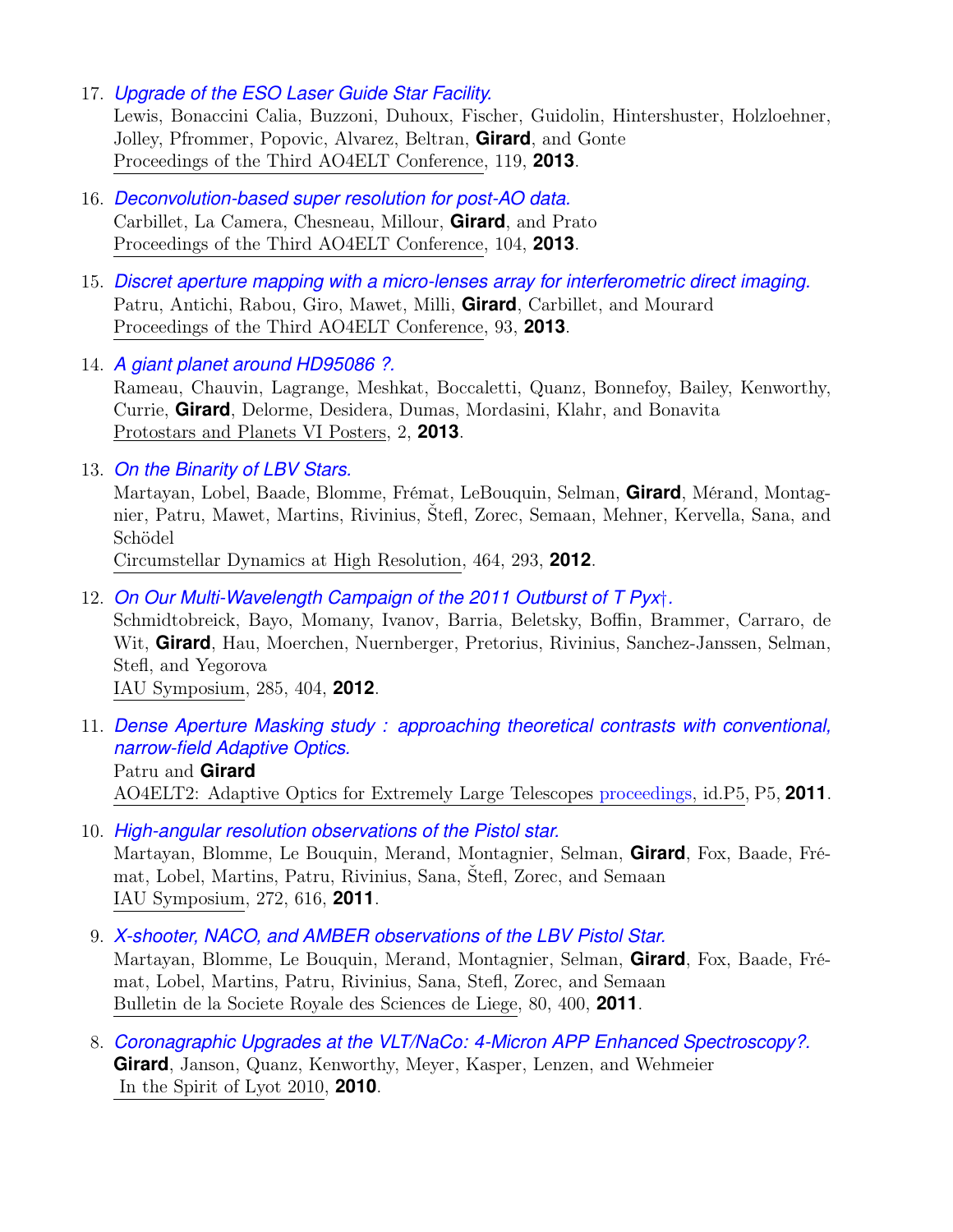7. *[Direct detection of exoplanets and circumstellar disks using NaCo APP and NaCo PDI.](http://adsabs.harvard.edu/abs/2010lyot.confE..14Q)* Quanz, Meyer, Kenworthy, Kasper, Lenzen, **Girard**, Hinz, Geissler, Brander, Henning, and Wolf

In the Spirit of Lyot 2010, **2010**.

- 6. *[Perspectives for speckle cameras at the GTC and WHT.](http://adsabs.harvard.edu/abs/2010iac..talk..200S)* Schödel, **Girard**, Rengaswamy, Montagnier, Ghez, and Morris Astronomy & Astrophysics Seminars of the Instituto de Astrofísica de Canarias, 200, **2010**.
- 5. *[The Polychromatic Laser Guide Star: the ELP-OA demonstrator at Observatoire de](http://adsabs.harvard.edu/abs/2007sf2a.conf...37F) [Haute Provence.](http://adsabs.harvard.edu/abs/2007sf2a.conf...37F)*

Foy, Chatagnat, Dubet, éric, Eysseric, Foy, Fusco, **Girard**, Laloge, Le van Suu, Messaoudi, Perruchot, Richaud, Richaud, Rondeau, Tallon, Thiébaut, and Boër SF2A-2007: Proceedings of the French Society of Astronomy and Astrophysics, 37, **2007**.

- 4. *[Polychromatic Laser Guide Star. Progress report and modeless laser.](http://adsabs.harvard.edu/abs/2003sf2a.conf..339F)* Foy, **Girard**, Tallon, Thiébaut, Pique, Farinotti, and van Dam SF2A-2003: Semaine de l'Astrophysique Francaise, 339, **2003**.
- 3. *[ATTILA Measuring the atmospheric tilt from its wavelength dependence.](http://adsabs.harvard.edu/abs/2002sf2a.conf..223G)* **Girard** and Foy SF2A-2002: Semaine de l'Astrophysique Francaise, 209, **2002**.
- 2. *[ELP-OA: Final report of the feasibility study.](http://adsabs.harvard.edu/abs/2002sf2a.conf..173F)* Foy, Pique, Bellanger, Chevrou, Petit, Högemann, Noethe, Schöck, **Girard**, Tallon, Thiébaut, Vaillant, Foy, and Van Dam SF2A-2002: Semaine de l'Astrophysique Francaise, 173, **2002**.
- 1. *[Night-to-Night Calibration Checks at the High Resolution Fly's Eye Cosmic Ray Obser](http://adsabs.harvard.edu/abs/2001APS..APRC14008A)[vatory.](http://adsabs.harvard.edu/abs/2001APS..APRC14008A)*

Archbold, Abu-Zayyad, Albretsen, Belov, Cao, Dalton, Everett, **Girard**, Gray, Jones, Jui, Kieda, Kim, Loh, Martens, Matthews, Moore, Moosman, Morrison, Mumford, Reil, Riehle, Shen, Smith, Sokolsky, Springer, Stokes, Thomas, Wiencke, Bellido, Clay, Dawson, Simpson, Boyer, Ho, Knapp, Lee, Mannel, Seman, Song, Westerhoff, Zhang, Belz, Dieterle, Loombda, Martin, Matthews, Roberts, Bergman, Hanlon, Perera, Thomson, Zech, Manago, Sasaki, Sasano, and Teshima

APS Meeting Abstracts, 46, **2001**.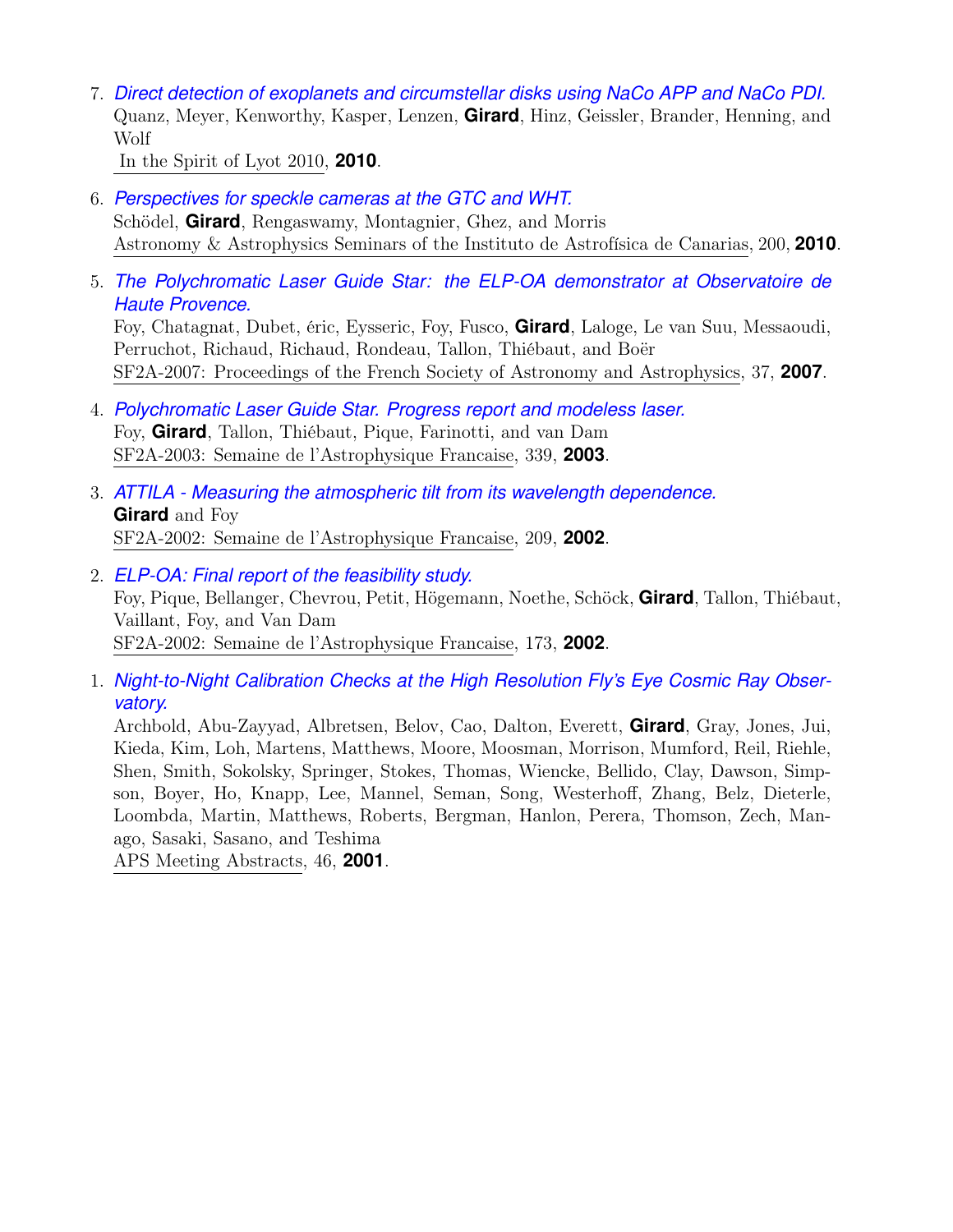## Other publications (ESO Messenger, Book Chapters, Decadal White Paper, PhD thesis)

- 26. *[Cold Debris Disks as Strategic Targets for the 2020s.](https://ui.adsabs.harvard.edu/abs/2019BAAS...51c.566D)* Debes, Choquet, Faramaz, Duchene, Hines, Stark, Ygouf, **Girard**, Moro-Martin, Arriaga, Chen, Currie, Dodson-Robinson, Douglas, Kalas, Lisse, Mawet, Mazoyer, Mennesson, Millar-Blanchaer, Sivramakrishnan, and Wang. Bulletin of the American Astronomical Society, 51, 566, **2019**.
- 25. *[Establishing an Empirical Substellar Sequence to Planetary Masses.](https://ui.adsabs.harvard.edu/abs/2019BAAS...51c.469D)* Dupuy, Kraus, Theissen, Bardalez Gagliuffi, Burgasser, **Girard**, and Gizis. Bulletin of the American Astronomical Society, 51, 469, **2019**.
- 24. *[The Critical Strategic Importance of Adaptive Optics-Assisted Ground-Based Telescopes](https://ui.adsabs.harvard.edu/abs/2019BAAS...51c.154C) [for the Success of Future NASA Exoplanet Direct Imaging Missions.](https://ui.adsabs.harvard.edu/abs/2019BAAS...51c.154C)* Currie, Belikov, Guyon, Kasdin, Marois, Marley, Cahoy, Mawet, McElwain, Bendek, Kuchner, and Meyer. Bulletin of the American Astronomical Society, 51, 154, **2019**.
- 23. *[Realizing the Promise of High-Contrast Imaging: More Than 100 Gas-Giant Planets with](https://ui.adsabs.harvard.edu/abs/2019BAAS...51c.269B) [Masses, Orbits, and Spectra Enabled by Gaia+WFIRST Astrometry.](https://ui.adsabs.harvard.edu/abs/2019BAAS...51c.269B)*

Brandt, Briesemeister, Savransky, Fitzgerald, Mazin, Fortney, Dupuy, Bowler, Sallum, Mawet, Skemer, Vasisht, Miller-Blanchard, Wang, Guyon, Meshkat, Jensen-Clem, Serabyn, Ruane, Liu, Jovanovic, Morley, Perrin, McElwain, Roberge, **Girard**, Close, Ngo, Marley, Bendek, Ragland, and Pueyo.

Bulletin of the American Astronomical Society, 51, 269, **2019**.

22. *[Mapping Ultracool Atmospheres: Time-domain Observations of Brown Dwarfs and Exo](https://ui.adsabs.harvard.edu/abs/2019BAAS...51c.204A)[planets.](https://ui.adsabs.harvard.edu/abs/2019BAAS...51c.204A)*

Apai, Biller, Burgasser, **Girard**, Gizis, Karalidi, Kraus, Lew, Manjavacas, Marley, Miles-Paez, Morley, Radigan, Vos, and Zhou. Bulletin of the American Astronomical Society, 51, 204, **2019**.

- 21. *[The Demographics and Atmospheres of Giant Planets with the ELTs.](https://ui.adsabs.harvard.edu/abs/2019BAAS...51c.496B)* Bowler, Sallum, Boss, Brandt, Briesemeister, Bryan, Crepp, Currie, Fortney, **Girard**, Jensen-Clem, Kama, Kraus, Konopacky, Liu, Marley, Mawet, Meshkat, Meyer, Morley, Skemer, Wang, Wu, Close, Marois, and Nielsen. Bulletin of the American Astronomical Society, 51, 496, **2019**.
- 20. *[Three Years of SPHERE: The Latest View of the Morphology and Evolution of Proto](http://adsabs.harvard.edu/abs/2017Msngr.169...32G)[planetary Discs.](http://adsabs.harvard.edu/abs/2017Msngr.169...32G)*

Garufi, Benisty, Stolker, Avenhaus, de Boer, Pohl, Quanz, Dominik, Ginski, Thalmann, van Boekel, Boccaletti, Henning, Janson, Salter, Schmid, Sissa, Langlois, Beuzit, Chauvin, Mouillet, Augereau, Bazzon, Biller, Bonnefoy, Buenzli, Cheetham, Daemgen, Desidera, Engler, Feldt, **Girard**, Gratton, Hagelberg, Keller, Keppler, Kenworthy, Kral, Lopez, Maire, Menard, Mesa, Messina, Meyer, Milli, Min, Müller, Olofsson, Pawellek, Pinte, Szulagyi, Vigan, Wahhaj, Waters, and Zurlo

The Messenger, 169, 32, **2017**.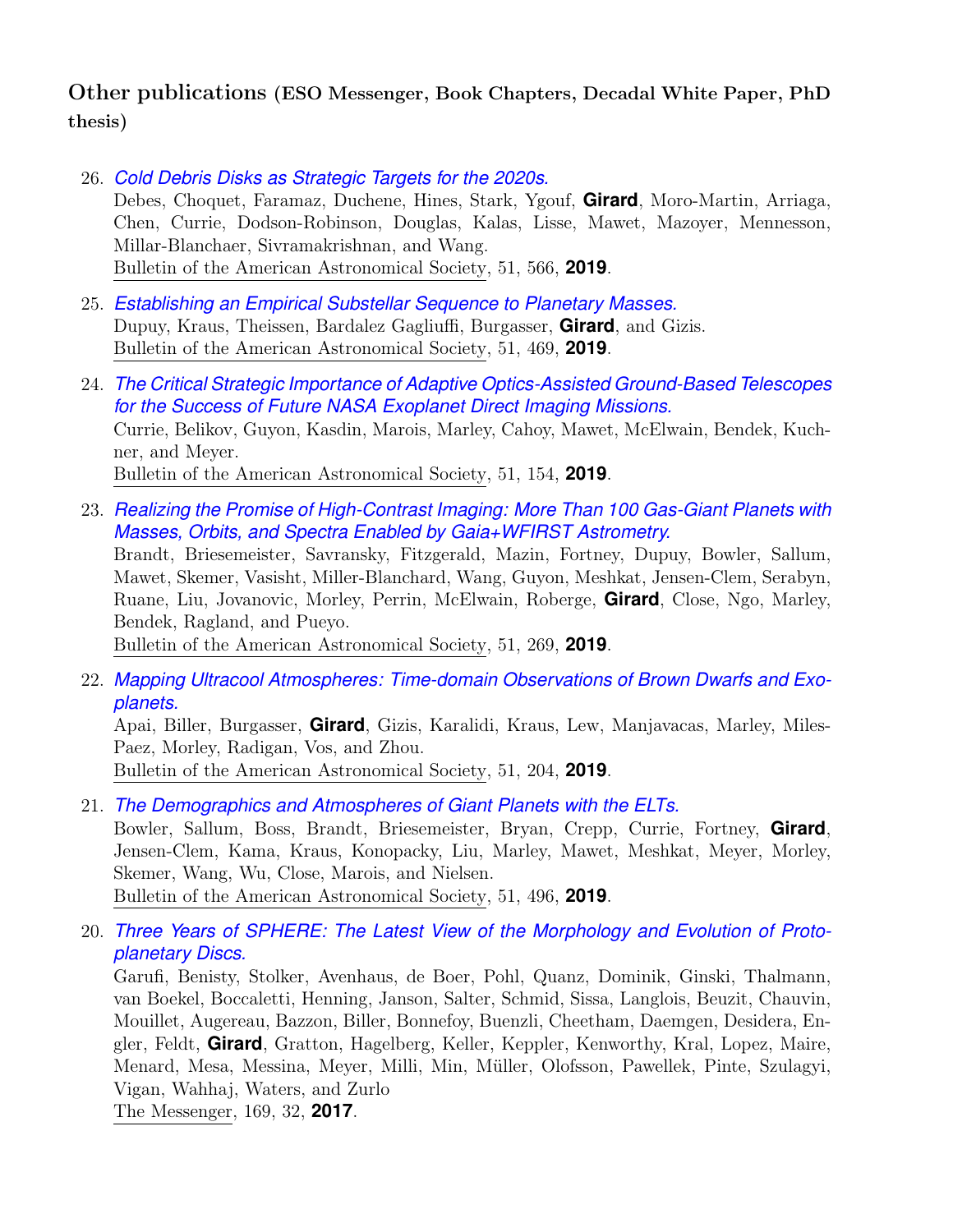- 19. *[Supernova 1987A at 30.](http://adsabs.harvard.edu/abs/2017Msngr.167...26S)* Spyromilio, Leibundgut, Fransson, Larsson, Migotto, and **Girard** The Messenger, 167, 26, **2017**.
- 18. *[Adaptive Optics in High-Contrast Imaging.](http://adsabs.harvard.edu/abs/2016ASSL..439...17M)* Milli, Mawet, Mouillet, Kasper, and **Girard** Astronomy at High Angular Resolution, 439, 17, **2016**.
- 17. *[SPHERE Science Verification.](http://adsabs.harvard.edu/abs/2015Msngr.159....2L)*

Leibundgut, Beuzit, Gibson, **Girard**, Kasper, Kerber, Lundin, Mawet, McClure, Milli, Petr-Gotzens, Siebenmorgen, van den Ancker, and Wahhaj The Messenger, 159, 2, **2015**.

- 16. *[Ensuring the Reliability and Performance of Instrumentation at the Paranal Observatory.](http://adsabs.harvard.edu/abs/2014Msngr.157...17G)* Gonté, Smette, Abadie, Alvarez, Baksai, Beltran, Boffin, Bourget, Carraro, Castillo, de Wit, Diaz, Gadotti, **Girard**, Haddad, Hau, Ivanov, Lizon, Mardones, Mérand, Mieske, Monaco, O'Neal, Pallanca, Pompei, Ramirez, Riquelme, Rojas, Schmitobreick, Schmutzer, Smoker, Valenzuela, and Zins The Messenger, 157, 17, **2014**.
- 15. *[Speckle Imaging with VLT/NACO No-AO Mode.](http://adsabs.harvard.edu/abs/2014Msngr.155...12R)* Rengaswamy, **Girard**, de Wit, and Boffin The Messenger, 155, 12, **2014**.
- 14. *[Laser Guide Star Facility Upgrade.](http://adsabs.harvard.edu/abs/2014Msngr.155....6L)*

Lewis, Calia, Buzzoni, Duhoux, Fischer, Guidolin, Haimerl, Hackenberg, Hinterschuster, Holzlöhner, Jolley, Pfrommer, Popovic, Alvarez, Beltran, **Girard**, Pallanca, Riquelme, and Gonte

The Messenger, 155, 6, **2014**.

- 13. *[Following the G2 Gas Cloud towards the Galactic Centre.](http://adsabs.harvard.edu/abs/2013Msngr.153...25W)* Walsh, Gillessen, Genzel, Fritz, Eisenhauer, Pfuhl, Ott, Schartmann, Ballone, Burkert, Hau, **Girard**, O'Neal, and Bonnet The Messenger, 153, 25, **2013**.
- 12. *[High Contrast Imaging with the New Vortex Coronagraph on NACO.](http://adsabs.harvard.edu/abs/2013Msngr.152....8M)*

Mawet, Absil, **Girard**, Milli, O'Neal, Delacroix, Baudoz, Boccaletti, Bourget, Christiaens, Forsberg, Gonté, Habraken, Hanot, Karlsson, Kasper, Lagrange, Lizon, Muzic, Peña, Olivier, Slusarenko, Tacconi-Garman, and Surdej The Messenger, 152, 8, **2013**.

- 11. *[Holographic Imaging: A Versatile Tool for High Angular Resolution Imaging.](http://adsabs.harvard.edu/abs/2012Msngr.150...26S)* Schödel and **Girard** The Messenger, 150, 26, **2012**.
- 10. *[VizieR Online Data Catalog: VLT/NaCo images of HD 142527 \(Rameau+, 2012\).](http://adsabs.harvard.edu/abs/2012yCat..35460024R)* Rameau, Chauvin, Lagrange, Thebault, Milli, **Girard**, and Bonnefoy VizieR Online Data Catalog, 354, **2012**.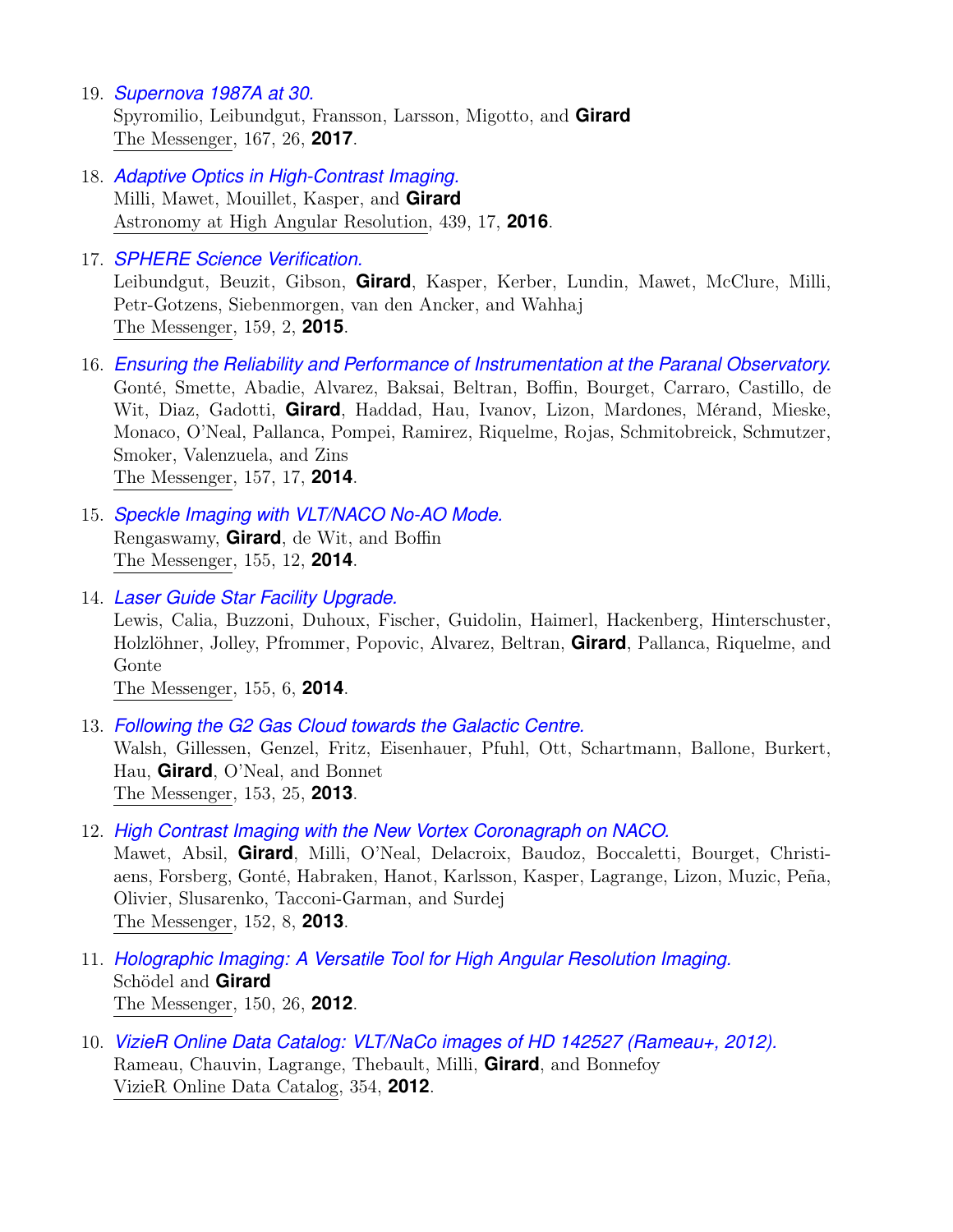#### 9. *[Gearing up the SPHERE.](http://adsabs.harvard.edu/abs/2012Msngr.149...17K)*

Kasper, Beuzit, Feldt, Dohlen, Mouillet, Puget, Wildi, Abe, Baruffolo, Baudoz, Bazzon, Boccaletti, Brast, Buey, Chesneau, Claudi, Costille, Delboulbé, Desidera, Dominik, Dorn, Downing, Feautrier, Fedrigo, Fusco, **Girard**, Giro, Gluck, Gonte, Gojak, Gratton, Henning, Hubin, Lagrange, Langlois, Mignant, Lizon, Lilley, Madec, Magnard, Martinez, Mawet, Mesa, Müller-Nilsson, Moulin, Moutou, O'Neal, Pavlov, Perret, Petit, Popovic, Pragt, Rabou, Rochat, Roelfsema, Salasnich, Sauvage, Schmid, Schuhler, Sevin, Siebenmorgen, Soenke, Stadler, Suarez, Turatto, Udry, Vigan, and Zins The Messenger, 149, 17, **2012**.

- 8. *[Report on the Workshop "Observing Planetary Systems II".](http://adsabs.harvard.edu/abs/2012Msngr.148...44D)* Dumas, Sterzik, Melo, Siebenmorgen, **Girard**, and Mouillet The Messenger, 148, 44, **2012**.
- 7. *[Sparse Aperture Masking on Paranal.](http://adsabs.harvard.edu/abs/2011Msngr.146...18L)* Lacour, Tuthill, Ireland, Amico, and **Girard** The Messenger, 146, 18, **2011**.
- 6. *[A New Coronagraph for NAOS-CONICA the Apodising Phase Plate.](http://adsabs.harvard.edu/abs/2010Msngr.141....2K)* Kenworthy, Quanz, Meyer, Kasper, **Girard**, Lenzen, Codona, and Hinz The Messenger, 141, 2, **2010**.
- 5. *[New Staff at ESO.](http://adsabs.harvard.edu/abs/2010Msngr.140...61G)* **Girard**, de Wit, and Neumayer The Messenger, 140, 61, **2010**.
- 4. *[A New Lenslet Array for the NACO Laser Guide Star Wavefront Sensor.](http://adsabs.harvard.edu/abs/2010Msngr.140....8K)* Kasper, Zins, Feautrier, O'Neal, Michaud, Rabou, Stadler, Charton, Cumani, Delboulbe, Geimer, Gillet, **Girard**, Huerta, Kern, Lizon, Lucuix, Mouillet, Moulin, Rochat, and Sönke The Messenger, 140, 8, **2010**.

3. *[Perspectives for speckle cameras at the GTC and WHT.](http://adsabs.harvard.edu/abs/2010iac..talk..200S)* Schödel, **Girard**, Rengaswamy, Montagnier, Ghez, and Morris IAC Talks, Astronomy and Astrophysics Seminars from the Instituto de Astrofísica de Canarias, 200, **2010**.

2. *[The Synoptic All-Sky Infrared \(SASIR\) Survey.](http://adsabs.harvard.edu/abs/2009arXiv0905.1965B)*

Bloom, Prochaska, Lee, Jesús González, Ramírez-Ruiz, Bolte, Franco, Guichard, Carramiñana, Strittmatter, Avila-Reese, Bernstein, Bigelow, Brodwin, Burgasser, Butler, Chávez, Cobb, Cook, Cruz-González, de Diego, Farah, Georgiev, **Girard**, Hernández-Toledo, Jiménez-Bailón, Krongold, Mayya, Meza, Miyaji, Mújica, Nugent, Porras, Poznanski, Raga, Richer, Rodríguez, Rosa, Stanford, Szentgyorgyi, Tenorio-Tagle, Thomas, Valenzuela, Watson, and Wehinger

ArXiv e-prints, arXiv:0905.1965, **2009**.

1. *[On Sky Validation of the Polychromatic Laser Guide Star Concept.](http://adsabs.harvard.edu/abs/2005PhDT........11G)* **Girard** Ph.D. Thesis, **2005**.